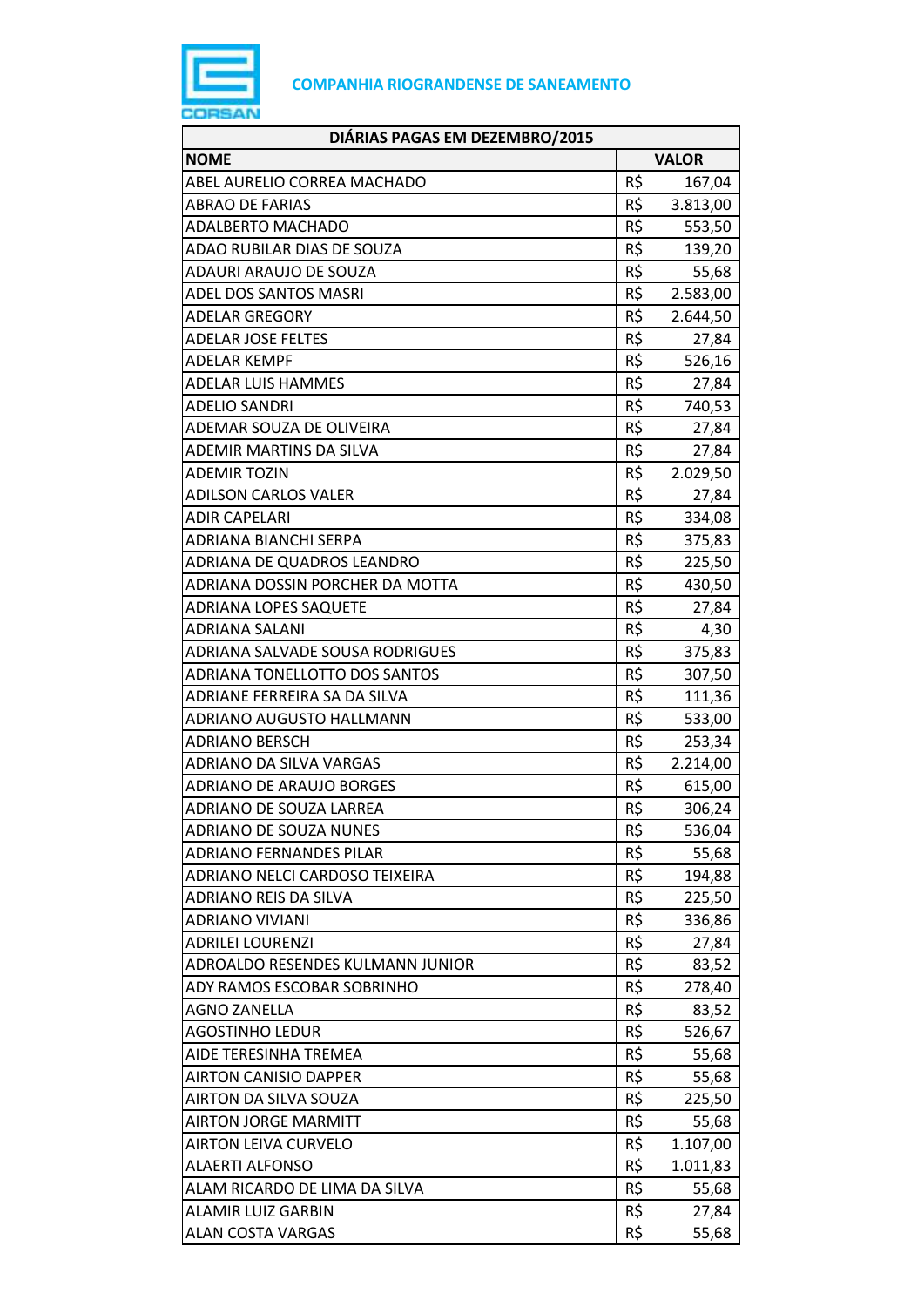| ALAN HATSCHBACH                    | R\$ | 3.813,00 |
|------------------------------------|-----|----------|
| ALBERI SILVA MACHADO               | R\$ | 27,84    |
| <b>ALBERTO ANTONIO EVALDT BOCK</b> | R\$ | 27,84    |
| ALBERTO ASTOLFO DOS SANTOS         | R\$ | 27,84    |
| <b>ALBERTO CARLOS FLUCK</b>        | R\$ | 25,69    |
| ALBERTO CARLOS PAGANELLA           | R\$ | 389,76   |
| ALBERTO ONEIDE ZORZO               | R\$ | 83,52    |
| <b>ALBORI ALVES BARBOSA</b>        | R\$ | 698,52   |
| ALCEU PEREIRA DE MORAES            | R\$ | 27,84    |
| <b>ALCIDIO DELTO DIAS</b>          | R\$ | 27,84    |
| ALCIONE MACHADO AMORIM             | R\$ | 1.660,50 |
| <b>ALCIR GRISON</b>                | R\$ | 139,20   |
| ALDO DE FREITAS BESKOW             | R\$ | 676,50   |
| <b>ALDO MARTINS SANTOS</b>         | R\$ | 437,84   |
| <b>ALDOMIR ANTONIO SANTI</b>       | R\$ | 984,50   |
| ALDORI NELSON JANTSCH              | R\$ | 3.813,00 |
| ALESANDRO SILVA TAVARES            | R\$ | 754,46   |
| ALESSANDRO HENRIQUE TEIXEIRA       | R\$ | 27,84    |
| ALESSANDRO QUEIROZ LENCINA         | R\$ | 55,68    |
| ALEX BENEVENUTO SILVEIRA           | R\$ | 2.672,64 |
| <b>ALEX ELY</b>                    | R\$ | 111,36   |
| <b>ALEX SANDRI DOS SANTOS</b>      | R\$ | 2.091,00 |
| ALEX SANDRO DIAS CASTRO            | R\$ | 1.443,35 |
| ALEXANDER RUAN BAIERLE             | R\$ | 83,52    |
| ALEXANDRA DA SILVA VIANNA          | R\$ | 27,84    |
| ALEXANDRA LUZZATTO                 | R\$ | 225,50   |
| ALEXANDRA RECH TISSIANI            | R\$ | 55,68    |
| <b>ALEXANDRE ABEL KUNZLER</b>      | R\$ | 250,56   |
| ALEXANDRE ANTONIO THIEL WALL       | R\$ | 27,84    |
| ALEXANDRE BOURSCHEIDT GABRIEL      | R\$ | 640,32   |
| ALEXANDRE CAVALHEIRO MARCHESAN     | R\$ | 1.168,50 |
| ALEXANDRE DIAS BUSTAMANTE          | R\$ | 27,84    |
| <b>ALEXANDRE DOS REIS</b>          | R\$ | 55,68    |
| ALEXANDRE DOS SANTOS DE OLIVEIRA   | R\$ | 139,20   |
| ALEXANDRE EDUARDO KRAMER           | R\$ | 55,68    |
| ALEXANDRE FERREIRA TOLFO           | R\$ | 594,50   |
| ALEXANDRE FORTES POHLMANN          | R\$ | 184,50   |
| ALEXANDRE HERMES                   | R\$ | 27,84    |
| <b>ALEXANDRE LUIS SCHEID</b>       | R\$ | 309,02   |
| ALEXANDRE MADEIRA CALVETTI         | R\$ | 417,60   |
| ALEXANDRE MARQUES DA SILVA         | R\$ | 167,04   |
| ALEXANDRE MIETH DOS SANTOS         | R\$ | 2.241,84 |
| ALEXANDRE SILVA PRESTES SOUZA      | R\$ | 403,67   |
| ALEXANDRE SOKOLOV                  | R\$ | 640,32   |
| ALEXANDRE SOUZA SCHNEID            | R\$ | 55,68    |
| ALEXSANDER CERENTINI PACICO        | R\$ | 27,84    |
| ALHESTERTOLINO DOS SANTOS OLIVEIRA | R\$ | 351,54   |
| <b>ALICE RODRIGUES CARDOSO</b>     | R\$ | 27,84    |
| ALIDA LETICIA ROCHA VAN DER MAAT   | R\$ | 480,36   |
| <b>ALINE DIETRICH</b>              | R\$ | 389,76   |
| ALINE DOS SANTOS LOPES             | R\$ | 123,00   |
| <b>ALINE GARTNER</b>               | R\$ | 194,88   |
| <b>ALINE PICCINI FIGUEIRO</b>      | R\$ | 307,50   |
| <b>ALISON FAO HOFART</b>           | R\$ | 553,50   |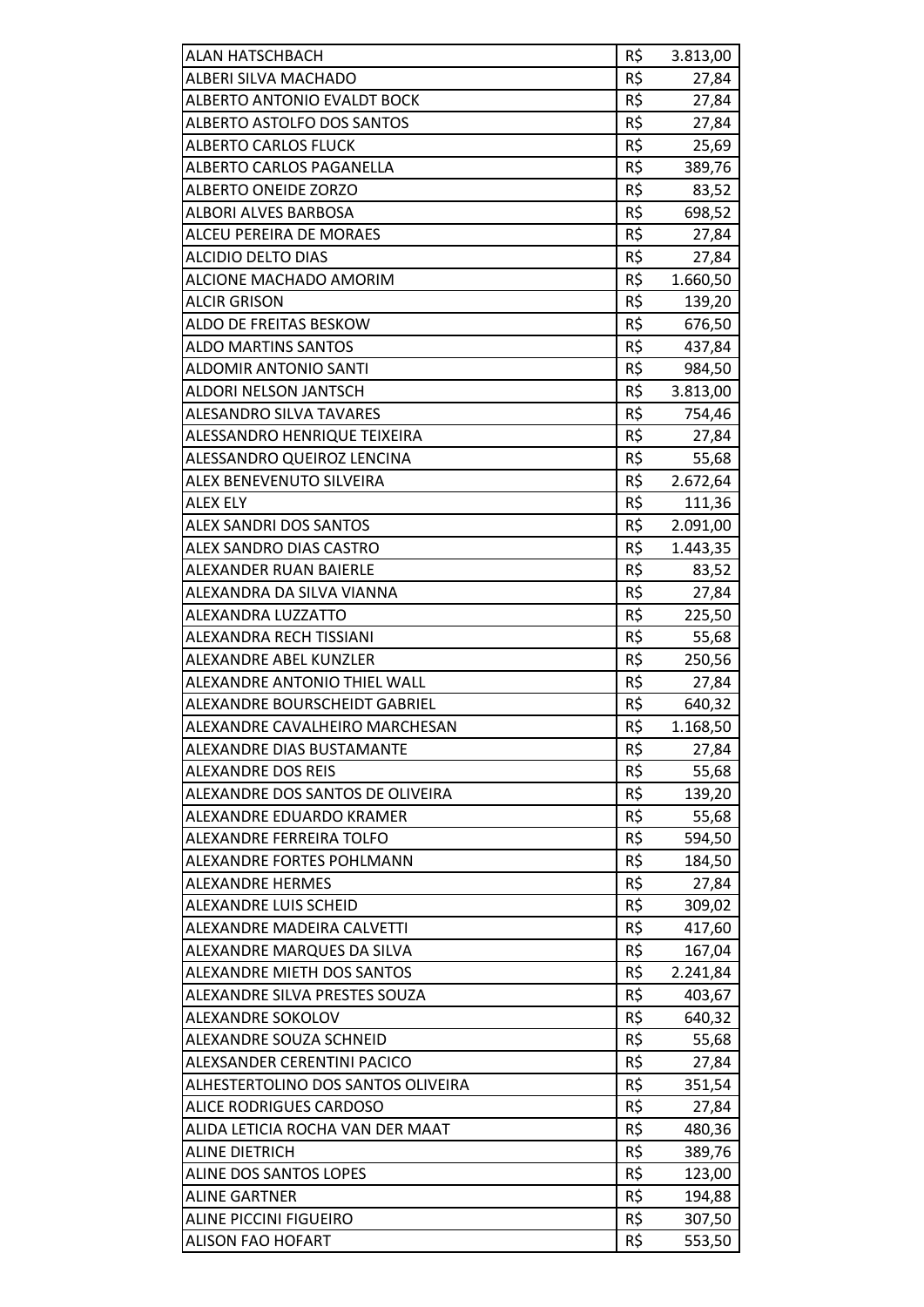| ALMIR CAVALINI DA SILVA             | R\$        | 83,52    |
|-------------------------------------|------------|----------|
| ALMIR REGIS DA SILVA GONCALVES      | R\$        | 27,84    |
| <b>ALOISIO MELLO</b>                | R\$        | 1.872,84 |
| <b>ALOISIO SCHNEIDER</b>            | R\$<br>R\$ | 306,24   |
| ALVARO AUGUSTO STEFFEN TORRES       |            | 194,88   |
| <b>ALVARO LEITE FERNANDES</b>       | R\$        | 1.654,68 |
| <b>ALVORINO SIMON</b>               | R\$        | 861,00   |
| AMANDA DA PAIXAO SCAPIN             | R\$        | 184,50   |
| <b>AMANDA TROVO</b>                 | R\$        | 27,84    |
| AMARO FERNANDO DOS SANTOS FERNANDES | R\$        | 25,69    |
| <b>AMAURI LUIZ MEOTTI</b>           | R\$        | 83,52    |
| ANA CAROLINA ABI RODRIGUES          | R\$        | 430,50   |
| ANA MARIA PRESTES BRUM DA SILVEIRA  | R\$        | 83,52    |
| ANA MARIA RODRIGUES DA SILVA        | R\$        | 375,83   |
| <b>ANA MARILIGE CORNELI</b>         | R\$        | 462,90   |
| ANA PAULA BENETTI PACHECO           | R\$        | 2.583,00 |
| ANA PAULA DA SILVA TAVARES          | R\$        | 27,84    |
| <b>ANACLETO SOLETTI</b>             | R\$        | 111,36   |
| ANDERSON BORIN DOS SANTOS           | R\$        | 450,99   |
| <b>ANDERSON HERMES</b>              | R\$        | 1.259,36 |
| ANDERSON ISMAEL CYGAINSKI           | R\$        | 111,36   |
| ANDERSON MEDINA FONSECA             | R\$        | 111,36   |
| ANDERSON ROBERTO SILVA DA ROSA      | R\$        | 526,16   |
| ANDERSON SILVA DE SOUZA             | R\$        | 53,53    |
| <b>ANDRE ALVES MACHADO</b>          | R\$        | 417,60   |
| ANDRE ANTONIO BRANDELLI             | R\$        | 697,26   |
| ANDRE BELTRAO FINAMOR               | R\$        | 55,68    |
| ANDRE COSTA DA SILVA                | R\$        | 2.032,32 |
| ANDRE DA MOTTA MONTAGNER            | R\$        | 55,68    |
| ANDRE DA SILVA FERREIRA             | R\$        | 83,52    |
| ANDRE DA SILVA MACEDO               | R\$        | 55,68    |
| ANDRE DE MATOS BRANCO               | R\$        | 184,50   |
| ANDRE FELIPE LEITE OLIVEIRA         | R\$        | 111,36   |
| <b>ANDRE FRANCISCO WEILER</b>       | R\$        | 375,83   |
| ANDRE LIMA DE LIMA                  | R\$        | 139,20   |
| ANDRE LUIS DA SILVA OLIVEIRA        | R\$        | 1.660,50 |
| ANDRE LUIS DE CAMPOS                | R\$        | 640,32   |
| ANDRE LUIS DE OLIVEIRA LOPES        | R\$        | 554,00   |
| <b>ANDRE LUIS GUERRA</b>            | R\$        | 392,54   |
| <b>ANDRE LUIS HECK</b>              | R\$        | 2.091,00 |
| ANDRE LUIZ SILVEIRA LOPES           | R\$        | 486,18   |
| ANDRE MAGANHA MANIQUE               | R\$        | 27,84    |
| ANDRE NOETZOLD SCHEFFER             | R\$        | 1.230,00 |
| <b>ANDRE RAMOS ROMERO</b>           | R\$        | 225,50   |
| <b>ANDRE VIANA</b>                  | R\$        | 1.285,68 |
| ANDREA DE ARAUJO BORGES             | R\$        | 1.107,00 |
| ANDREA VIDAL DOS ANJOS              | R\$        | 27,84    |
| ANDREI MOREIRA VASSALLI             | R\$        | 487,19   |
| <b>ANDREIA BARROS DOS SANTOS</b>    | R\$        | 111,36   |
| ANDREIA MEDIANEIRA MARIN LORO       | R\$        | 194,88   |
| ANDRESSA DE OLIVEIRA REBELLO MORAES | R\$        | 184,50   |
| ANDREWS MIGUEL DE SOUZA DUARTE      | R\$        | 233,85   |
| ANDREY REICHELT AZAMBUJA            | R\$        | 612,48   |
| ANDREZA CONCEICAO VARGAS DA SILVA   | R\$        | 83,52    |
|                                     |            |          |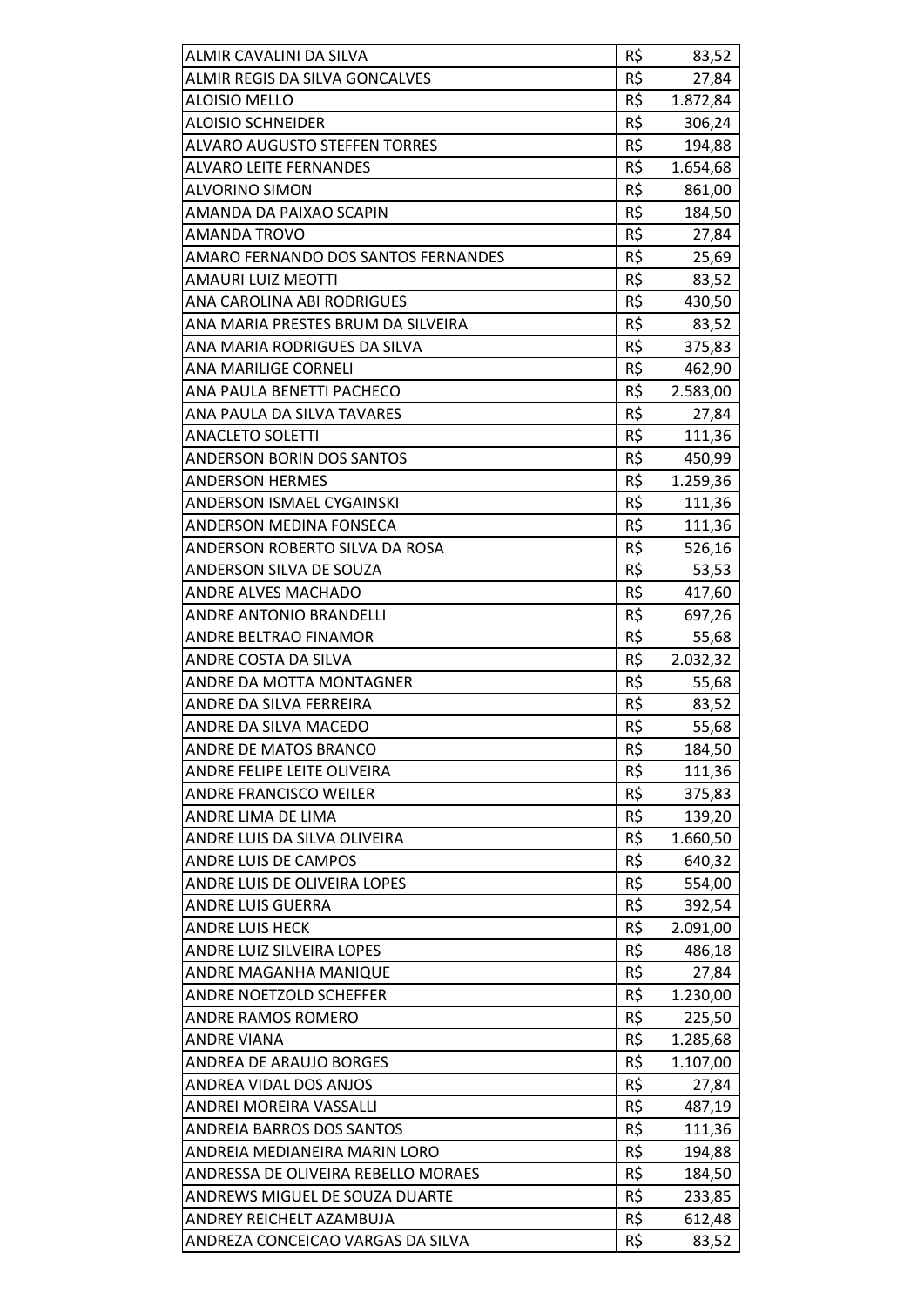| ANDRIGO JAMUR DA SILVA                       | R\$ | 528,96   |
|----------------------------------------------|-----|----------|
| <b>ANETTE CUNHA ALONSO</b>                   | R\$ | 55,68    |
| ANGELA BEATRIZ DE SOUZA STORCH               | R\$ | 519,84   |
| <b>ANGELA COCIO MARTINS</b>                  | R\$ | 27,84    |
| ANGELO ALBINO FERREIRA KRETSCHMER            | R\$ | 167,04   |
| ANGELO ALVES WILLRICH                        | R\$ | 83,52    |
| <b>ANGELO FANTONI</b>                        | R\$ | 581,34   |
| ANGELO JOSE DALLAGNOL                        | R\$ | 250,56   |
| <b>ANGELO SCHWARZ</b>                        | R\$ | 1.824,50 |
| ANILDO ADRIANO NUNES DOS SANTOS              | R\$ | 83,52    |
| ANTONIO AUGUSTO CORTES DE CARVALHO           | R\$ | 225,50   |
| ANTONIO AUGUSTO RIBAS DE FREITAS             | R\$ | 458,34   |
| ANTONIO CARLOS CARATI GENERALI               | R\$ | 281,18   |
| <b>ANTONIO CARLOS DE BORBA</b>               | R\$ | 612,48   |
| <b>ANTONIO CARLOS DE MORAIS</b>              | R\$ | 922,50   |
| ANTONIO CARLOS PINTO DA SILVA                | R\$ | 27,84    |
| <b>ANTONIO CARLOS VULFE NOTZOLD</b>          | R\$ | 779,50   |
| ANTONIO MARCOS PAGANI DUARTE                 | R\$ | 111,36   |
| <b>ANTONIO PIVETTA</b>                       | R\$ | 278,40   |
| <b>ANTONIO RICARDO DE OLIVEIRA RODRIGUES</b> | R\$ | 139,20   |
| ANTONIO SERGIO DE OLIVEIRA BERNARDO          | R\$ | 27,84    |
| ANTONIO VALMIR SILVA DOS SANTOS              | R\$ | 363,18   |
| ARACI TERESINHA DOS ANJOS VASSALLO           | R\$ | 212,34   |
| ARAMIS GONCALVES DELFINO FILHO               | R\$ | 430,50   |
| ARILSON DAMIAN PEIXOTO                       | R\$ | 184,50   |
| ARION DE LARA FLOR                           | R\$ | 27,84    |
| ARIOVALDO DAROIT                             | R\$ | 139,20   |
| ARNOLDO JOSUE DA ROSA WEBER                  | R\$ | 375,83   |
| <b>ARTUR FERNANDO PEREIRA</b>                | R\$ | 27,84    |
| <b>ARTUR ROBERTO MELLO PEREIRA</b>           | R\$ | 452,52   |
| ARY ROGERIO DE OLIVEIRA                      | R\$ | 922,50   |
| ARY SA DE FIGUEIREDO                         | R\$ | 55,68    |
| <b>ASTOR JOSE SCHNEIDER</b>                  | R\$ | 27,84    |
| <b>AUDREI RIBEIRO</b>                        | R\$ | 929,84   |
| <b>AUGUSTO CESAR NICODEMO RODRIGUES</b>      | R\$ | 376,34   |
| <b>AURIO VIANA</b>                           | R\$ | 640,32   |
| <b>BELCHIOR ANDREI CALEGARI</b>              | R\$ | 111,36   |
| BELOMAR RIBEIRO DE OLIVEIRA                  | R\$ | 27,84    |
| <b>BERENICE RAQUIEL ZINGLER</b>              | R\$ | 27,84    |
| <b>BIANCA GIULIANI FANTINEL</b>              | R\$ | 417,60   |
| <b>BONEVAL PEREIRA DUARTE</b>                | R\$ | 83,52    |
| <b>BRAULIO ROSA LE+O</b>                     | R\$ | 807,36   |
| <b>BRUNA JANN LEITE</b>                      | R\$ | 526,16   |
| <b>BRUNA OLIVEIRA GOMES</b>                  | R\$ | 225,50   |
| <b>BRUNA STANGHERLIN OLIVEIRA</b>            | R\$ | 751,66   |
| <b>BRUNO BARBOSA BARRETO</b>                 | R\$ | 55,68    |
| <b>BRUNO DOS SANTOS BRAUN</b>                | R\$ | 1.230,00 |
| <b>BRUNO FERRAZ DOS SANTOS</b>               | R\$ | 27,84    |
| <b>BRUNO FOGLIATTO MARIOT</b>                | R\$ | 139,20   |
| <b>BRUNO GONÃALVES DE OLIVEIRA</b>           | R\$ | 222,72   |
| <b>BRUNO LUIS PIVETTA</b>                    | R\$ | 526,16   |
| <b>BRUNO RAFAEL SCHMITZ</b>                  | R\$ | 27,84    |
| <b>CALEBE CRISTO DE OLIVEIRA</b>             | R\$ | 167,04   |
| CANDIDO ERLI ROCHA LIMA                      | R\$ | 194,88   |
|                                              |     |          |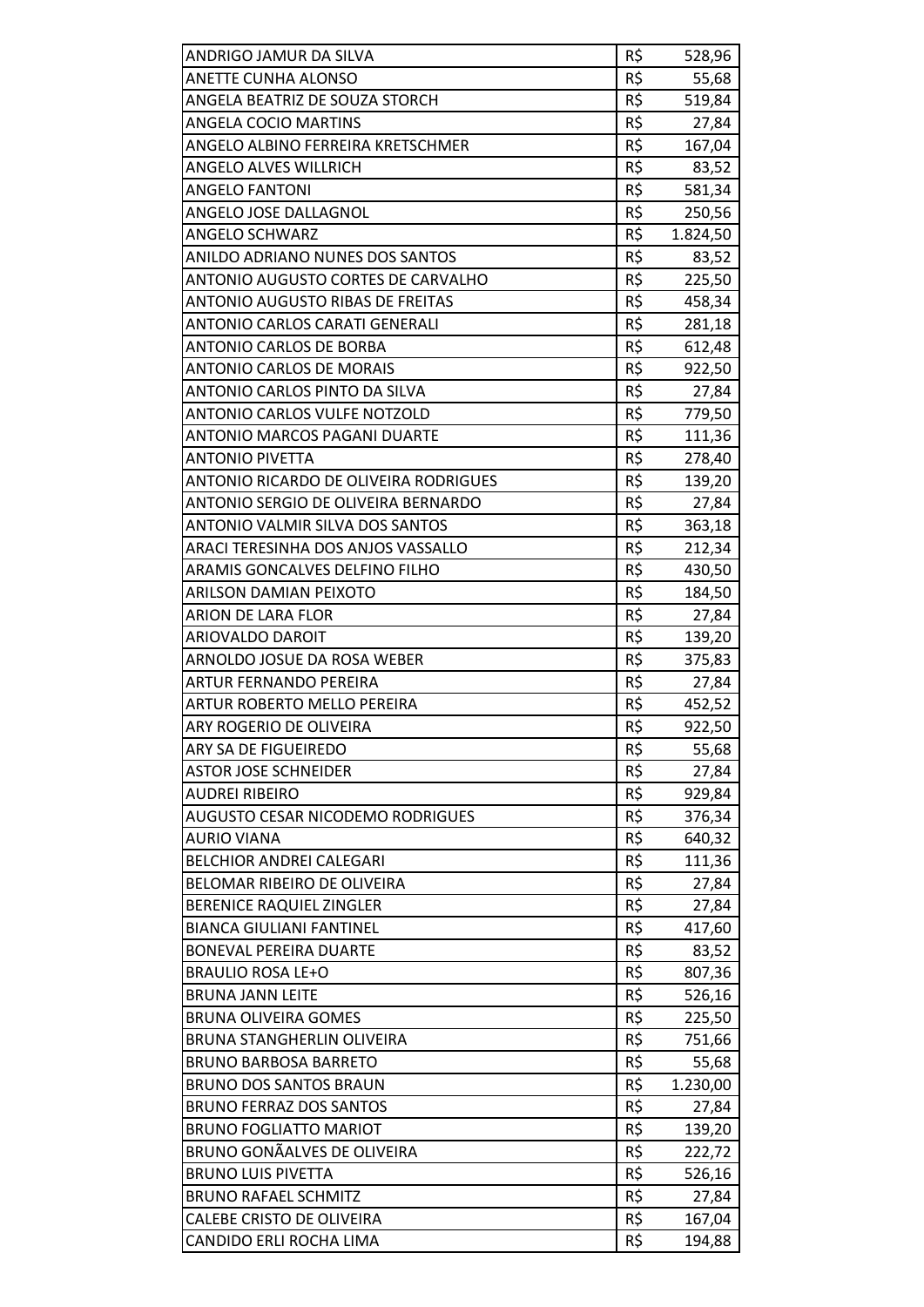| CANDIDO NORBERTO PITANA              | R\$ | 55,68    |
|--------------------------------------|-----|----------|
| CARINA ROSANI DOLFINI KOCH           | R\$ | 526,16   |
| <b>CARINE HELENA MOLZ</b>            | R\$ | 27,84    |
| <b>CARLA CRISTINA PEREIRA</b>        | R\$ | 27,84    |
| CARLA DANIELA KOLESNY MACHADO        | R\$ | 27,84    |
| CARLA DE LIMA VASQUES                | R\$ | 2,15     |
| CARLA FERNANDA RODRIGUES MACHADO     | R\$ | 55,68    |
| CARLA GIOVANA NOGUEIRA CARDOSO       | R\$ | 55,68    |
| <b>CARLA MEURER</b>                  | R\$ | 492,00   |
| <b>CARLA ROSI GONCALVES SASSI</b>    | R\$ | 676,49   |
| CARLA SILVA NIEDERAUER               | R\$ | 225,50   |
| CARLOS ADROVANE CHARAO JOBIM         | R\$ |          |
| <b>CARLOS ALBERTO ALVES</b>          | R\$ | 27,84    |
|                                      | R\$ | 139,20   |
| CARLOS ALBERTO AZEVEDO DE NEQUE      |     | 194,88   |
| CARLOS ALBERTO BERTUOL MACHADO       | R\$ | 27,84    |
| <b>CARLOS ALBERTO CARON</b>          | R\$ | 167,04   |
| CARLOS ALBERTO CORREA DOS SANTOS     | R\$ | 55,68    |
| <b>CARLOS ALBERTO DA SILVA</b>       | R\$ | 27,84    |
| <b>CARLOS ALBERTO KUNZLER</b>        | R\$ | 27,84    |
| <b>CARLOS ALBERTO SOARES ANTUNES</b> | R\$ | 1.498,02 |
| CARLOS ALBERTO VIEIRA BRAGA          | R\$ | 922,50   |
| CARLOS ALEXANDRE PEREIRA DOS SANTOS  | R\$ | 27,84    |
| <b>CARLOS ALVIN HEINE</b>            | R\$ | 485,28   |
| CARLOS ANTONIO SCHNEIDER DA SILVA    | R\$ | 3.321,00 |
| <b>CARLOS ANTONIO SPENGLER</b>       | R\$ | 184,50   |
| CARLOS AUGUSTO DE QUEVEDO            | R\$ | 27,84    |
| CARLOS AUGUSTO WALLAU DE JESUS       | R\$ | 27,84    |
| CARLOS DANIEL MAZONI MENDES          | R\$ | 696,00   |
| <b>CARLOS EDUARDO BARBOSA</b>        | R\$ | 55,68    |
| CARLOS EDUARDO OLIVEIRA              | R\$ | 27,84    |
| <b>CARLOS ERMILO POHLMANN</b>        | R\$ | 27,84    |
| CARLOS EUGENIO SCALCO DE FRAGA       | R\$ | 111,36   |
| CARLOS GIOVANE OLIVEIRA PASSINATO    | R\$ | 1.332,50 |
| CARLOS MARCIO GALARCA PEREIRA        | R\$ | 222,72   |
| <b>CARLOS MOISES DA SILVA FLORES</b> | R\$ | 111,36   |
| CARLOS RAYMUNDO SCHERER GONZALEZ     | R\$ | 167,04   |
| CARLOS REINALDO FREITAS LEAO         | R\$ | 27,84    |
| <b>CARLOS RENAN MENDES</b>           | R\$ | 83,52    |
| CARLOS ROBERTO AMARAL DOS SANTOS     | R\$ | 225,50   |
| CARLOS RONI ALMEIDA SOUZA            | R\$ | 111,36   |
| CARLOS UBIRAJARA MOREIRA GARCIA      | R\$ | 451,00   |
| CAROLINA KUHN                        | R\$ | 55,68    |
| CAROLINA LANZARINI                   | R\$ | 27,84    |
| CASSIANO CAMERA                      | R\$ | 615,00   |
| <b>CASSIANO DAL PONTE</b>            | R\$ | 584,64   |
| <b>CASSIANO ERNESTO TEMP</b>         | R\$ | 609,68   |
| <b>CASSIANO VINICIUS ZANARDI</b>     | R\$ | 222,72   |
| <b>CASSIO EMANUEL OPPITZ</b>         | R\$ | 306,24   |
| CATIA PATRICIA QUADRA                | R\$ | 27,84    |
| <b>CATIA VERLIZE NAGEL DIEL</b>      | R\$ | 55,68    |
| <b>CATIANE PETERS PACHECO</b>        | R\$ | 445,44   |
| CAU-EVANGELHO PINHEIRO               | R\$ | 55,68    |
| CECILIA STRZYKALSKA FONSECA          | R\$ | 1.081,33 |
| <b>CELSO DONATO</b>                  | R\$ | 139,20   |
|                                      |     |          |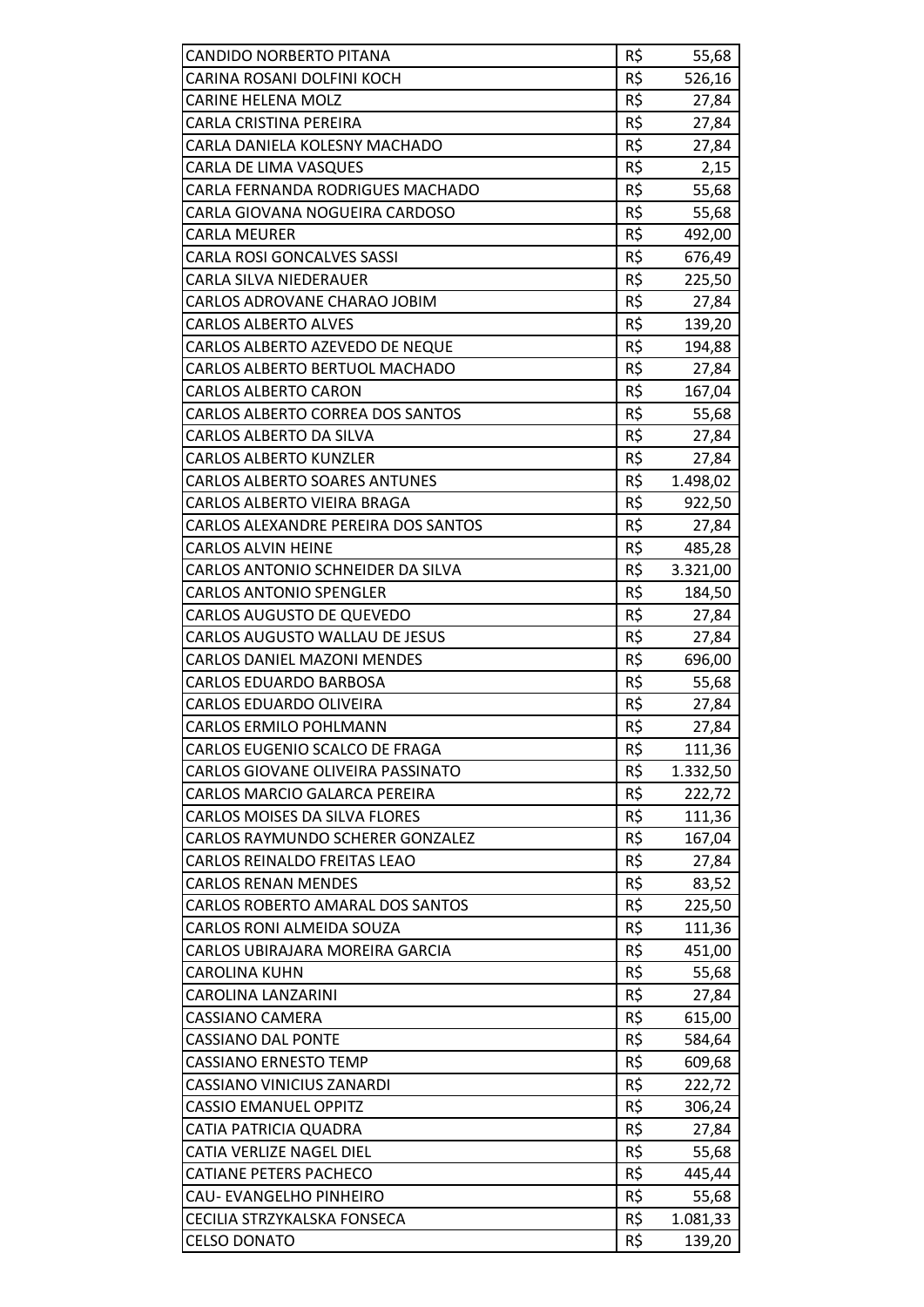| <b>CELSO ENGEL</b>                                          | R\$ | 458,34            |
|-------------------------------------------------------------|-----|-------------------|
| <b>CELSO MEYRER</b>                                         | R\$ | 53,53             |
| <b>CESAR AUGUSTO CONTIN</b>                                 | R\$ | 55,68             |
| <b>CESAR AUGUSTO DIAS</b>                                   | R\$ | 55,68             |
| <b>CESAR LUIS BONNEBERGER</b>                               | R\$ | 612,48            |
| <b>CESAR LUIS RAMBO</b>                                     | R\$ | 225,50            |
| <b>CEZAR RIOPARDENSE DO NASCIMENTO</b>                      | R\$ | 55,68             |
| CHARLENE CRISTINA DOS SANTOS SILVEIRA                       | R\$ | 167,04            |
| <b>CHARLES IVAIR JONER</b>                                  | R\$ | 1.568,38          |
| CHARLES JOÒO SCHAEFER                                       | R\$ | 55,68             |
| <b>CHARLES ROHTEN</b>                                       | R\$ | 83,52             |
| <b>CHARLINE BRIGO</b>                                       | R\$ | 369,00            |
| <b>CHRISTIAN BERTOTT</b>                                    | R\$ |                   |
| <b>CILDO MARCOS VONTROBA</b>                                | R\$ | 27,84<br>2.671,83 |
|                                                             | R\$ |                   |
| CINTIA MAGALDI RAMOS VIANA<br><b>CLAILTON ROGERIO SEGER</b> |     | 55,68             |
|                                                             | R\$ | 609,18            |
| <b>CLAIRTON CAMINI</b>                                      | R\$ | 111,36            |
| <b>CLAIRTON PAULO SPOHR</b>                                 | R\$ | 167,04            |
| <b>CLAIRTON VIDI</b>                                        | R\$ | 55,68             |
| <b>CLAITO ALMEIDA DORNELES</b>                              | R\$ | 55,68             |
| <b>CLAITON ADRIANI DORNELES FORTUNA</b>                     | R\$ | 1.537,50          |
| <b>CLAITON LUIZ FERREIRA</b>                                | R\$ | 184,50            |
| CLARA DELAMARINA DE MORAES MICHELON                         | R\$ | 363,18            |
| <b>CLARISSE CARDOSO CENTENO</b>                             | R\$ | 970,33            |
| <b>CLAUCIA LOURDES TIBULO KAPPER</b>                        | R\$ | 55,68             |
| <b>CLAUDEMIR WEBER</b>                                      | R\$ | 27,84             |
| <b>CLAUDIA MARIA ACOSTA</b>                                 | R\$ | 971,10            |
| <b>CLAUDIA MARIA MUNHOZ</b>                                 | R\$ | 167,04            |
| CLAUDIA SILVEIRA DE OLIVEIRA                                | R\$ | 375,83            |
| CLAUDIA VIEIRA DAS NEVES VIANA                              | R\$ | 184,50            |
| CLAUDINEI SOUZA DE LIMA                                     | R\$ | 225,50            |
| <b>CLAUDIO CARVALHO NUNES</b>                               | R\$ | 723,84            |
| CLAUDIO EMILIO IBAIRROS LIMA                                | R\$ | 2.214,00          |
| <b>CLAUDIO KLEIN</b>                                        | R\$ | 184,50            |
| CLAUDIO ROBERTO DA SIQUEIRA                                 | R\$ | 55,68             |
| CLAUDIOMIRO DA SILVA CEZAR                                  | R\$ | 222,72            |
| CLAUDIOMIRO FERREIRA DA SILVA                               | R\$ | 389,76            |
| <b>CLAUDIOMIRO PEDROSO DE BASTOS</b>                        | R\$ | 55,68             |
| CLAUDIOMIRO VAGNER DA SILVA                                 | R\$ | 295,86            |
| <b>CLAUDIR LUIZ ALVES</b>                                   | R\$ | 828,86            |
| <b>CLAUREA GUERREIRO MACHADO</b>                            | R\$ | 738,00            |
| <b>CLAUSIR MIGUEL ALVES</b>                                 | R\$ | 27,84             |
| <b>CLEBER AURELIO MACHADO</b>                               | R\$ | 2.051,52          |
| CLEBER DIAS DE OLIVEIRA AMARAL                              | R\$ | 1.783,50          |
| <b>CLEBER MAZIERO</b>                                       | R\$ | 2.835,83          |
| <b>CLEITON BERNSMULLER NUNES</b>                            | R\$ | 2.214,00          |
| <b>CLEITON DA SILVA MACHADO</b>                             | R\$ | 2.403,06          |
| <b>CLEMIR ANTONIO MORAS</b>                                 | R\$ | 863,04            |
| <b>CLEO BORGES DA SILVA</b>                                 | R\$ | 27,84             |
| <b>CLEO PEREIRA MACHADO</b>                                 | R\$ | 184,50            |
| <b>CLEOCIR BARBIERI</b>                                     | R\$ | 389,76            |
| <b>CLEOCIR CARLOS VONTROBA</b>                              | R\$ | 27,84             |
| <b>CLEOMAR MARINO POLESSO</b>                               | R\$ | 27,84             |
| <b>CLEOMAR PEDRO MACHIAVELLI</b>                            | R\$ | 111,36            |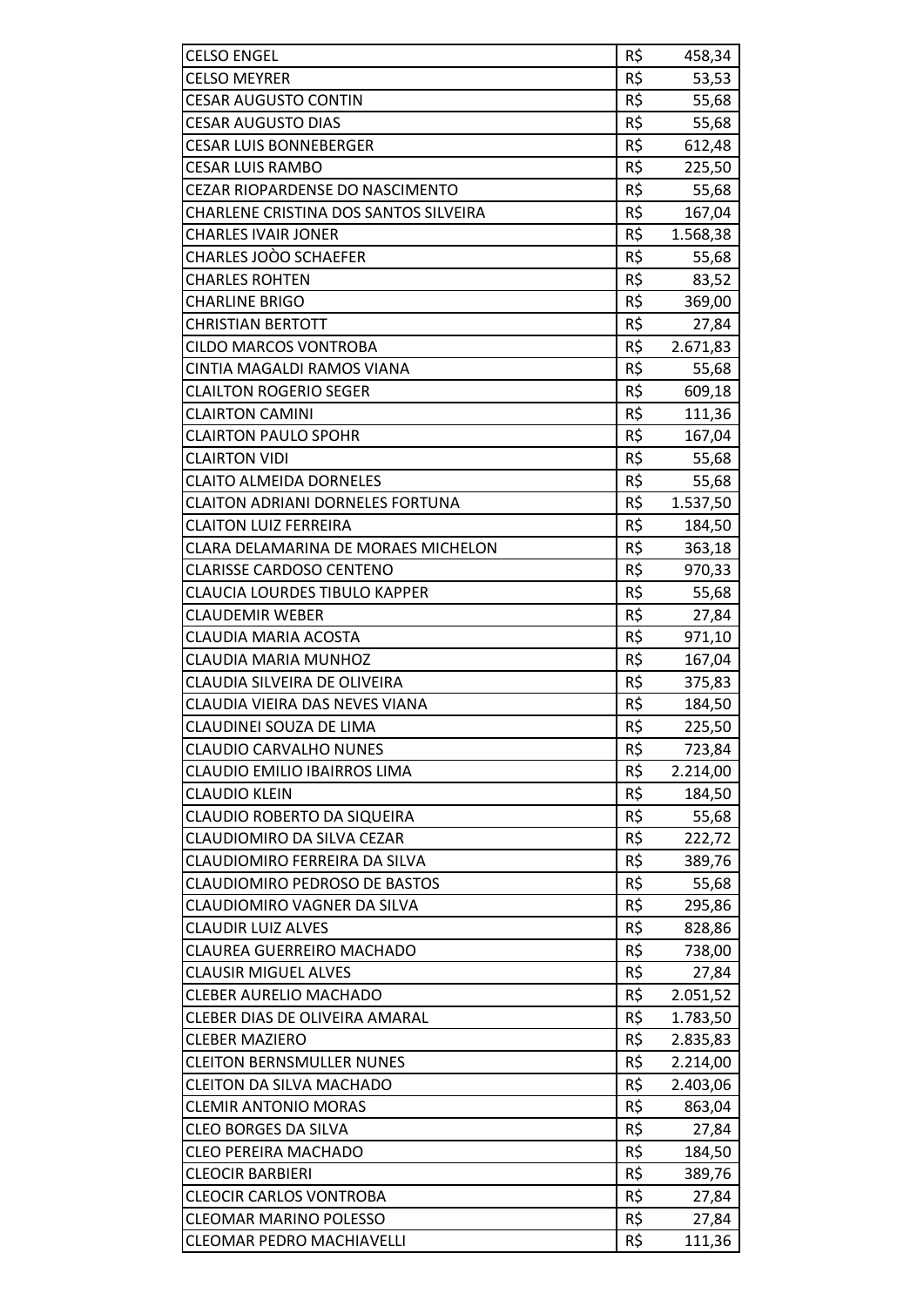| <b>CLEONE MARIA DE FRAGA FOFONKA</b>  | R\$ | 27,84    |
|---------------------------------------|-----|----------|
| CLERIO BARBOSA DE OLIVEIRA            | R\$ | 250,56   |
| <b>CLERIO LUIS KIRST</b>              | R\$ | 27,84    |
| CLEZIO GABRIEL DA S SALDANHA          | R\$ | 2.679,67 |
| <b>CLODOMAR DE FREITAS FILHO</b>      | R\$ | 27,84    |
| <b>CLOVIS DEVANIR DUTRA</b>           | R\$ | 27,84    |
| CLOVIS RENAN ALVES DE OLIVEIRA        | R\$ | 27,84    |
| <b>CRISTHOFFER MATHEUS BUNDCHEN</b>   | R\$ | 167,04   |
| CRISTIAN DA ROSA PITIRINI             | R\$ | 526,16   |
| <b>CRISTIAN GORGEN</b>                | R\$ | 222,72   |
| <b>CRISTIANE BIGUELINI REIMANN</b>    | R\$ | 27,84    |
| <b>CRISTIANE JACOBSEN BARBIERI</b>    | R\$ | 27,84    |
| <b>CRISTIANE MACHADO LORENCI</b>      | R\$ | 27,84    |
| <b>CRISTIANO CARDOSO LOCATELI</b>     | R\$ | 79,22    |
| <b>CRISTIANO COCHLAR DE MATOS</b>     | R\$ | 410,00   |
| CRISTIANO DE FREITAS MACHADO          | R\$ | 526,16   |
| <b>CRISTIANO DE OLIVEIRA DOICO</b>    | R\$ | 1.783,50 |
| <b>CRISTIANO GOULART OLIVEIRA</b>     | R\$ | 1.537,50 |
| <b>CRISTIANO GROSS JUSTIN</b>         | R\$ | 111,36   |
| <b>CRISTIANO HUBER</b>                | R\$ | 212,34   |
| CRISTIANO LINO DE CARVALHO SEGUETTO   | R\$ | 1.553,70 |
| <b>CRISTIANO LUIS SCHMIDT</b>         | R\$ | 222,72   |
| <b>CRISTIANO PERES PALMEIRA NUNES</b> | R\$ | 612,48   |
| <b>CRISTIANO RODRIGUES DE JESUS</b>   | R\$ | 458,34   |
| <b>CRISTIANO SANTOS ROSSONI</b>       | R\$ | 178,17   |
| <b>CRISTIANO WOLF</b>                 | R\$ | 27,84    |
| DAGOBERTO SILVEIRA DA SILVA           | R\$ | 556,80   |
| DAIANA AZZOLINI CASAGRANDE            | R\$ | 139,20   |
| DAIANA CANABARRO HEINZMANN            | R\$ | 225,50   |
| DALTO GOMES DA SILVA FRAGA            | R\$ | 27,84    |
| DALTRO BATISTA QUEVEDO MORELLE        | R\$ | 83,52    |
| DALTRO JERONIMO BERNARDES             | R\$ | 111,36   |
| DALTRO PAULO ZAPAROLI                 | R\$ | 83,52    |
| DANIEL CANALS GOULARTE                | R\$ | 225,50   |
| DANIEL DA ROCHA GARCIA                | R\$ | 194,88   |
| DANIEL FOLLMANN                       | R\$ | 111,36   |
| DANIEL GONCALVES BOTELHO              | R\$ | 225,50   |
| DANIEL HENRIQUE DILKIN                | R\$ | 27,84    |
| DANIEL JOSIAS DOS SANTOS              | R\$ | 25,69    |
| <b>DANIEL LINCK</b>                   | R\$ | 375,83   |
| <b>DANIEL LUIS PEDRETTI</b>           | R\$ | 2.767,50 |
| DANIEL PIOVESAN ULIANA                | R\$ | 553,50   |
| DANIELE DA MOTTA FRANCA               | R\$ | 984,00   |
| DANIELE DE MORAIS GONCALVES           | R\$ | 1.688,34 |
| DANIELE SARAIVA MENDES                | R\$ | 1,41     |
| DANILO PEREIRA GUELSO                 | R\$ | 55,68    |
| DANTON RENATO DIAS                    | R\$ | 27,84    |
| <b>DANUBIO BOBSIN</b>                 | R\$ | 83,52    |
| DARCY DOS SANTOS COSTA                | R\$ | 225,50   |
| DARIO GOMES DA SILVA                  | R\$ | 27,84    |
| DARKLES CESAR VICARI DE MEDEIROS      | R\$ | 27,84    |
| DARLA MACHADO COLIN                   | R\$ | 167,04   |
| DARLAN DOS SANTOS DE OLIVEIRA         | R\$ | 55,68    |
| DAVI DE ALBERNAZ ARAUJO               | R\$ | 225,50   |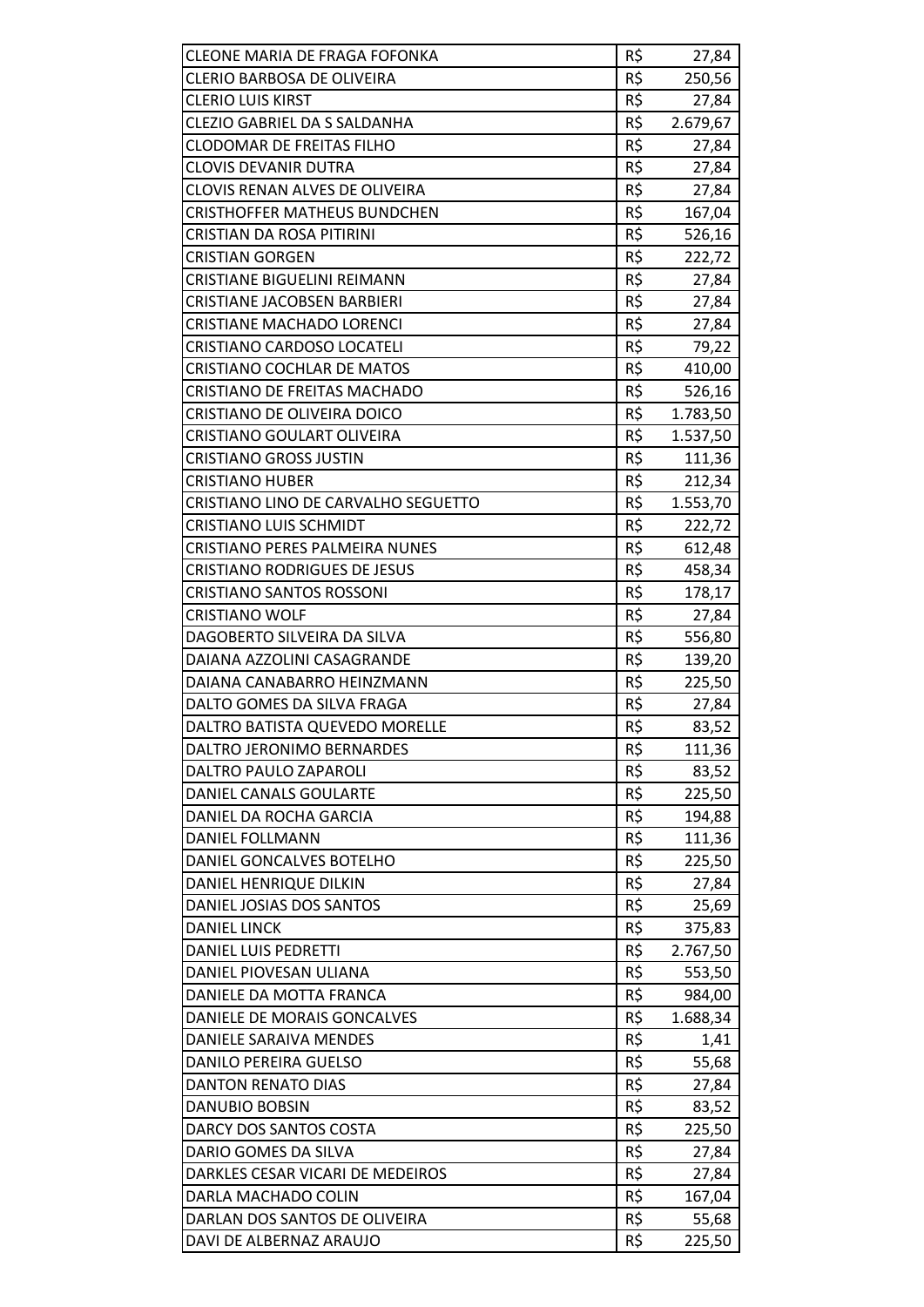| DAVI SILVA DE MATOS               | R\$ | 27,84    |
|-----------------------------------|-----|----------|
| DAYAN MARQUES VIVIAN              | R\$ | 225,50   |
| DAYANE CRISTINA KOCHHANN CABRAL   | R\$ | 375,83   |
| DAYNNER MACHADO FARIAS            | R\$ | 1.824,50 |
| DEBORA KLOECKNER MACHADO          | R\$ | 27,84    |
| DEBORA MARIA DOS SANTOS           | R\$ | 55,68    |
| <b>DEBORA SANTOS RIGHI</b>        | R\$ | 1.045,50 |
| DEIVID WAIDE PADILHA              | R\$ | 83,52    |
| <b>DEIZER GONCALVES FOLETTO</b>   | R\$ | 225,50   |
| DEJALMA JUNIOR BONCOSKI BRIZOLA   | R\$ | 526,16   |
| DELMAR MATTOS SOUZA               | R\$ | 150,84   |
| DELVINO CASAMALI                  | R\$ | 55,68    |
| <b>DENIS DE JOBIM LEAL</b>        | R\$ | 27,84    |
| <b>DENIS FRANCISCO BONFANTI</b>   | R\$ | 83,52    |
| DENISE GRACIELI SCHALLEMBERGER    | R\$ | 55,68    |
| DENISE MARIA MONTEIRO CABRAL      | R\$ | 450,99   |
| DENIZ BATISTA DE FREITAS          | R\$ | 2.589,83 |
| DEOCLECIO JOSE VALANDRO           | R\$ | 55,68    |
| <b>DERLEI DORNELLES JACQUES</b>   | R\$ | 1.660,50 |
| DIANE BEATRIZ DA SILVA VIANA      | R\$ | 55,68    |
| DIEGO COLOMBO SANA                | R\$ | 925,80   |
| DIEGO DA SILVA MOREIRA            | R\$ | 799,50   |
| DIEGO DOS REIS DAKAN              | R\$ | 604,88   |
| DIEGO JOSE GAIER                  | R\$ | 55,68    |
| <b>DIEGO MANICA</b>               | R\$ | 55,68    |
| <b>DIEGO MATOS VENES</b>          | R\$ | 55,68    |
| DIEGO MENTA                       | R\$ | 55,68    |
| DIEGO OLIVEIRA DA SILVEIRA        | R\$ | 55,68    |
| <b>DIEGO RENAN SANTIN</b>         | R\$ | 194,88   |
| <b>DIEGO TURCATO DUARTE</b>       | R\$ | 2.583,00 |
| DIEGO VAZ PAIXAO                  | R\$ | 1.230,00 |
| <b>DILMAR COLISSI</b>             | R\$ | 445,44   |
| DIOGENES PRAXEDES PIMENTEL JUNIOR | R\$ | 581,34   |
| <b>DIOGO DA SILVA FERNANDES</b>   | R\$ | 705,50   |
| <b>DIOGO NEVES MORAES</b>         | R\$ | 602,85   |
| <b>DIOGO NUNES DE ATHAIDES</b>    | R\$ | 3.136,50 |
| DIOGO PARISE BENVEGNU             | R\$ | 375,83   |
| DIOGO PEREIRA DA SILVEIRA         | R\$ | 738,00   |
| <b>DIONISIO LANIUS</b>            | R\$ | 1.660,50 |
| <b>DIONISIO LUIZ RIGOTTI</b>      | R\$ | 55,68    |
| <b>DIRCEU CHAVIER</b>             | R\$ | 83,52    |
| DIRCEU PORTO ALMANSA JUNIOR       | R\$ | 55,68    |
| DIRLEI LUIZ BONCOSKI BRIZOLA      | R\$ | 83,52    |
| <b>DJEISON FERNANDO STORCK</b>    | R\$ | 167,04   |
| DOMINGOS SAVIO DE FARIAS          | R\$ | 1.230,00 |
| DOUGLAS DA SILVA GAMBA            | R\$ | 167,04   |
| DOUGLAS ELIAS CARVALHO            | R\$ | 268,02   |
| DOUGLAS FABIANO SOUZA             | R\$ | 27,84    |
| <b>DOUGLAS PORTELA PERIN</b>      | R\$ | 111,36   |
| DULCAMAR ELISANDRO CONCEICAO      | R\$ | 1.319,34 |
| <b>EDEMAR ANTONIO BURATTI</b>     | R\$ | 111,36   |
| <b>EDEMILSON PROVENSI</b>         | R\$ | 3.287,34 |
| EDEN JOSE FERREIRA ZARTH SOARES   | R\$ | 139,20   |
| <b>EDENILSO ENIO PRESCENDO</b>    | R\$ | 27,84    |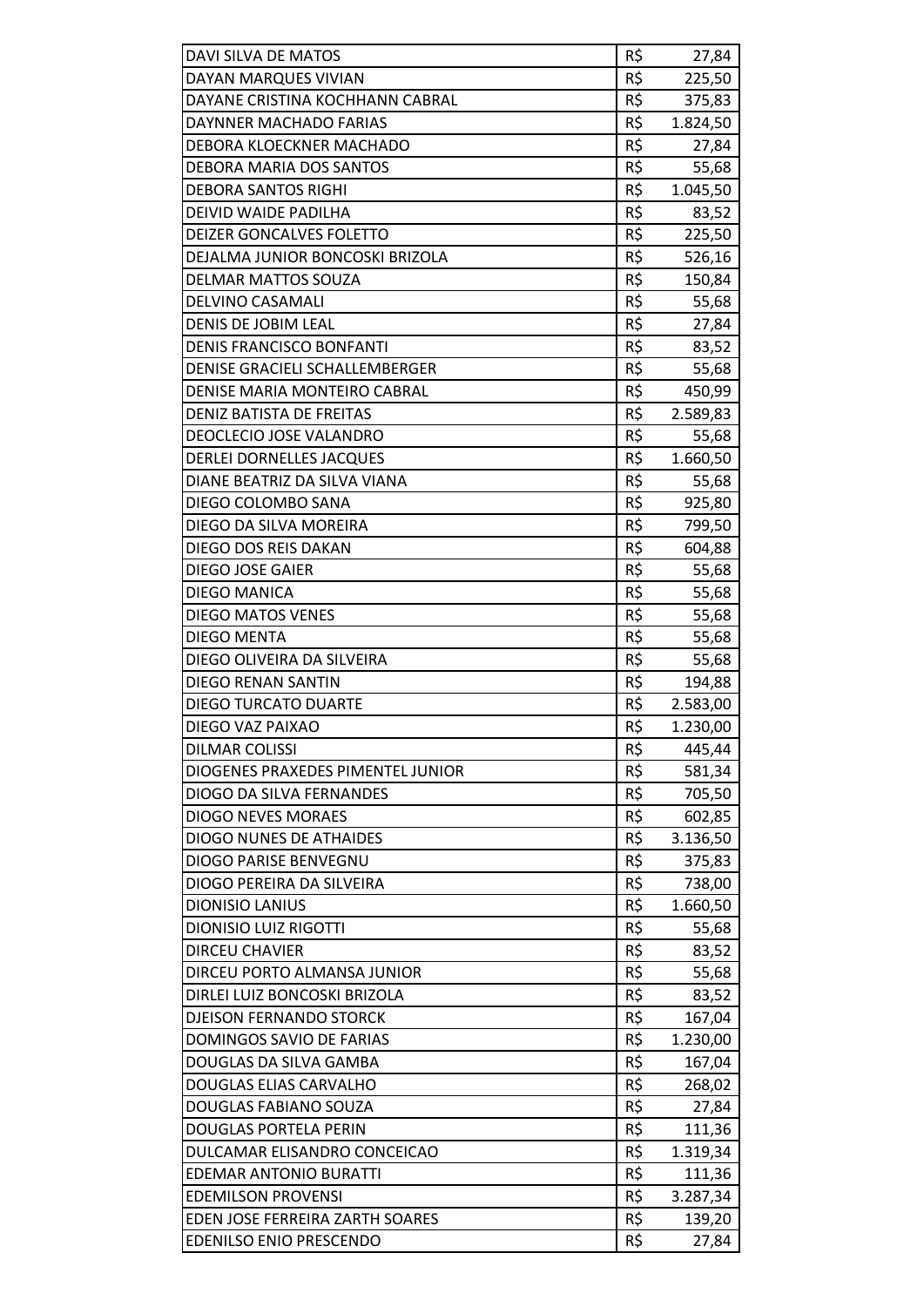| <b>EDER LUIS PINTO BERTUOL</b>     | R\$ | 473,28   |
|------------------------------------|-----|----------|
| <b>EDER MATTANA</b>                | R\$ | 194,88   |
| <b>EDERALDO ACOSTA SIMOES</b>      | R\$ | 83,52    |
| <b>EDERSON ALMEIDA</b>             | R\$ | 1.335,54 |
| <b>EDILENE MARINEZ FLORES</b>      | R\$ | 111,36   |
| <b>EDIMAR JOSE MARIO</b>           | R\$ | 950,34   |
| EDINELSON CARLOS DOS SANTOS LIMA   | R\$ | 3.198,00 |
| EDISON MIRALHA SALGUEIRO           | R\$ | 81,37    |
| <b>EDISON RODRIGUES</b>            | R\$ | 27,84    |
| <b>EDMILSON RODRIGUES VIEGAS</b>   | R\$ | 615,00   |
| <b>EDSON BEMFICA QUILES</b>        | R\$ | 111,36   |
| <b>EDSON CAMPOS DE AVILA</b>       | R\$ | 83,52    |
| <b>EDSON CASTILHOS URRUTIA</b>     | R\$ | 55,68    |
| EDSON CONRADO GOLLE SAMERSLA       | R\$ | 27,84    |
| <b>EDSON JOSBENTI GOTTARDO</b>     | R\$ | 418,86   |
| <b>EDSON KLUG DO NASCIMENTO</b>    | R\$ | 2.583,00 |
| <b>EDSON LUIS KERN</b>             | R\$ | 446,70   |
| <b>EDSON NESTOR EMMEL</b>          | R\$ | 1.129,02 |
| <b>EDSON ROBERTO AUTH</b>          | R\$ | 375,83   |
| <b>EDSON SILVEIRA ANTONINI</b>     | R\$ | 1.065,99 |
| EDU DA SILVA MARQUES               | R\$ | 640,32   |
| EDUARDO ARAUJO KUBIAKI             | R\$ | 430,50   |
| <b>EDUARDO BACIGALUZ GUIMARAES</b> | R\$ | 601,33   |
| EDUARDO BARBOSA CARVALHO           | R\$ | 539,49   |
| <b>EDUARDO BIANCHI NETO</b>        | R\$ | 991,84   |
| <b>EDUARDO BORBA DE LEMOS</b>      | R\$ | 1.230,00 |
| EDUARDO DOBRACHINSKI BARBOSA       | R\$ | 27,84    |
| EDUARDO JORGE DE QUEVEDO           | R\$ | 526,16   |
| <b>EDUARDO LEAL DE BEM FARIAS</b>  | R\$ | 492,00   |
| <b>EDUARDO PEREIRA ALVES</b>       | R\$ | 1.783,50 |
| <b>EDUARDO RAGUSE QUADROS</b>      | R\$ | 83,52    |
| EDUARDO RAMALHO TOWNSEND           | R\$ | 877,20   |
| EDUARDO RAMOS BORBA                | R\$ | 2.029,50 |
| EDUARDO RAMOS DA SILVA             | R\$ | 27,84    |
| EDUARDO RENAN LEGUISSAMO NUNES     | R\$ | 553,50   |
| <b>EDUARDO SILVA DOS SANTOS</b>    | R\$ | 584,64   |
| EDUARDO VIEIRA MUNHOZ              | R\$ | 27,84    |
| <b>EGON ROBERTO TIETZ</b>          | R\$ | 184,50   |
| ELADIO LUIZ RIOS SOUZA             | R\$ | 1.387,67 |
| <b>ELAINE KIRSCH</b>               | R\$ | 194,88   |
| <b>ELCIO FORATI NUNES</b>          | R\$ | 81,37    |
| ELDAIR DA SILVA E SILVA            | R\$ | 27,84    |
| ELDER PEREIRA BONORINO             | R\$ | 1.421,84 |
| ELEANDRO DE LIMA CARDOSO           | R\$ | 696,00   |
| ELEDIANE MACHADO LIMA KLASSMANN    | R\$ | 27,84    |
| <b>ELEMAR ERENI WRUBEL</b>         | R\$ | 27,84    |
| ELI FARIAS ALVES                   | R\$ | 306,24   |
| <b>ELIANA ZINI</b>                 | R\$ | 184,50   |
| ELIANE ANDRIOLI MATOS MARAFON      | R\$ | 281,18   |
| ELIANE PACHECO DE SOUZA            | R\$ | 268,02   |
| <b>ELIANE PIFFERO GOULART</b>      | R\$ | 27,84    |
| <b>ELIANE PIRES DUARTE</b>         | R\$ | 184,50   |
| <b>ELIANE RODRIGUES CASTILHO</b>   | R\$ | 361,92   |
| ELIANE SIMOES DA SILVA             | R\$ | 27,84    |
|                                    |     |          |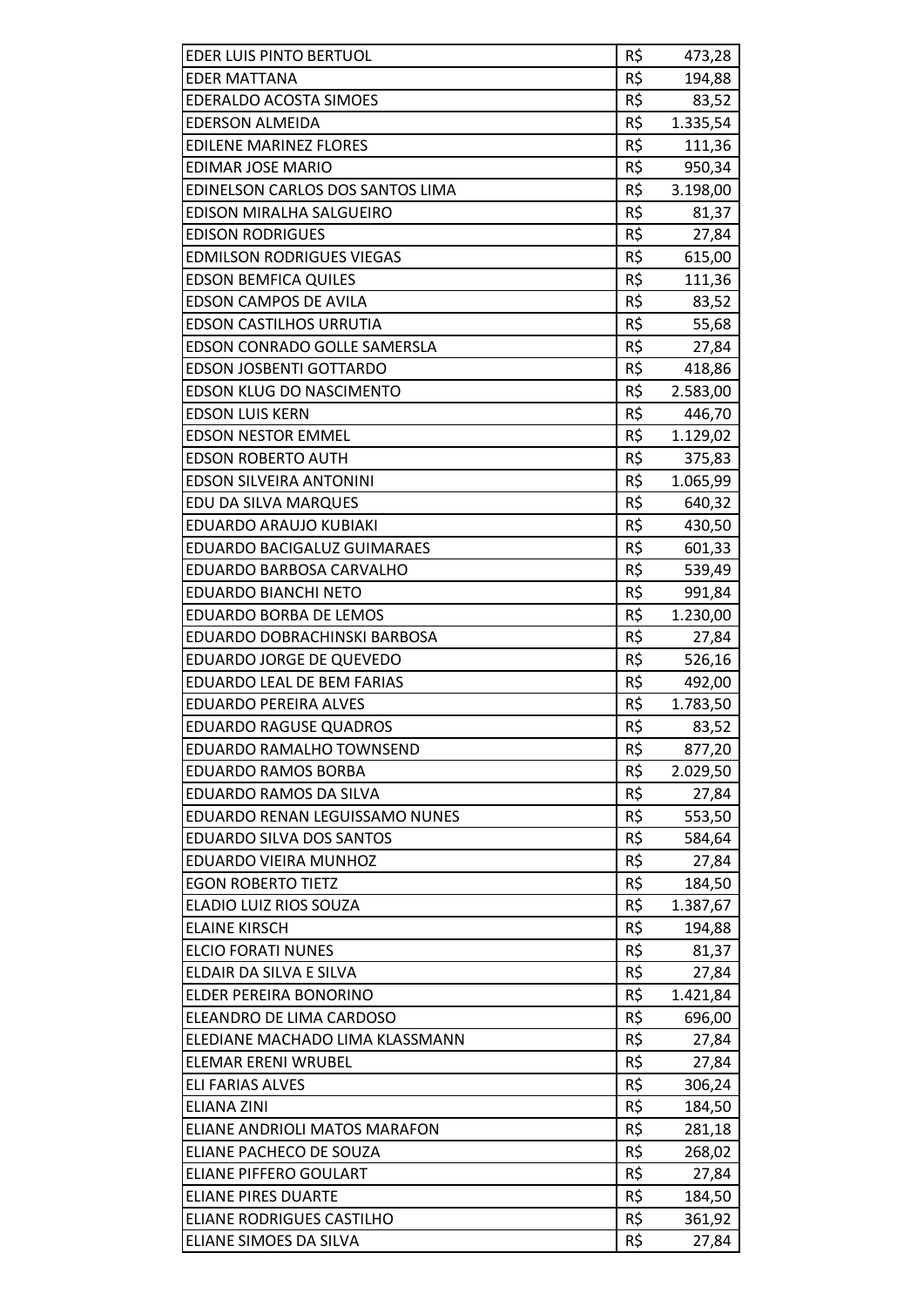| ELISETE TYSKA ZABIELA DA SILVA        | R\$ | 351,54   |
|---------------------------------------|-----|----------|
| <b>ELISEU BERNARDON</b>               | R\$ | 3.075,00 |
| ELISIANE LAZZARE VIDORI               | R\$ | 83,52    |
| <b>ELMO ANTONIO MUNARETO</b>          | R\$ | 55,68    |
| <b>ELOI ANDRE BECKER</b>              | R\$ | 55,68    |
| <b>ELOI JOSE STEFFEN</b>              | R\$ | 139,20   |
| ELOIR TADEU LEAL FAGUNDES             | R\$ | 492,00   |
| ELOISA DOBERSTEIN DE MOURA            | R\$ | 111,36   |
| <b>ELTON LEAL MOSSATE</b>             | R\$ | 184,50   |
| <b>ELTON LEONARDO PRIOTTO</b>         | R\$ | 225,50   |
| <b>ELTON LUIZ ERNZEN</b>              | R\$ | 55,68    |
| <b>ELTON LUTHER NOGUEIRA</b>          | R\$ |          |
|                                       |     | 826,82   |
| ELTON MARION DA ROSA POHLMANN         | R\$ | 225,50   |
| <b>ELTON MARQUES DA ROSA</b>          | R\$ | 584,64   |
| ELTON TEIXEIRA BERNEIRA               | R\$ | 375,83   |
| <b>ELTON VALMOR FRANCK</b>            | R\$ | 150,33   |
| ELVIRA MARIA PANTA TATSCH             | R\$ | 307,50   |
| EMERSON DA SILVEIRA ANTONINI          | R\$ | 515,03   |
| <b>EMERSON DESCOVI</b>                | R\$ | 83,52    |
| <b>EMERSON JOSE GOTTARDO</b>          | R\$ | 27,84    |
| <b>EMERSON LUIS CHARAO JOBIM</b>      | R\$ | 1.749,84 |
| <b>EMERSON SOARES</b>                 | R\$ | 27,84    |
| <b>EMIR RODRIGUES LUCEIRO</b>         | R\$ | 225,50   |
| EMMANUEL AVANCINI SCHIAM              | R\$ | 1.230,00 |
| <b>ENDERSON LUIZ VIANA</b>            | R\$ | 123,00   |
| <b>ENILSO JOSE SANTOS DE MEDEIROS</b> | R\$ | 683,33   |
| <b>ENIO FERRARESI</b>                 | R\$ | 1.660,50 |
| <b>ENIO JOSENDE FILHO</b>             | R\$ | 3.444,00 |
| ENIO RIBEIRO DA SILVA                 | R\$ | 1.783,50 |
| <b>ENIO RICARDO TELLES</b>            | R\$ | 307,50   |
| ERICO DA CUNHA NOGUEIRA               | R\$ | 184,50   |
| <b>ERMOGENES BODANESE</b>             | R\$ | 335,34   |
| ERNANI EDUARDO NYSTRON                | R\$ | 451,00   |
| <b>ERNANI JACO RADTKE</b>             | R\$ | 55,68    |
| <b>ERNI PAULINA BORGES</b>            | R\$ | 139,20   |
| <b>ESMAEL DE OLIVEIRA FLORES</b>      | R\$ | 765,84   |
| <b>EUCLIDES LAURO WENDLER</b>         | R\$ | 462,90   |
| <b>EUGENIO CORSO</b>                  | R\$ | 55,68    |
| <b>EUGENIO PEREZ FERREIRA</b>         | R\$ | 612,48   |
| <b>EUGENIO RICARDO MAES</b>           | R\$ | 1.735,65 |
| <b>EULOGIO RODRIGUES ORNES FILHO</b>  | R\$ | 446,70   |
| EVA MARIA PAIM CORREA SILVA           | R\$ | 53,53    |
| <b>EVANDRO BOLZAN</b>                 | R\$ |          |
|                                       | R\$ | 521,36   |
| <b>EVANDRO DA SILVA</b>               |     | 2.565,54 |
| EVANDRO DA SILVA MARINHO              | R\$ | 403,67   |
| <b>EVANDRO DE OLIVEIRA</b>            | R\$ | 55,68    |
| <b>EVANDRO DUTRA LEITE</b>            | R\$ | 27,84    |
| <b>EVANDRO KIEVEL</b>                 | R\$ | 83,52    |
| EVANDRO LUIZ ALVES CARDOSO            | R\$ | 83,52    |
| EVANDRO MAURICIO DA CUNHA MELLO       | R\$ | 83,52    |
| <b>EVANISE DOS SANTOS TEIXEIRA</b>    | R\$ | 27,84    |
| EVERALDO BONORINO DOS SANTOS          | R\$ | 827,34   |
| <b>EVERALDO DE SOUZA SCHEFER</b>      | R\$ | 683,33   |
| EVERALDO VIEIRA DE SOUZA              | R\$ | 27,84    |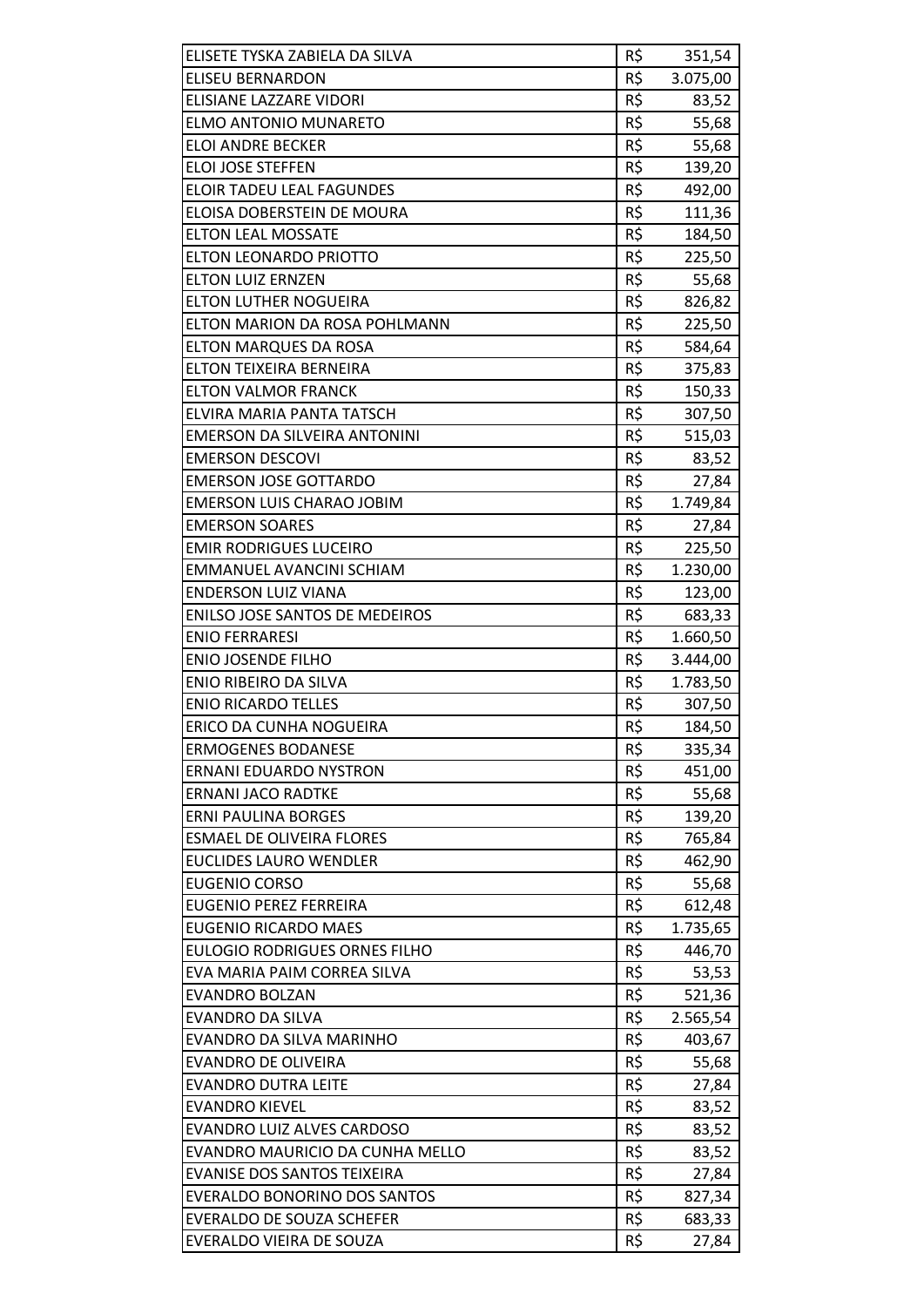| <b>EVERSON DE CONTO</b>              | R\$ | 55,68    |
|--------------------------------------|-----|----------|
| EVERSON DOS SANTOS DE SOUZA          | R\$ | 556,80   |
| <b>EVERTON ACOSTA</b>                | R\$ | 87,82    |
| <b>EVERTON ANDRE DA SILVA</b>        | R\$ | 640,32   |
| <b>EVERTON CAETANO DA SILVA</b>      | R\$ | 250,56   |
| <b>EVERTON COSTA DE PAULO</b>        | R\$ | 111,36   |
| <b>EVERTON DE LIMA SOARES</b>        | R\$ | 111,36   |
| <b>EVERTON DIAS PADILHA</b>          | R\$ | 27,84    |
| EVERTON ERMINIO DE VARGAS SCHONS     | R\$ | 25,69    |
| <b>EVERTON LUIS ERMEL</b>            | R\$ | 111,36   |
| EVERTON LUIZ MOREIRA DIECKMANN       | R\$ | 184,50   |
| <b>EVERTON MAGALHAES JACQUES</b>     | R\$ | 1.134,84 |
| EZAQUIEL SOUZA BATISTA               | R\$ | 300,66   |
| <b>FABIANE RODRIGUES ZANONI</b>      | R\$ | 435,06   |
| <b>FABIANO CASSOL DE VARGAS</b>      | R\$ | 253,34   |
| <b>FABIANO DE AVELLAR DUARTE</b>     | R\$ | 445,44   |
| <b>FABIANO FREITAG</b>               | R\$ | 526,16   |
| <b>FABIANO JARBAS PEDRALLI</b>       | R\$ | 139,20   |
| FABIANO LUIZ DOMINGOS DA SILVA       | R\$ | 111,36   |
| <b>FABIANO MANETTI DA CRUZ</b>       | R\$ | 83,52    |
| <b>FABIANO MOREIRA FERREIRA</b>      | R\$ | 55,68    |
| <b>FABIANO MULLER MARTINS</b>        | R\$ | 55,68    |
| <b>FABIO ALFREDO REDECKER</b>        | R\$ | 27,84    |
| <b>FABIO ARAUJO LOPES</b>            | R\$ | 922,50   |
| <b>FABIO BASTIANI PIAZER</b>         | R\$ | 486,18   |
| <b>FABIO GOMES DE SOUZA</b>          | R\$ | 27,84    |
| <b>FABIO JEAN DA SILVA GONCALVES</b> | R\$ | 847,84   |
| <b>FABIO JONI AIRES BRITTES</b>      | R\$ | 2.337,00 |
| FABIO JOSE DA SILVA GIBBON           | R\$ | 3.075,00 |
| <b>FABIO JUNIOR JARRE PRESTES</b>    | R\$ | 55,68    |
| <b>FABIO LEITE OLGUINS</b>           | R\$ | 2.214,00 |
| <b>FABIO LOPES KREPS</b>             | R\$ | 225,50   |
| <b>FABIO LUIS MATTES</b>             | R\$ | 27,84    |
| <b>FABIO MARCELO OLING</b>           | R\$ | 799,76   |
| <b>FABIO MARTINS DOS SANTOS</b>      | R\$ | 473,28   |
| <b>FABIO REISDORFER P MACHADO</b>    | R\$ | 225,50   |
| <b>FABIO RICARDO PINTO CANALS</b>    | R\$ | 1.845,00 |
| FABIO SOARES CASTELLO BRANCO         | R\$ | 27,84    |
| <b>FABIO TONDIM DE OLIVEIRA</b>      | R\$ | 139,20   |
| <b>FABRICIO MACIEL COELHO</b>        | R\$ | 83,52    |
| <b>FABRICIO MALGARIN PULGATTI</b>    | R\$ | 334,83   |
| <b>FABRICIO MARTINS ALGAYER</b>      | R\$ | 55,68    |
| <b>FABRINE VENTURINI</b>             | R\$ | 27,84    |
| <b>FATIMA ROSANE MACHADO NUNES</b>   | R\$ | 55,68    |
| FAVORINA DE FATIMA DA SILVA          | R\$ | 723,84   |
| FELIPE AMADOR TAMANINI               | R\$ | 111,36   |
| <b>FELIPE ANTONIO MAINARDI</b>       | R\$ | 253,34   |
| <b>FELIPE BEN RODRIGUES</b>          | R\$ | 369,00   |
| FELIPE CARDOSO NEUTZLING             | R\$ | 111,36   |
| FELIPE DALTROZO DA MOTTA             | R\$ | 963,50   |
| FELIPE ELEMAR SCHOLL                 | R\$ | 51,38    |
| <b>FELIPE HUFF</b>                   | R\$ | 83,52    |
| <b>FELIPE MACHADO PERES</b>          | R\$ | 111,36   |
| FELIPE RIBEIRO DE FREITAS            | R\$ | 984,00   |
|                                      |     |          |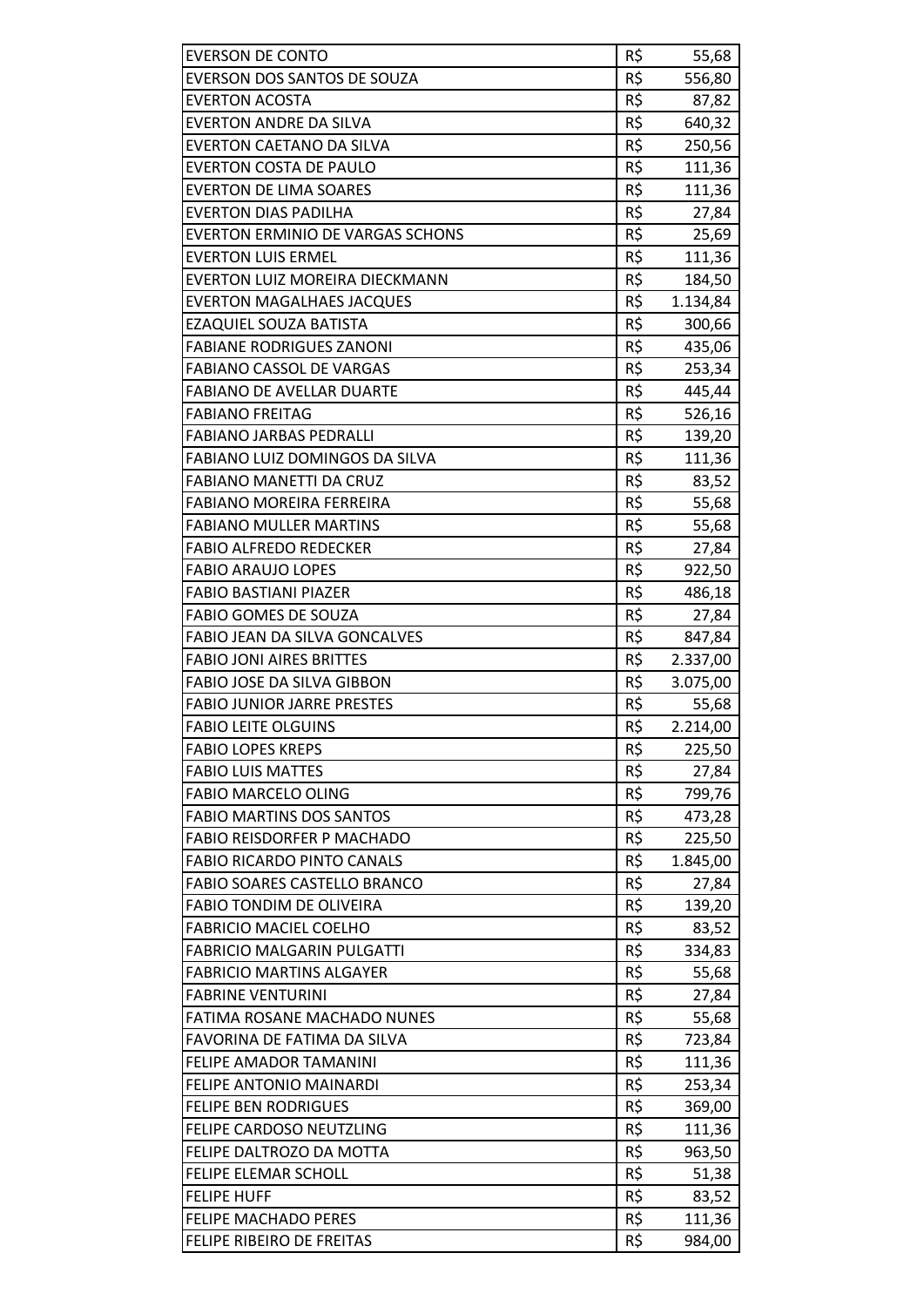| FERNANDA ANZILIERO GONCALVES          | R\$ | 27,84             |
|---------------------------------------|-----|-------------------|
| FERNANDA COSTA DA ROCHA GUEDES        | R\$ | 27,84             |
| <b>FERNANDA LINDNER TASSONI</b>       | R\$ | 27,84             |
| <b>FERNANDA ROBERTA ANTUNES</b>       | R\$ | 225,50            |
| <b>FERNANDA SANTOS PESCADOR</b>       | R\$ | 581,84            |
| <b>FERNANDA SCHERER</b>               | R\$ | 27,84             |
| FERNANDO ARTUR IMMICH                 | R\$ | 526,16            |
| FERNANDO CIRINEU DA SILVA NARDON      | R\$ | 83,52             |
| FERNANDO DA FONSECA CAMARGO           | R\$ | 27,84             |
| <b>FERNANDO GABRIEL DARIVA</b>        | R\$ | 139,20            |
| <b>FERNANDO GIONGO</b>                | R\$ |                   |
|                                       | R\$ | 307,50            |
| <b>FILIPE MACHADO NEVES</b>           |     | 553,50            |
| <b>FILIPE MINUSSI ROSSI</b>           | R\$ | 431,51            |
| <b>FLADEMIR VISENTINI</b>             | R\$ | 1.537,50          |
| <b>FLAVIO ANTONIO COLPO</b>           | R\$ | 27,84             |
| <b>FLAVIO FERREIRA PRESSER</b>        | R\$ | 1.033,99          |
| <b>FLAVIO LUIZ KRAMPE</b>             | R\$ | 111,36            |
| <b>FLAVIO RENAN FIALHO CIRIO</b>      | R\$ | 581,84            |
| <b>FRANCIELI SOTTILI</b>              | R\$ | 375,83            |
| <b>FRANCIELLE DA SILVA NUNES</b>      | R\$ | 307,50            |
| <b>FRANCINE SCHULZ</b>                | R\$ | 27,84             |
| FRANCINI MADEIRA EUZEBIO              | R\$ | 55,68             |
| <b>FRANCISCO ANDRE DOS SANTOS</b>     | R\$ | 225,50            |
| <b>FRANCISCO CARLOS ROZA</b>          | R\$ | 27,84             |
| FRANCISCO DE ASSIS VIDAL SANTANA      | R\$ | 27,84             |
| <b>FRANCISCO ELBO GALEZINSKI</b>      | R\$ | 225,50            |
| <b>FRANCISCO FERNANDO P CLASSEN</b>   | R\$ | 556,80            |
| FRANCISCO GERALDO GRASS DE ALMEIDA    | R\$ | 306,24            |
| <b>FRANCISCO RICARDO FAGUNDES</b>     | R\$ | 150,33            |
| <b>FRANCISCO SAMPAIO</b>              | R\$ | 1.845,00          |
| <b>FREDERICO FERNANDES STEIMMETZ</b>  | R\$ | 27,84             |
| GABRIEL LISMAR MORGAN GREGORIO        | R\$ | 827,34            |
| <b>GABRIEL LUIZ VENCATO</b>           | R\$ | 55,68             |
| <b>GABRIEL MARQUES DA SILVA</b>       | R\$ | 375,83            |
| <b>GABRIEL ROSA DOS SANTOS</b>        | R\$ | 1.230,00          |
| <b>GABRIEL SILVA LORENCI</b>          | R\$ | 83,52             |
| <b>GABRIELA ALVES DIAS</b>            | R\$ | 375,83            |
| <b>GABRIELA DENISE HAAG</b>           | R\$ | 184,50            |
| GABRIELA MARINA POMPEO QUEIROZ        | R\$ | 55,68             |
| GARI BIBIANO DA ROSA CRIXEL           | R\$ | 27,84             |
| <b>GASPAR VICENTE BINSFELD</b>        | R\$ | 111,36            |
| <b>GEIZA BEATRIZ BOLZAN COMORETTO</b> | R\$ | 451,00            |
| <b>GELCY SCHNEIDER</b>                | R\$ | 167,04            |
| <b>GELSON LENZ</b>                    | R\$ | 2.275,50          |
| GELSON LUIZ PERLIN                    | R\$ | 83,52             |
| <b>GEOMAR CHAGAS ODORICO</b>          | R\$ | 307,50            |
| GEORGE CASALI DA SILVEIRA             | R\$ | 55,68             |
| GEOVANA GUNDEL COELHO FOGAÃA          | R\$ | 526,16            |
| <b>GEOVANE DELESKI ASSIS</b>          | R\$ | 111,36            |
| <b>GERALDO RUDIMAR DE JESUS MELOS</b> | R\$ | 307,50            |
| <b>GERSON ANTONIO DARONCO</b>         | R\$ | 642,84            |
| <b>GERSON BOMFIM VIANNA</b>           | R\$ | 55,68             |
| <b>GERSON HAAS</b>                    | R\$ |                   |
| <b>GERSON HAMMES</b>                  | R\$ | 27,84<br>2.644,50 |
|                                       |     |                   |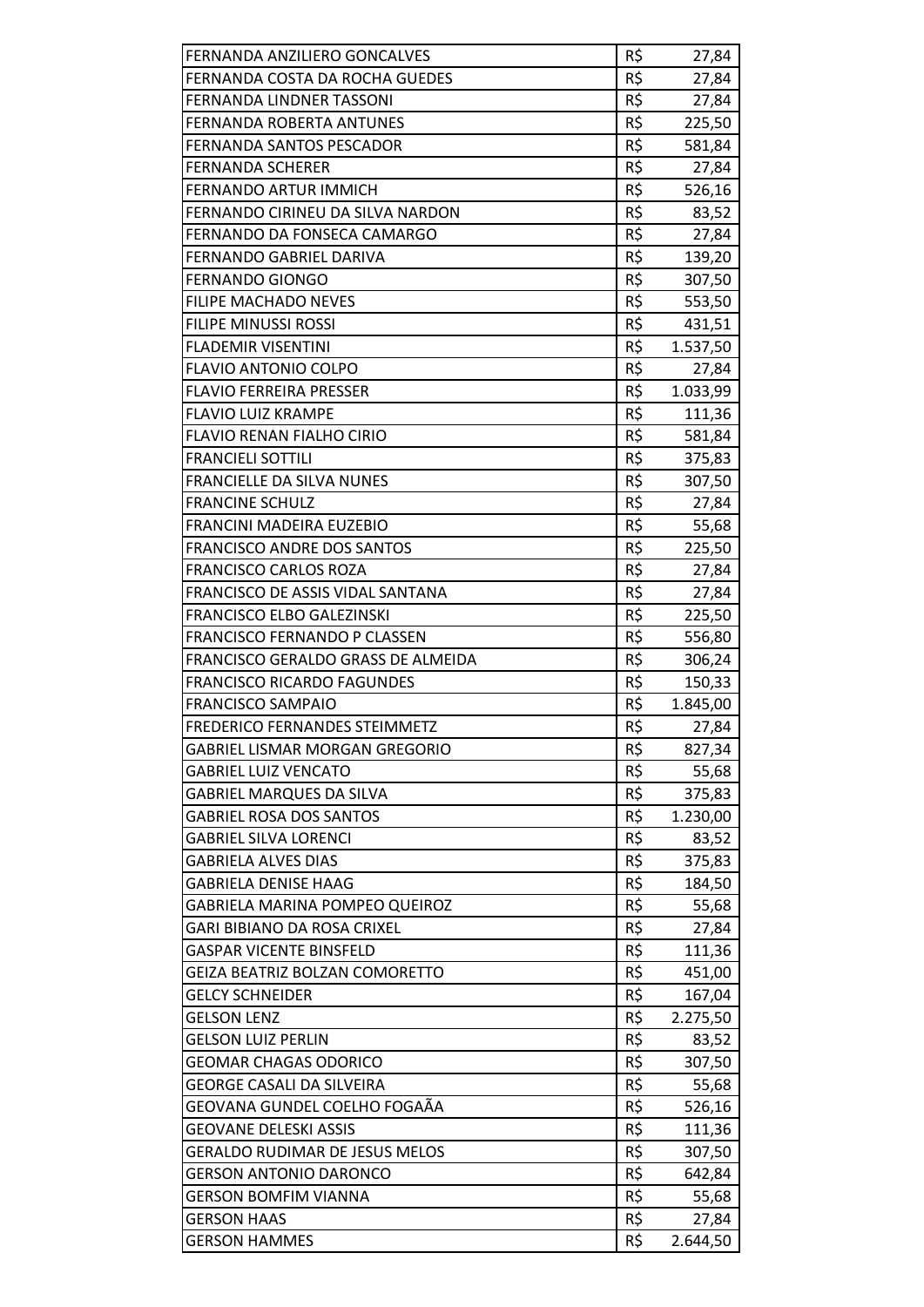| <b>GERSON JAIME RODRIGUES</b>            | R\$ | 670,68   |
|------------------------------------------|-----|----------|
| <b>GERSON KLEIN</b>                      | R\$ | 167,04   |
| <b>GERSON LUIZ DA COSTA SILVA</b>        | R\$ | 55,68    |
| <b>GERSON SIDINEI PEZAROGLO BUENO</b>    | R\$ | 2.241,84 |
| <b>GESSICA LOPES DA SILVA</b>            | R\$ | 27,84    |
| <b>GEVERSON DALL AGNOL</b>               | R\$ | 27,84    |
| <b>GIAN VANCINI</b>                      | R\$ | 553,50   |
| <b>GIANCARLO KOSBY SCHMITT</b>           | R\$ | 55,68    |
| <b>GILBERTO AQUILES ROQUE</b>            | R\$ | 501,12   |
| <b>GILBERTO BOBSIN</b>                   | R\$ |          |
|                                          | R\$ | 307,50   |
| GILBERTO CORDOVA DA SILVA                |     | 139,20   |
| <b>GILBERTO DA SILVA JOB</b>             | R\$ | 55,68    |
| GILBERTO DA SILVA LIMA                   | R\$ | 27,84    |
| <b>GILBERTO DE SOUZA SILVEIRA</b>        | R\$ | 83,52    |
| <b>GILBERTO FAVARETTO</b>                | R\$ | 309,02   |
| <b>GILBERTO GUILHERME ROESE</b>          | R\$ | 55,68    |
| <b>GILBERTO LARSEN ORIQUES</b>           | R\$ | 186,39   |
| <b>GILBERTO MICHELON</b>                 | R\$ | 25,69    |
| <b>GILBERTO NUNES</b>                    | R\$ | 55,68    |
| GILBERTO SCHAEFFER DE BASTIANI           | R\$ | 111,36   |
| <b>GILCEU SIMONETTI</b>                  | R\$ | 692,70   |
| <b>GILMAR ABREU DE LIMA</b>              | R\$ | 225,50   |
| <b>GILMAR ALBERTO ANTUNES TERRES</b>     | R\$ | 307,50   |
| GILMAR AZEREDO WALLAU                    | R\$ | 55,68    |
| GILMAR DE MOURA                          | R\$ | 278,40   |
| <b>GILMAR ELENILTO PIRES</b>             | R\$ | 922,50   |
| <b>GILMAR FLORES NARDINI</b>             | R\$ | 194,88   |
| <b>GILMAR ISAIAS ERTHAL</b>              | R\$ | 27,84    |
| <b>GILMAR MANICA</b>                     | R\$ | 27,84    |
| GILNEI ANTONIO JOHANN                    | R\$ | 27,84    |
| <b>GILNEI SAMOEL TRINDADE</b>            | R\$ | 1.005,00 |
| <b>GILSON DE SOUZA</b>                   | R\$ | 83,52    |
| <b>GILSON DOS SANTOS FERREIRA</b>        | R\$ | 27,84    |
| <b>GILSON FRUHAUF BECKER</b>             | R\$ | 861,00   |
| GILSON JULIANO VOLKART                   | R\$ | 27,84    |
| <b>GILSON PRESTES SANTOS</b>             | R\$ | 281,18   |
| <b>GILSON SCHUSSLER</b>                  | R\$ | 55,68    |
| <b>GILSON VANDELI CAVALHEIRO MARTINS</b> | R\$ | 212,34   |
| GILVAN BARCELOS                          | R\$ | 27,84    |
| GILVAN GOMES VIVIAN                      | R\$ | 27,84    |
| GIOVANI DA SILVA FORNARI                 | R\$ | 83,52    |
| GIOVANI DE OLIVEIRA                      | R\$ | 27,84    |
| <b>GIOVANI MARTINS DE SOUZA</b>          | R\$ | 1.725,30 |
| GIOVANI PEDROSO DA SILVA                 | R\$ | 2.521,50 |
| GIOVANI TRICAI                           | R\$ | 3.813,00 |
| GISELE FEIJO BRISOLARA CABEDA            | R\$ | 27,84    |
| <b>GISLAINE DE BORBA MELO FORTE</b>      | R\$ | 888,84   |
| <b>GLADIMIR CRESTANI DE ARAUJO</b>       | R\$ | 27,84    |
| <b>GLENIO LUIZ MOMBACH</b>               | R\$ | 2.767,50 |
| <b>GREICE LANIUS SAUERESSIG</b>          | R\$ | 27,84    |
| GUILHERME ALEXANDRE BATISTA WOBETO       | R\$ | 417,60   |
| <b>GUILHERME DA SILVA GUTLER</b>         | R\$ | 3.628,50 |
| <b>GUILHERME DE OLIVEIRA SANTOS</b>      | R\$ | 55,68    |
| <b>GUILHERME LUIZ LOPES</b>              | R\$ | 375,83   |
|                                          |     |          |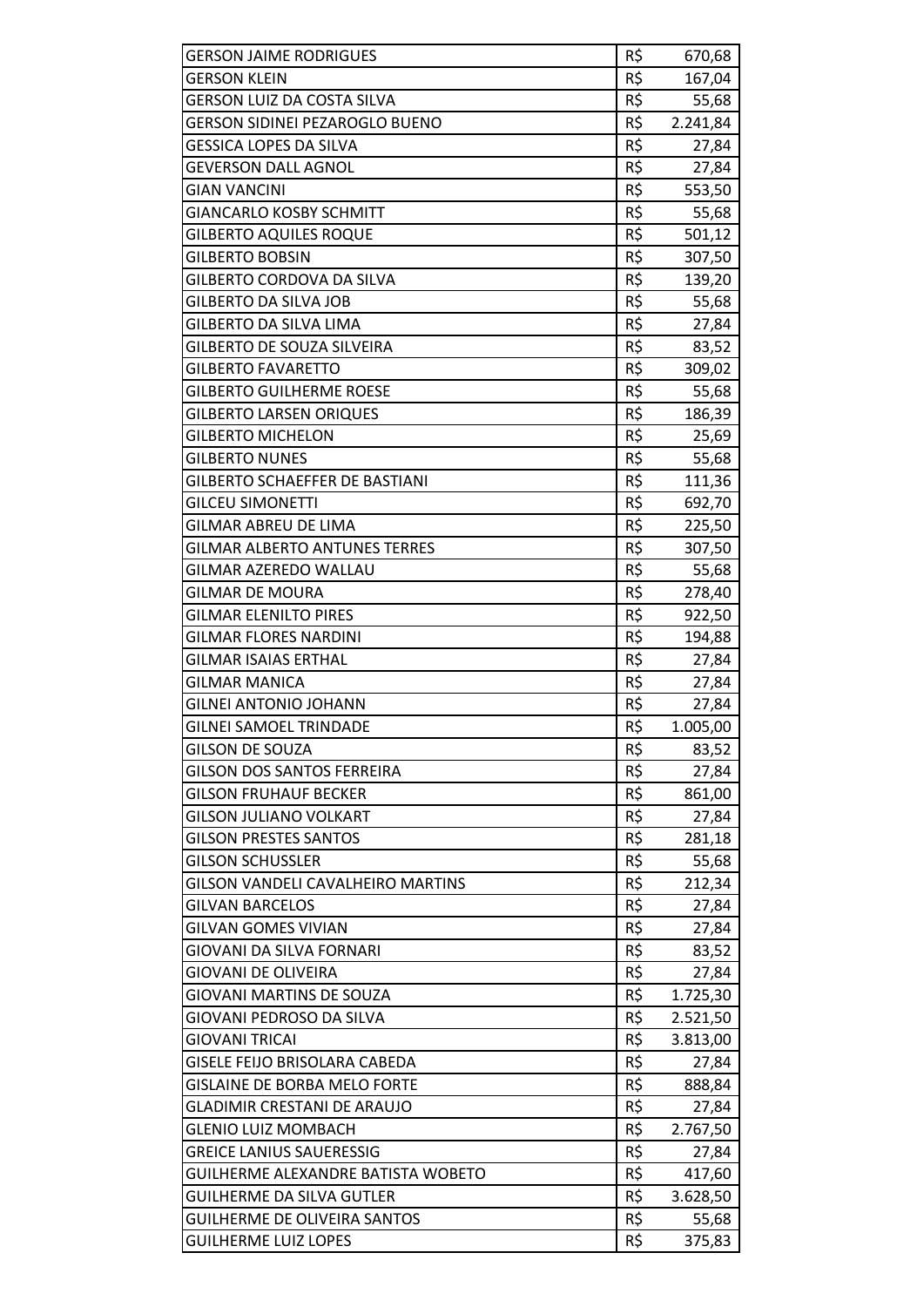| R\$<br><b>GUILHERME PAIVA GOMES</b><br>2.159,33<br>R\$<br><b>GUSTAVO ALBERTO RIFFEL</b><br>27,84<br>R\$<br><b>GUSTAVO DA SILVA</b><br>2.029,50<br>R\$<br><b>GUSTAVO MACHADO OTTO</b><br>27,84<br>R\$<br><b>GUSTAVO VIEIRA GONCALVES</b><br>526,16<br>R\$<br><b>GUSTAVO ZANIOL MARSILIO</b><br>253,34<br>R\$<br><b>HARLEI SCHNEIDER</b><br>194,88<br>R\$<br>1.660,50<br><b>HELEMILTON SILVEIRA MACHADO</b><br>R\$<br>HELENA ANACLETO DOS SANTOS<br>526,16<br>R\$<br>HELENO DA SILVA ROSA<br>27,84<br>R\$<br>HELIO ALCANTARA MAGALHAES ALVAREZ<br>785,83<br>R\$<br><b>HELIO BETIM DOS SANTOS</b><br>225,50<br>R\$<br><b>HELIO DELLAZARI JUNIOR</b><br>55,68<br>R\$<br><b>HENRIQUE ANTUNES WEDIG</b><br>584,64<br>R\$<br>HENRIQUE LAUTENSCHLAGER<br>27,84<br>R\$<br><b>HENRIQUE WORM</b><br>27,84<br>R\$<br><b>HERBI DINEI KLEIN</b><br>1.414,50<br>R\$<br>HIBRAIM DORNELLES WENDLER<br>150,33<br>R\$<br>HILSON ORESTES PETER JUNIOR<br>167,04<br>R\$<br><b>HOMERO JOSE BATISTA</b><br>450,99<br>R\$<br><b>HORACIO MORAIS DE OLIVEIRA</b><br>83,52<br>R\$<br><b>HORACIO SANCHER</b><br>27,84<br>R\$<br><b>HUGO ADRIANO OGLIARI</b><br>83,52<br><b>HUMBERTO AGUILAR ALENDE</b><br>R\$<br>1.107,00<br>R\$<br>HUMBERTO MACHADO MONTEIRO<br>225,50<br>R\$<br><b>IGOR CARDOSO PEREIRA</b><br>3.505,50<br>R\$<br><b>IGOR MODERNEL PIO</b><br>55,68<br>R\$<br><b>IGOR SANTOS ELIAS</b><br>375,83<br><b>ILMOR CONCEICAO DORR</b><br>R\$<br>581,84<br>R\$<br><b>ILSON FERNANDES LOPES</b><br>1.345,92<br>R\$<br><b>INAJA MACIEL RAMOS</b><br>55,68<br>R\$<br><b>INES MARIA BACK</b><br>1.353,00<br>R\$<br>INGRID LANER CARDOSO DA SILVA<br>27,84<br>R\$<br><b>INOCENCIO NUNES DA CUNHA</b><br>111,36<br>R\$<br><b>INRI MORALES BENEDETTI</b><br>55,68<br>R\$<br><b>IRACI MADALENA GALETI</b><br>27,84<br>R\$<br><b>IRENO LOUREIRO DORNELLES NETO</b><br>194,88<br>R\$<br><b>ISMAEL BRAUN</b><br>212,34<br>R\$<br><b>ISMAEL LAUX GHISIO</b><br>1.845,00<br>R\$<br><b>ISRAEL DIEGO PINTO MARTINS</b><br>306,24<br>R\$<br><b>ITAMAR FORATI NUNES</b><br>111,36<br>R\$<br><b>IURI E SILVA ULGUIM</b><br>225,50<br>R\$<br><b>IURI NAZARIO RIBAS</b><br>184,50<br>R\$<br><b>IURI SANT ANA PACICO</b><br>167,04<br>R\$<br><b>IVAN CARLOS PALUDO</b><br>27,84<br>R\$<br>IVAN ROSALVO RODRIGUES DA SILVA<br>55,68<br>R\$<br><b>IVAN SILVA DE AGUIAR</b><br>83,52<br>R\$<br>IVAN SILVA DE OLIVEIRA<br>361,92<br>R\$<br>IVANA TOSCANI CAVALHEIRO<br>375,83<br>R\$<br><b>IVANIO VARGAS DA ROSA</b><br>486,18<br>R\$<br><b>IVANIR MEDEIRO DE AVILA</b><br>4,30<br>R\$<br><b>IVANIR RODRIGO DE FREITAS</b><br>27,84<br>R\$<br>1.230,00<br><b>IVANOR ADELAR PETTER</b> |                                  |     |       |
|---------------------------------------------------------------------------------------------------------------------------------------------------------------------------------------------------------------------------------------------------------------------------------------------------------------------------------------------------------------------------------------------------------------------------------------------------------------------------------------------------------------------------------------------------------------------------------------------------------------------------------------------------------------------------------------------------------------------------------------------------------------------------------------------------------------------------------------------------------------------------------------------------------------------------------------------------------------------------------------------------------------------------------------------------------------------------------------------------------------------------------------------------------------------------------------------------------------------------------------------------------------------------------------------------------------------------------------------------------------------------------------------------------------------------------------------------------------------------------------------------------------------------------------------------------------------------------------------------------------------------------------------------------------------------------------------------------------------------------------------------------------------------------------------------------------------------------------------------------------------------------------------------------------------------------------------------------------------------------------------------------------------------------------------------------------------------------------------------------------------------------------------------------------------------------------------------------------------------------------------------------------------------------------------------------------------------------------------------------------------------------------------------------------------------------------------------------------------------------------------------------------------------------------------------------------------------------------------------------------------------------------------|----------------------------------|-----|-------|
|                                                                                                                                                                                                                                                                                                                                                                                                                                                                                                                                                                                                                                                                                                                                                                                                                                                                                                                                                                                                                                                                                                                                                                                                                                                                                                                                                                                                                                                                                                                                                                                                                                                                                                                                                                                                                                                                                                                                                                                                                                                                                                                                                                                                                                                                                                                                                                                                                                                                                                                                                                                                                                             | <b>GUILHERME MAGALHAES SOUZA</b> | R\$ | 27,84 |
|                                                                                                                                                                                                                                                                                                                                                                                                                                                                                                                                                                                                                                                                                                                                                                                                                                                                                                                                                                                                                                                                                                                                                                                                                                                                                                                                                                                                                                                                                                                                                                                                                                                                                                                                                                                                                                                                                                                                                                                                                                                                                                                                                                                                                                                                                                                                                                                                                                                                                                                                                                                                                                             |                                  |     |       |
|                                                                                                                                                                                                                                                                                                                                                                                                                                                                                                                                                                                                                                                                                                                                                                                                                                                                                                                                                                                                                                                                                                                                                                                                                                                                                                                                                                                                                                                                                                                                                                                                                                                                                                                                                                                                                                                                                                                                                                                                                                                                                                                                                                                                                                                                                                                                                                                                                                                                                                                                                                                                                                             |                                  |     |       |
|                                                                                                                                                                                                                                                                                                                                                                                                                                                                                                                                                                                                                                                                                                                                                                                                                                                                                                                                                                                                                                                                                                                                                                                                                                                                                                                                                                                                                                                                                                                                                                                                                                                                                                                                                                                                                                                                                                                                                                                                                                                                                                                                                                                                                                                                                                                                                                                                                                                                                                                                                                                                                                             |                                  |     |       |
|                                                                                                                                                                                                                                                                                                                                                                                                                                                                                                                                                                                                                                                                                                                                                                                                                                                                                                                                                                                                                                                                                                                                                                                                                                                                                                                                                                                                                                                                                                                                                                                                                                                                                                                                                                                                                                                                                                                                                                                                                                                                                                                                                                                                                                                                                                                                                                                                                                                                                                                                                                                                                                             |                                  |     |       |
|                                                                                                                                                                                                                                                                                                                                                                                                                                                                                                                                                                                                                                                                                                                                                                                                                                                                                                                                                                                                                                                                                                                                                                                                                                                                                                                                                                                                                                                                                                                                                                                                                                                                                                                                                                                                                                                                                                                                                                                                                                                                                                                                                                                                                                                                                                                                                                                                                                                                                                                                                                                                                                             |                                  |     |       |
|                                                                                                                                                                                                                                                                                                                                                                                                                                                                                                                                                                                                                                                                                                                                                                                                                                                                                                                                                                                                                                                                                                                                                                                                                                                                                                                                                                                                                                                                                                                                                                                                                                                                                                                                                                                                                                                                                                                                                                                                                                                                                                                                                                                                                                                                                                                                                                                                                                                                                                                                                                                                                                             |                                  |     |       |
|                                                                                                                                                                                                                                                                                                                                                                                                                                                                                                                                                                                                                                                                                                                                                                                                                                                                                                                                                                                                                                                                                                                                                                                                                                                                                                                                                                                                                                                                                                                                                                                                                                                                                                                                                                                                                                                                                                                                                                                                                                                                                                                                                                                                                                                                                                                                                                                                                                                                                                                                                                                                                                             |                                  |     |       |
|                                                                                                                                                                                                                                                                                                                                                                                                                                                                                                                                                                                                                                                                                                                                                                                                                                                                                                                                                                                                                                                                                                                                                                                                                                                                                                                                                                                                                                                                                                                                                                                                                                                                                                                                                                                                                                                                                                                                                                                                                                                                                                                                                                                                                                                                                                                                                                                                                                                                                                                                                                                                                                             |                                  |     |       |
|                                                                                                                                                                                                                                                                                                                                                                                                                                                                                                                                                                                                                                                                                                                                                                                                                                                                                                                                                                                                                                                                                                                                                                                                                                                                                                                                                                                                                                                                                                                                                                                                                                                                                                                                                                                                                                                                                                                                                                                                                                                                                                                                                                                                                                                                                                                                                                                                                                                                                                                                                                                                                                             |                                  |     |       |
|                                                                                                                                                                                                                                                                                                                                                                                                                                                                                                                                                                                                                                                                                                                                                                                                                                                                                                                                                                                                                                                                                                                                                                                                                                                                                                                                                                                                                                                                                                                                                                                                                                                                                                                                                                                                                                                                                                                                                                                                                                                                                                                                                                                                                                                                                                                                                                                                                                                                                                                                                                                                                                             |                                  |     |       |
|                                                                                                                                                                                                                                                                                                                                                                                                                                                                                                                                                                                                                                                                                                                                                                                                                                                                                                                                                                                                                                                                                                                                                                                                                                                                                                                                                                                                                                                                                                                                                                                                                                                                                                                                                                                                                                                                                                                                                                                                                                                                                                                                                                                                                                                                                                                                                                                                                                                                                                                                                                                                                                             |                                  |     |       |
|                                                                                                                                                                                                                                                                                                                                                                                                                                                                                                                                                                                                                                                                                                                                                                                                                                                                                                                                                                                                                                                                                                                                                                                                                                                                                                                                                                                                                                                                                                                                                                                                                                                                                                                                                                                                                                                                                                                                                                                                                                                                                                                                                                                                                                                                                                                                                                                                                                                                                                                                                                                                                                             |                                  |     |       |
|                                                                                                                                                                                                                                                                                                                                                                                                                                                                                                                                                                                                                                                                                                                                                                                                                                                                                                                                                                                                                                                                                                                                                                                                                                                                                                                                                                                                                                                                                                                                                                                                                                                                                                                                                                                                                                                                                                                                                                                                                                                                                                                                                                                                                                                                                                                                                                                                                                                                                                                                                                                                                                             |                                  |     |       |
|                                                                                                                                                                                                                                                                                                                                                                                                                                                                                                                                                                                                                                                                                                                                                                                                                                                                                                                                                                                                                                                                                                                                                                                                                                                                                                                                                                                                                                                                                                                                                                                                                                                                                                                                                                                                                                                                                                                                                                                                                                                                                                                                                                                                                                                                                                                                                                                                                                                                                                                                                                                                                                             |                                  |     |       |
|                                                                                                                                                                                                                                                                                                                                                                                                                                                                                                                                                                                                                                                                                                                                                                                                                                                                                                                                                                                                                                                                                                                                                                                                                                                                                                                                                                                                                                                                                                                                                                                                                                                                                                                                                                                                                                                                                                                                                                                                                                                                                                                                                                                                                                                                                                                                                                                                                                                                                                                                                                                                                                             |                                  |     |       |
|                                                                                                                                                                                                                                                                                                                                                                                                                                                                                                                                                                                                                                                                                                                                                                                                                                                                                                                                                                                                                                                                                                                                                                                                                                                                                                                                                                                                                                                                                                                                                                                                                                                                                                                                                                                                                                                                                                                                                                                                                                                                                                                                                                                                                                                                                                                                                                                                                                                                                                                                                                                                                                             |                                  |     |       |
|                                                                                                                                                                                                                                                                                                                                                                                                                                                                                                                                                                                                                                                                                                                                                                                                                                                                                                                                                                                                                                                                                                                                                                                                                                                                                                                                                                                                                                                                                                                                                                                                                                                                                                                                                                                                                                                                                                                                                                                                                                                                                                                                                                                                                                                                                                                                                                                                                                                                                                                                                                                                                                             |                                  |     |       |
|                                                                                                                                                                                                                                                                                                                                                                                                                                                                                                                                                                                                                                                                                                                                                                                                                                                                                                                                                                                                                                                                                                                                                                                                                                                                                                                                                                                                                                                                                                                                                                                                                                                                                                                                                                                                                                                                                                                                                                                                                                                                                                                                                                                                                                                                                                                                                                                                                                                                                                                                                                                                                                             |                                  |     |       |
|                                                                                                                                                                                                                                                                                                                                                                                                                                                                                                                                                                                                                                                                                                                                                                                                                                                                                                                                                                                                                                                                                                                                                                                                                                                                                                                                                                                                                                                                                                                                                                                                                                                                                                                                                                                                                                                                                                                                                                                                                                                                                                                                                                                                                                                                                                                                                                                                                                                                                                                                                                                                                                             |                                  |     |       |
|                                                                                                                                                                                                                                                                                                                                                                                                                                                                                                                                                                                                                                                                                                                                                                                                                                                                                                                                                                                                                                                                                                                                                                                                                                                                                                                                                                                                                                                                                                                                                                                                                                                                                                                                                                                                                                                                                                                                                                                                                                                                                                                                                                                                                                                                                                                                                                                                                                                                                                                                                                                                                                             |                                  |     |       |
|                                                                                                                                                                                                                                                                                                                                                                                                                                                                                                                                                                                                                                                                                                                                                                                                                                                                                                                                                                                                                                                                                                                                                                                                                                                                                                                                                                                                                                                                                                                                                                                                                                                                                                                                                                                                                                                                                                                                                                                                                                                                                                                                                                                                                                                                                                                                                                                                                                                                                                                                                                                                                                             |                                  |     |       |
|                                                                                                                                                                                                                                                                                                                                                                                                                                                                                                                                                                                                                                                                                                                                                                                                                                                                                                                                                                                                                                                                                                                                                                                                                                                                                                                                                                                                                                                                                                                                                                                                                                                                                                                                                                                                                                                                                                                                                                                                                                                                                                                                                                                                                                                                                                                                                                                                                                                                                                                                                                                                                                             |                                  |     |       |
|                                                                                                                                                                                                                                                                                                                                                                                                                                                                                                                                                                                                                                                                                                                                                                                                                                                                                                                                                                                                                                                                                                                                                                                                                                                                                                                                                                                                                                                                                                                                                                                                                                                                                                                                                                                                                                                                                                                                                                                                                                                                                                                                                                                                                                                                                                                                                                                                                                                                                                                                                                                                                                             |                                  |     |       |
|                                                                                                                                                                                                                                                                                                                                                                                                                                                                                                                                                                                                                                                                                                                                                                                                                                                                                                                                                                                                                                                                                                                                                                                                                                                                                                                                                                                                                                                                                                                                                                                                                                                                                                                                                                                                                                                                                                                                                                                                                                                                                                                                                                                                                                                                                                                                                                                                                                                                                                                                                                                                                                             |                                  |     |       |
|                                                                                                                                                                                                                                                                                                                                                                                                                                                                                                                                                                                                                                                                                                                                                                                                                                                                                                                                                                                                                                                                                                                                                                                                                                                                                                                                                                                                                                                                                                                                                                                                                                                                                                                                                                                                                                                                                                                                                                                                                                                                                                                                                                                                                                                                                                                                                                                                                                                                                                                                                                                                                                             |                                  |     |       |
|                                                                                                                                                                                                                                                                                                                                                                                                                                                                                                                                                                                                                                                                                                                                                                                                                                                                                                                                                                                                                                                                                                                                                                                                                                                                                                                                                                                                                                                                                                                                                                                                                                                                                                                                                                                                                                                                                                                                                                                                                                                                                                                                                                                                                                                                                                                                                                                                                                                                                                                                                                                                                                             |                                  |     |       |
|                                                                                                                                                                                                                                                                                                                                                                                                                                                                                                                                                                                                                                                                                                                                                                                                                                                                                                                                                                                                                                                                                                                                                                                                                                                                                                                                                                                                                                                                                                                                                                                                                                                                                                                                                                                                                                                                                                                                                                                                                                                                                                                                                                                                                                                                                                                                                                                                                                                                                                                                                                                                                                             |                                  |     |       |
|                                                                                                                                                                                                                                                                                                                                                                                                                                                                                                                                                                                                                                                                                                                                                                                                                                                                                                                                                                                                                                                                                                                                                                                                                                                                                                                                                                                                                                                                                                                                                                                                                                                                                                                                                                                                                                                                                                                                                                                                                                                                                                                                                                                                                                                                                                                                                                                                                                                                                                                                                                                                                                             |                                  |     |       |
|                                                                                                                                                                                                                                                                                                                                                                                                                                                                                                                                                                                                                                                                                                                                                                                                                                                                                                                                                                                                                                                                                                                                                                                                                                                                                                                                                                                                                                                                                                                                                                                                                                                                                                                                                                                                                                                                                                                                                                                                                                                                                                                                                                                                                                                                                                                                                                                                                                                                                                                                                                                                                                             |                                  |     |       |
|                                                                                                                                                                                                                                                                                                                                                                                                                                                                                                                                                                                                                                                                                                                                                                                                                                                                                                                                                                                                                                                                                                                                                                                                                                                                                                                                                                                                                                                                                                                                                                                                                                                                                                                                                                                                                                                                                                                                                                                                                                                                                                                                                                                                                                                                                                                                                                                                                                                                                                                                                                                                                                             |                                  |     |       |
|                                                                                                                                                                                                                                                                                                                                                                                                                                                                                                                                                                                                                                                                                                                                                                                                                                                                                                                                                                                                                                                                                                                                                                                                                                                                                                                                                                                                                                                                                                                                                                                                                                                                                                                                                                                                                                                                                                                                                                                                                                                                                                                                                                                                                                                                                                                                                                                                                                                                                                                                                                                                                                             |                                  |     |       |
|                                                                                                                                                                                                                                                                                                                                                                                                                                                                                                                                                                                                                                                                                                                                                                                                                                                                                                                                                                                                                                                                                                                                                                                                                                                                                                                                                                                                                                                                                                                                                                                                                                                                                                                                                                                                                                                                                                                                                                                                                                                                                                                                                                                                                                                                                                                                                                                                                                                                                                                                                                                                                                             |                                  |     |       |
|                                                                                                                                                                                                                                                                                                                                                                                                                                                                                                                                                                                                                                                                                                                                                                                                                                                                                                                                                                                                                                                                                                                                                                                                                                                                                                                                                                                                                                                                                                                                                                                                                                                                                                                                                                                                                                                                                                                                                                                                                                                                                                                                                                                                                                                                                                                                                                                                                                                                                                                                                                                                                                             |                                  |     |       |
|                                                                                                                                                                                                                                                                                                                                                                                                                                                                                                                                                                                                                                                                                                                                                                                                                                                                                                                                                                                                                                                                                                                                                                                                                                                                                                                                                                                                                                                                                                                                                                                                                                                                                                                                                                                                                                                                                                                                                                                                                                                                                                                                                                                                                                                                                                                                                                                                                                                                                                                                                                                                                                             |                                  |     |       |
|                                                                                                                                                                                                                                                                                                                                                                                                                                                                                                                                                                                                                                                                                                                                                                                                                                                                                                                                                                                                                                                                                                                                                                                                                                                                                                                                                                                                                                                                                                                                                                                                                                                                                                                                                                                                                                                                                                                                                                                                                                                                                                                                                                                                                                                                                                                                                                                                                                                                                                                                                                                                                                             |                                  |     |       |
|                                                                                                                                                                                                                                                                                                                                                                                                                                                                                                                                                                                                                                                                                                                                                                                                                                                                                                                                                                                                                                                                                                                                                                                                                                                                                                                                                                                                                                                                                                                                                                                                                                                                                                                                                                                                                                                                                                                                                                                                                                                                                                                                                                                                                                                                                                                                                                                                                                                                                                                                                                                                                                             |                                  |     |       |
|                                                                                                                                                                                                                                                                                                                                                                                                                                                                                                                                                                                                                                                                                                                                                                                                                                                                                                                                                                                                                                                                                                                                                                                                                                                                                                                                                                                                                                                                                                                                                                                                                                                                                                                                                                                                                                                                                                                                                                                                                                                                                                                                                                                                                                                                                                                                                                                                                                                                                                                                                                                                                                             |                                  |     |       |
|                                                                                                                                                                                                                                                                                                                                                                                                                                                                                                                                                                                                                                                                                                                                                                                                                                                                                                                                                                                                                                                                                                                                                                                                                                                                                                                                                                                                                                                                                                                                                                                                                                                                                                                                                                                                                                                                                                                                                                                                                                                                                                                                                                                                                                                                                                                                                                                                                                                                                                                                                                                                                                             |                                  |     |       |
|                                                                                                                                                                                                                                                                                                                                                                                                                                                                                                                                                                                                                                                                                                                                                                                                                                                                                                                                                                                                                                                                                                                                                                                                                                                                                                                                                                                                                                                                                                                                                                                                                                                                                                                                                                                                                                                                                                                                                                                                                                                                                                                                                                                                                                                                                                                                                                                                                                                                                                                                                                                                                                             |                                  |     |       |
|                                                                                                                                                                                                                                                                                                                                                                                                                                                                                                                                                                                                                                                                                                                                                                                                                                                                                                                                                                                                                                                                                                                                                                                                                                                                                                                                                                                                                                                                                                                                                                                                                                                                                                                                                                                                                                                                                                                                                                                                                                                                                                                                                                                                                                                                                                                                                                                                                                                                                                                                                                                                                                             |                                  |     |       |
|                                                                                                                                                                                                                                                                                                                                                                                                                                                                                                                                                                                                                                                                                                                                                                                                                                                                                                                                                                                                                                                                                                                                                                                                                                                                                                                                                                                                                                                                                                                                                                                                                                                                                                                                                                                                                                                                                                                                                                                                                                                                                                                                                                                                                                                                                                                                                                                                                                                                                                                                                                                                                                             |                                  |     |       |
|                                                                                                                                                                                                                                                                                                                                                                                                                                                                                                                                                                                                                                                                                                                                                                                                                                                                                                                                                                                                                                                                                                                                                                                                                                                                                                                                                                                                                                                                                                                                                                                                                                                                                                                                                                                                                                                                                                                                                                                                                                                                                                                                                                                                                                                                                                                                                                                                                                                                                                                                                                                                                                             |                                  |     |       |
|                                                                                                                                                                                                                                                                                                                                                                                                                                                                                                                                                                                                                                                                                                                                                                                                                                                                                                                                                                                                                                                                                                                                                                                                                                                                                                                                                                                                                                                                                                                                                                                                                                                                                                                                                                                                                                                                                                                                                                                                                                                                                                                                                                                                                                                                                                                                                                                                                                                                                                                                                                                                                                             |                                  |     |       |
|                                                                                                                                                                                                                                                                                                                                                                                                                                                                                                                                                                                                                                                                                                                                                                                                                                                                                                                                                                                                                                                                                                                                                                                                                                                                                                                                                                                                                                                                                                                                                                                                                                                                                                                                                                                                                                                                                                                                                                                                                                                                                                                                                                                                                                                                                                                                                                                                                                                                                                                                                                                                                                             |                                  |     |       |
|                                                                                                                                                                                                                                                                                                                                                                                                                                                                                                                                                                                                                                                                                                                                                                                                                                                                                                                                                                                                                                                                                                                                                                                                                                                                                                                                                                                                                                                                                                                                                                                                                                                                                                                                                                                                                                                                                                                                                                                                                                                                                                                                                                                                                                                                                                                                                                                                                                                                                                                                                                                                                                             |                                  |     |       |
|                                                                                                                                                                                                                                                                                                                                                                                                                                                                                                                                                                                                                                                                                                                                                                                                                                                                                                                                                                                                                                                                                                                                                                                                                                                                                                                                                                                                                                                                                                                                                                                                                                                                                                                                                                                                                                                                                                                                                                                                                                                                                                                                                                                                                                                                                                                                                                                                                                                                                                                                                                                                                                             |                                  |     |       |
|                                                                                                                                                                                                                                                                                                                                                                                                                                                                                                                                                                                                                                                                                                                                                                                                                                                                                                                                                                                                                                                                                                                                                                                                                                                                                                                                                                                                                                                                                                                                                                                                                                                                                                                                                                                                                                                                                                                                                                                                                                                                                                                                                                                                                                                                                                                                                                                                                                                                                                                                                                                                                                             |                                  |     |       |
|                                                                                                                                                                                                                                                                                                                                                                                                                                                                                                                                                                                                                                                                                                                                                                                                                                                                                                                                                                                                                                                                                                                                                                                                                                                                                                                                                                                                                                                                                                                                                                                                                                                                                                                                                                                                                                                                                                                                                                                                                                                                                                                                                                                                                                                                                                                                                                                                                                                                                                                                                                                                                                             |                                  |     |       |
|                                                                                                                                                                                                                                                                                                                                                                                                                                                                                                                                                                                                                                                                                                                                                                                                                                                                                                                                                                                                                                                                                                                                                                                                                                                                                                                                                                                                                                                                                                                                                                                                                                                                                                                                                                                                                                                                                                                                                                                                                                                                                                                                                                                                                                                                                                                                                                                                                                                                                                                                                                                                                                             |                                  |     |       |
|                                                                                                                                                                                                                                                                                                                                                                                                                                                                                                                                                                                                                                                                                                                                                                                                                                                                                                                                                                                                                                                                                                                                                                                                                                                                                                                                                                                                                                                                                                                                                                                                                                                                                                                                                                                                                                                                                                                                                                                                                                                                                                                                                                                                                                                                                                                                                                                                                                                                                                                                                                                                                                             |                                  |     |       |
|                                                                                                                                                                                                                                                                                                                                                                                                                                                                                                                                                                                                                                                                                                                                                                                                                                                                                                                                                                                                                                                                                                                                                                                                                                                                                                                                                                                                                                                                                                                                                                                                                                                                                                                                                                                                                                                                                                                                                                                                                                                                                                                                                                                                                                                                                                                                                                                                                                                                                                                                                                                                                                             |                                  |     |       |
|                                                                                                                                                                                                                                                                                                                                                                                                                                                                                                                                                                                                                                                                                                                                                                                                                                                                                                                                                                                                                                                                                                                                                                                                                                                                                                                                                                                                                                                                                                                                                                                                                                                                                                                                                                                                                                                                                                                                                                                                                                                                                                                                                                                                                                                                                                                                                                                                                                                                                                                                                                                                                                             |                                  |     |       |
|                                                                                                                                                                                                                                                                                                                                                                                                                                                                                                                                                                                                                                                                                                                                                                                                                                                                                                                                                                                                                                                                                                                                                                                                                                                                                                                                                                                                                                                                                                                                                                                                                                                                                                                                                                                                                                                                                                                                                                                                                                                                                                                                                                                                                                                                                                                                                                                                                                                                                                                                                                                                                                             |                                  |     |       |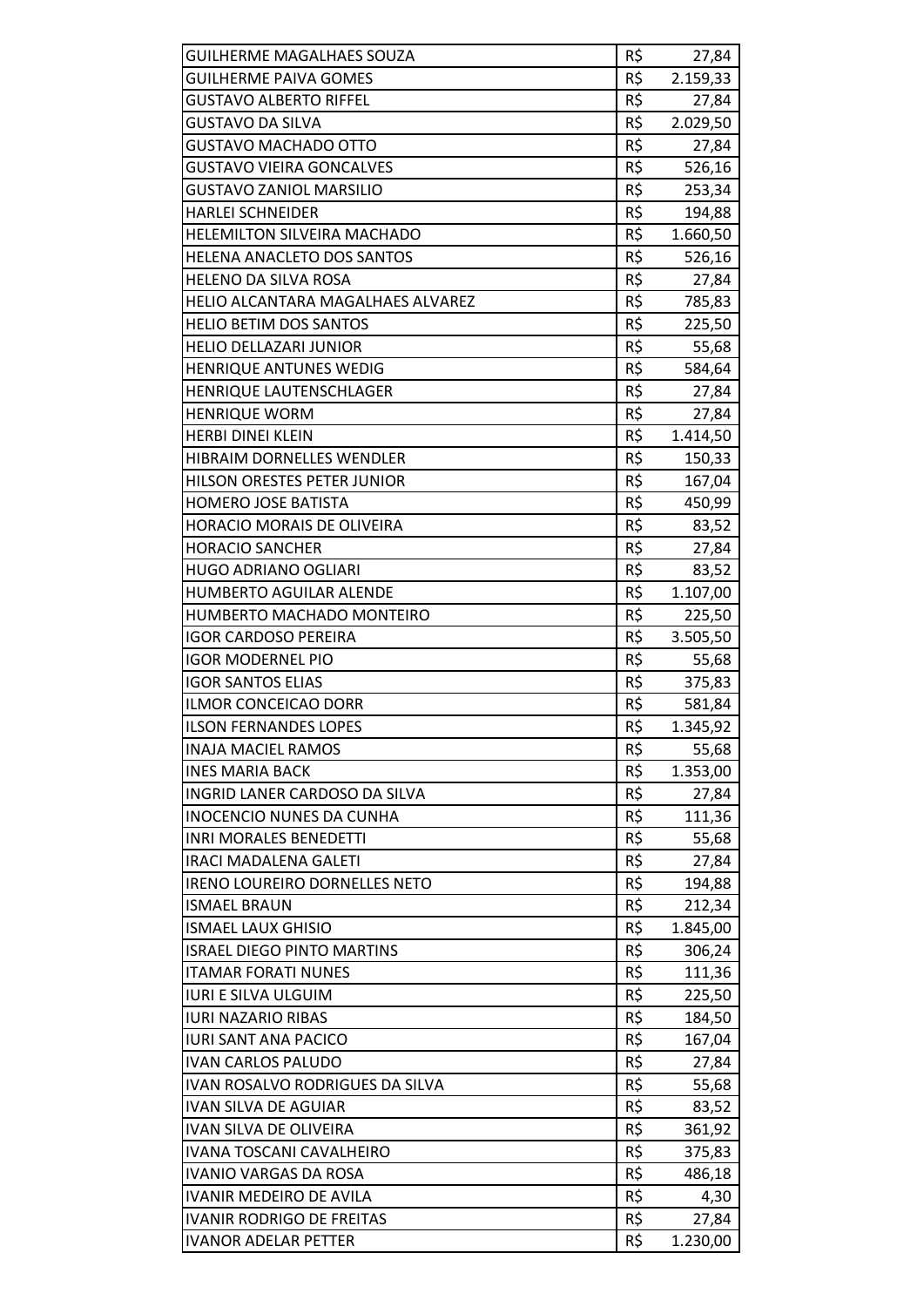| <b>IVAR ANTONIO TRICHES</b>         | R\$ | 27,84    |
|-------------------------------------|-----|----------|
| <b>IVETE CARMEM PORTH</b>           | R\$ | 27,84    |
| <b>IVO ANTONIO SOBIS</b>            | R\$ | 27,84    |
| <b>IVO MARIO NALIN</b>              | R\$ | 2.268,42 |
| <b>IVO RICARDO PITZER RASIA</b>     | R\$ | 704,34   |
| IVONETE MARIA BAUGNERA RAZERA       | R\$ | 27,84    |
| <b>JACI TERESINHA ZIMMER THOMAS</b> | R\$ | 1.352,98 |
| JACKSON ANDREI FLORES MACHADO       | R\$ | 55,68    |
| <b>JACO WILLE STAUDT</b>            | R\$ | 139,20   |
| JACQUES LUCIANO DA SILVA ROSA       | R\$ | 83,52    |
| <b>JADIR AURI RHODEN</b>            | R\$ | 553,50   |
| JAIME DOS SANTOS GONCALVES          | R\$ | 2.269,68 |
| <b>JAIME NOSINI</b>                 | R\$ | 546,42   |
| JAIR ALFREDO ANTONIO CARVALHO       | R\$ | 3.454,38 |
| <b>JAIR ANTONIO DRESCHER</b>        | R\$ | 609,18   |
| <b>JAIR CORSETTI MACHADO</b>        | R\$ | 389,76   |
| <b>JAIR JABLONSKI</b>               | R\$ | 1.728,83 |
| <b>JAIR KLEIN MACHADO</b>           | R\$ | 526,16   |
| JAIR MARINHO JARDIM DA SILVA        | R\$ | 25,69    |
| <b>JAIR NUNES</b>                   | R\$ | 167,04   |
| JAIR ORTIZ DA SILVA                 | R\$ | 403,67   |
| JAIR PEDRO DE AGUIAR                | R\$ | 2.214,00 |
| <b>JAIR ROMAN</b>                   | R\$ | 225,50   |
| <b>JAIRO BRAZ MEDEIROS</b>          | R\$ | 396,84   |
| JAIRO FERRAZ DE OLIVEIRA            | R\$ | 55,68    |
| <b>JAIRO SANTOS DA SILVA</b>        | R\$ | 556,80   |
| <b>JANAINA DINIZ FERNANDES</b>      | R\$ | 375,83   |
| <b>JANAINA TORRES DUARTE</b>        | R\$ | 492,00   |
| <b>JANETE SATIQ MARTINS</b>         | R\$ | 799,50   |
| <b>JANICE NUNES TUPARAY</b>         | R\$ | 27,84    |
| <b>JAQUELINE PAGLIARINI</b>         | R\$ | 369,00   |
| JARBAS ARY DE OLIVEIRA              | R\$ | 225,50   |
| <b>JARDEL LUCIANO FUHR</b>          | R\$ | 309,02   |
| JARDEL PIZZUTI GRIEBELER            | R\$ | 278,40   |
| JAURO ROSA DO NASCIMENTO            | R\$ | 334,08   |
| JAYME SIDNEY LEMOS JUNIOR           | R\$ | 139,20   |
| JAYNE DE FATIMA RITTES MACHADO      | R\$ | 225,50   |
| JEAN CARLO FERREIRA COLOMBO         | R\$ | 184,50   |
| JEAN CARLO FLORES BORDIN            | R\$ | 526,16   |
| JEAN CARLO GALARÃA PEREIRA          | R\$ | 307,50   |
| JEAN CARLOS BRANDAO DE SOUZA        | R\$ | 83,52    |
| JEAN DELANJE NUNES LEAO             | R\$ | 2.767,49 |
| JEAN MARCELO LEIVAS SELVEIRA        | R\$ | 1.762,99 |
| JEDER PINHEIRO GLORIA               | R\$ | 55,68    |
| JEDERSON DOS SANTOS AGLIARDI        | R\$ | 55,68    |
| JEFERSON DA VEIGA DE OLIVEIRA       | R\$ | 27,84    |
| JEFERSON DELGADO DA SILVA           | R\$ | 363,18   |
| JEFERSON ELIAS KASPER               | R\$ | 615,00   |
| JEFERSON IRIBARREM DE OLIVEIRA      | R\$ | 3.690,00 |
| JEFERSON MENEZES PALACIOS           | R\$ | 417,60   |
| JERONIMO BOEIRA AMBOS               | R\$ | 55,68    |
| <b>JERRI ANTONIO TATSCH</b>         | R\$ | 424,68   |
| <b>JERSON BARBOZA VINHAS</b>        | R\$ | 1.039,68 |
| JEVERSON EDU PALACIO DA SILVA       | R\$ | 27,84    |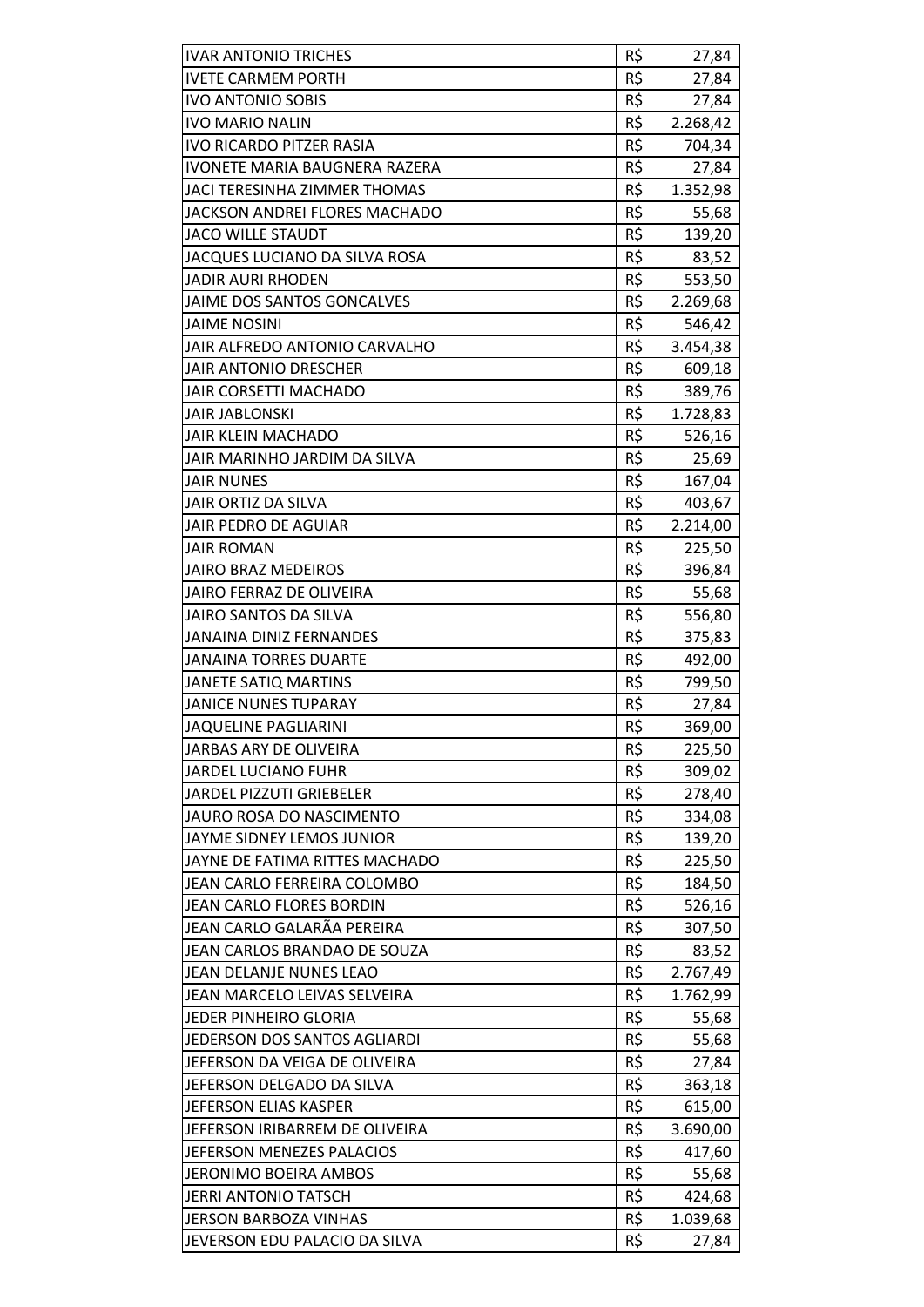| JOAO ADELAR MALLMANN DE GODOI             | R\$ | 55,68    |
|-------------------------------------------|-----|----------|
| JOAO AIRTON BRAGANHOL                     | R\$ | 184,50   |
| <b>JOAO ALBERTO ROTH NEVES</b>            | R\$ | 222,72   |
| JOAO ALBERTO SANTIAGO ALVES               | R\$ | 27,84    |
| JOAO ALFREDO SOARES DA SILVA              | R\$ | 27,84    |
| JOAO ANTONIO DA SILVA                     | R\$ | 55,68    |
| JOAO ANTONIO DEBON SILVA                  | R\$ | 83,52    |
| <b>JOAO ANTONIO STEFFEN</b>               | R\$ | 2.466,83 |
| JOAO BALBINO DIAS FILHO                   | R\$ | 27,84    |
| JOAO BATISTA CORIM DA ROSA                | R\$ | 598,55   |
| <b>JOAO BATISTA FAGUNDES</b>              | R\$ | 554,00   |
| JOAO BATISTA PAILLO MACHADO               | R\$ | 250,56   |
| <b>JOAO BATISTA PEREIRA</b>               | R\$ | 55,68    |
| JOAO CARLOS DE MATTOS                     | R\$ | 403,67   |
| JOAO CARLOS DORNELLES GOMES               | R\$ | 111,36   |
| <b>JOAO CARLOS FLORES</b>                 | R\$ | 738,00   |
| JOAO CARLOS MELO NORONHA                  | R\$ | 1.107,00 |
| JOAO CLARO BATISTA DA SILVA               | R\$ | 452,52   |
| JOAO DARLI AUTA DE OLIVEIRA               | R\$ | 1.633,16 |
| <b>JOAO FABIO DE PARIS</b>                | R\$ | 307,50   |
| JOAO FRANCISCO SILVEIRA NETO              | R\$ | 1.414,50 |
| <b>JOAO HENRIQUE THONES BORGES</b>        | R\$ | 410,00   |
| JOAO LUIS DOS SANTOS MEDEIROS             | R\$ | 55,68    |
| JOAO LUIS NUNES DOS SANTOS                | R\$ | 250,56   |
| JOAO LUIS SCHMAEDECKE                     | R\$ | 2.091,00 |
| <b>JOAO LUIZ WERNER</b>                   | R\$ | 55,68    |
| JOAO PAULO PESEGOGINSKI FLORES DOS SANTOS | R\$ | 307,50   |
| JOAO PEDRO TELES CARRICONDE               | R\$ | 1.838,16 |
| <b>JOAO ROGERIO OLIVEIRA</b>              | R\$ | 250,56   |
| JOAO SISLOMAR DE MELLO                    | R\$ | 560,33   |
| JOAO VIANEI POSSER DESCOVI                | R\$ | 473,28   |
| JOAQUIM DE LIMA CARVALHO                  | R\$ | 307,50   |
| JOAQUIM VILMAR DE LIMA                    | R\$ | 27,84    |
| JOAREZ ADEMIR VIVIAN                      | R\$ | 225,50   |
| <b>JOCELI FLORES NARDINI</b>              | R\$ | 307,50   |
| JOCELI STAN DE OLIVEIRA                   | R\$ | 83,52    |
| <b>JOECI PITTAS BUSI</b>                  | R\$ | 55,68    |
| <b>JOECI TEODORO GARCIA</b>               | R\$ | 27,84    |
| JOEL JUNG BONFIM                          | R\$ | 560,33   |
| JOEL LISSARRAGA DE FREITAS                | R\$ | 111,36   |
| <b>JOELCIO CHIAMULERA</b>                 | R\$ | 526,16   |
| JOELSON ALVES DE FARIAS                   | R\$ | 27,84    |
| <b>JOELSON PESCADOR</b>                   | R\$ | 55,68    |
| JOLAIR ADAO AMARAL                        | R\$ | 799,76   |
| <b>JONAS FACCIN LISBOA</b>                | R\$ | 307,50   |
| <b>JONAS GUIMARAES NUNES</b>              | R\$ | 307,50   |
| JONATAS MEÃALA MACHADO                    | R\$ | 640,32   |
| JONATAS RAFAEL DA SILVA                   | R\$ | 27,84    |
| JONATHAN DA SILVA BROSE                   | R\$ | 27,84    |
| <b>JONATHAN PERES ABREU</b>               | R\$ | 83,52    |
| JONIR DE JESUS DOS SANTOS KNOPF           | R\$ | 27,84    |
| <b>JONY BONADIMAN</b>                     | R\$ | 27,84    |
| <b>JORCELI ARAUJO NOLASCO</b>             | R\$ | 870,12   |
| JORDAN OLIVEIRA DA SILVA                  | R\$ | 167,04   |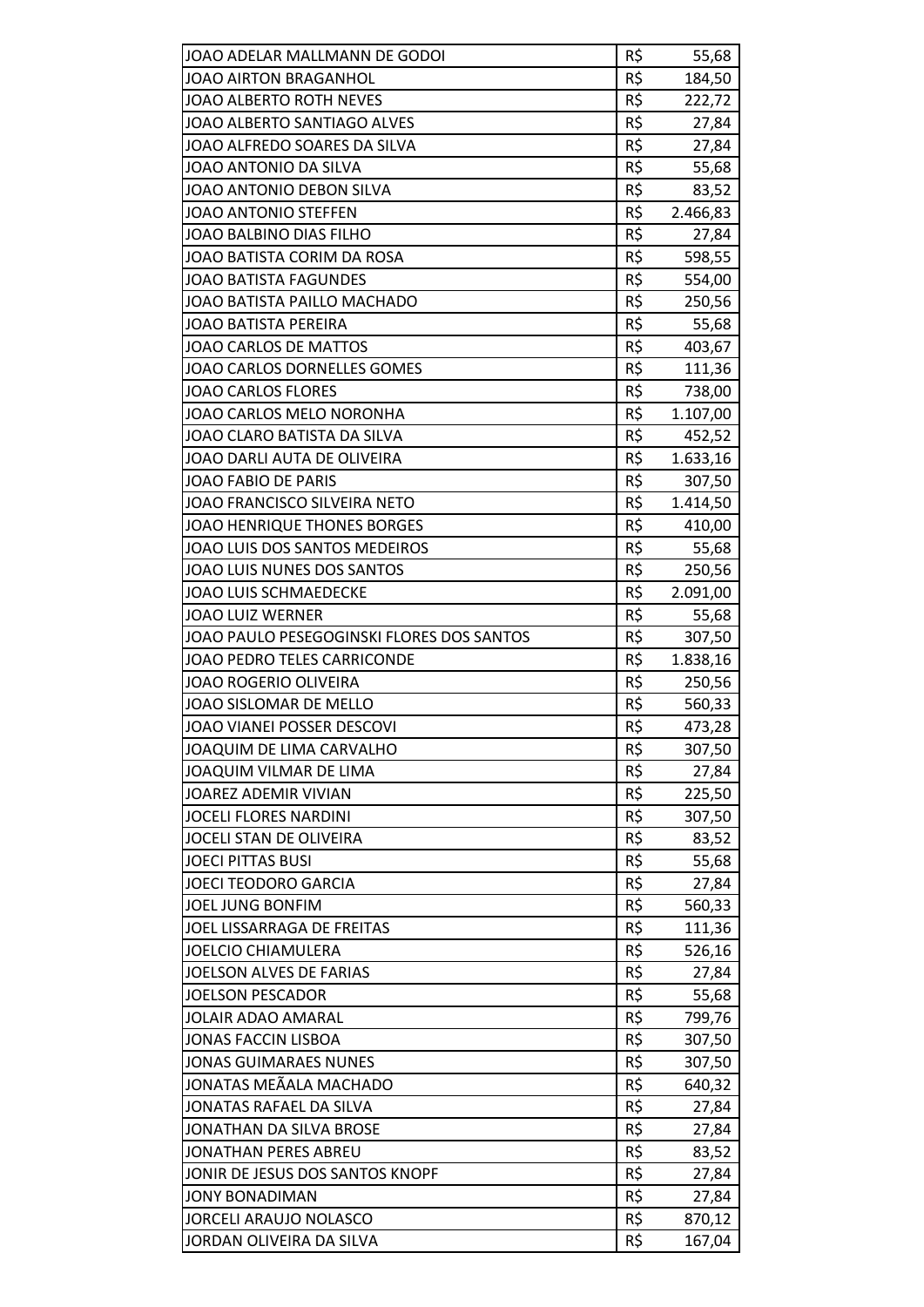| JORGE ALBERTO ROQUE PINTO          | R\$ | 751,66   |
|------------------------------------|-----|----------|
| JORGE ANTONIO CORREA DE CASTRO     | R\$ | 553,50   |
| JORGE CLEDENIR LEMOS DE ABREU      | R\$ | 744,83   |
| JORGE DESIDERIO DA SILVA           | R\$ | 676,49   |
| JORGE GOMES DA SILVA               | R\$ | 55,68    |
| JORGE HENRIQUE DA ROSA SILVA       | R\$ | 2.214,00 |
| JORGE HENRIQUE MOURA RIGO          | R\$ | 27,84    |
| JORGE LUIS CARDOSO SCHMITT         | R\$ | 519,84   |
| JORGE LUIS FERNANDES PINTO         | R\$ | 27,84    |
| JORGE LUIS SILVA DA SILVA          | R\$ | 27,84    |
| JORGE LUIZ BARROSO PIASSA          | R\$ | 111,36   |
| JORGE LUIZ CAMARGO FIGUEIREDO      | R\$ | 27,84    |
| <b>JORGE LUIZ CAURIO CLATES</b>    | R\$ | 2.067,72 |
| JORGE LUIZ COSTA MELO              | R\$ | 164,83   |
| JORGE LUIZ KLUMB BORN              | R\$ | 612,48   |
| <b>JORGE LUIZ STEFFEN</b>          | R\$ | 225,50   |
| JORGE LUIZ VIEIRA TEIXEIRA         | R\$ | 363,18   |
| JORGE VALDIR OLIVEIRA DOS SANTOS   | R\$ | 27,84    |
| <b>JORGE VALMOR BENCKE</b>         | R\$ | 922,50   |
| <b>JORGE VEIMAR NUNES</b>          | R\$ | 27,84    |
| <b>JORGE ZYMBAL</b>                | R\$ | 375,83   |
| JOSANA DE CANDIDO                  | R\$ | 27,84    |
| <b>JOSCELINO JOSE MIKULSKI</b>     | R\$ | 27,84    |
| JOSE AIRTON DOS SANTOS             | R\$ | 375,83   |
| JOSE AIRTON PASETTO MARRAMON       | R\$ | 225,50   |
| JOSE ALDOIR DA LUZ COSTA           | R\$ | 83,52    |
| JOSE ALMIR VEIGA MENEZES           | R\$ | 167,04   |
| JOSE ANTONIO MARIN DE OLIVEIRA     | R\$ | 336,86   |
| JOSE ANTONIO OLIVEIRA DA SILVA     | R\$ | 363,18   |
| <b>JOSE ARMINDO CORVALAO</b>       | R\$ | 676,49   |
| JOSE CLAUDIO DE ARAUJO COVALESKY   | R\$ | 712,69   |
| JOSE CRISTIANO SANTOS DE PAULA     | R\$ | 83,52    |
| <b>JOSE DA CAMPO</b>               | R\$ | 556,80   |
| JOSE DELOI DAS CHAGAS PINHEIRO     | R\$ | 27,84    |
| JOSE DOMINGOS DA SILVA LOPES       | R\$ | 861,00   |
| <b>JOSE EDUARDO MARMITT</b>        | R\$ | 27,84    |
| <b>JOSE EDUARDO MARTINS JUNIOR</b> | R\$ | 167,04   |
| <b>JOSE FRANCISCO SEIBEL</b>       | R\$ | 27,84    |
| JOSE FRANCISCO SOUZA BUT           | R\$ | 55,68    |
| JOSE HENRIQUE FRANCO DA CRUZ       | R\$ | 676,49   |
| JOSE HOMERO FINAMOR PINTO          | R\$ | 450,99   |
| JOSE HORACIO SILVA DA SILVA        | R\$ | 55,68    |
| <b>JOSE IVAN DORNELLES MULER</b>   | R\$ | 83,52    |
| <b>JOSE JACOB MARMITT</b>          | R\$ | 27,84    |
| <b>JOSE JOAREZ REQUE</b>           | R\$ | 954,90   |
| JOSE LUIZ DE LIMA VIANNA           | R\$ | 2.543,52 |
| JOSE MACEDO DE OLIVEIRA            | R\$ | 375,83   |
| JOSE MARCELO DA SILVA              | R\$ | 445,44   |
| <b>JOSE NILTON VIEIRA GIDIEL</b>   | R\$ | 278,40   |
| <b>JOSE ORTIZ MARQUES CARDOSO</b>  | R\$ | 194,88   |
| <b>JOSE PAULO METTLER</b>          | R\$ | 890,88   |
| <b>JOSE RAUL BRAZ</b>              | R\$ | 723,84   |
| JOSE RICARDO LENCINA FEIJO         | R\$ | 430,50   |
| JOSE RICARDO RODRIGUES DA SILVA    | R\$ | 334,08   |
|                                    |     |          |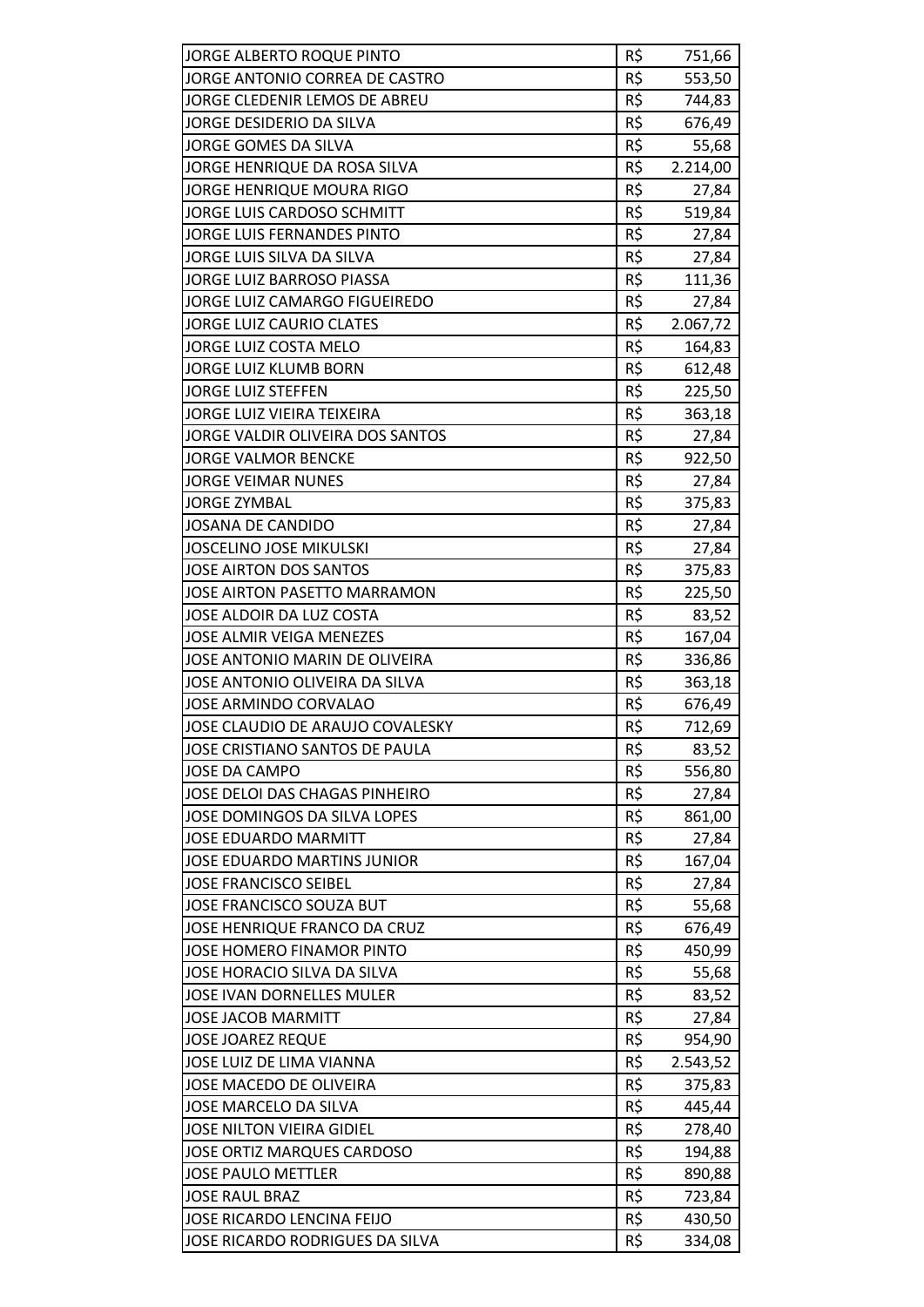| JOSE RICARDO SANTOS DO LAGO<br>JOSE ROBERTO CEOLIN EPSTEIN   | R\$<br>R\$ | 27,84              |
|--------------------------------------------------------------|------------|--------------------|
| <b>JOSE RONALDO CARDOZO TERRA</b>                            | R\$        | 111,36<br>375,83   |
| <b>JOSE SOCOLOSKI</b>                                        | R\$        |                    |
| JOSE TADEU DOS SANTOS ESPINDOLA                              | R\$        | 83,52<br>1.107,00  |
| JOSE VALDIR MACHADO DOS SANTOS                               | R\$        |                    |
| <b>JOSE VICENTE SPINELLI PINTO</b>                           | R\$        | 396,84<br>1.107,00 |
|                                                              | R\$        |                    |
| <b>JOSEANE DE FREITAS JUNG</b><br>JOSELAINE BORGES DE MATTOS | R\$        | 375,83<br>83,52    |
|                                                              |            |                    |
| JOSIE CRISTINA DUARTE SCHWALM                                | R\$        | 1.599,00           |
| JOSUE DE SOUZA SOARES                                        | R\$        | 55,68              |
| <b>JUAREZ AQUILES WIERSBICKI</b>                             | R\$        | 222,72             |
| <b>JUAREZ BARIQUELO</b>                                      | R\$        | 55,68              |
| <b>JUAREZ GONCALVES ROMAN</b>                                | R\$        | 225,50             |
| <b>JUAREZ PEREIRA FRANCILIO</b>                              | R\$        | 984,00             |
| <b>JUCELITO MISSIO</b>                                       | R\$        | 27,84              |
| <b>JUCIMAR PANCOT</b>                                        | R\$        | 222,72             |
| <b>JUELMIR NUNES SARAIVA</b>                                 | R\$        | 111,36             |
| <b>JULIA MONDRZAK</b>                                        | R\$        | 55,68              |
| <b>JULIANA ANTUNES DE FREITAS</b>                            | R\$        | 27,84              |
| <b>JULIANA FELIPIN</b>                                       | R\$        | 225,50             |
| <b>JULIANA MESQUITA INACIO</b>                               | R\$        | 55,68              |
| JULIANO CEZAR SIQUEIRA DO NASCIMENTO                         | R\$        | 859,74             |
| JULIANO DOS SANTOS PRUDENCIO                                 | R\$        | 225,50             |
| <b>JULIANO DOS SANTOS TORRES</b>                             | R\$        | 111,36             |
| <b>JULIANO MAFRA LEDUR</b>                                   | R\$        | 250,56             |
| <b>JULIANO MOREIRA DOS SANTOS</b>                            | R\$        | 2.091,00           |
| <b>JULIANO MULLING</b>                                       | R\$        | 212,34             |
| <b>JULIANO PEGORINI BRAZ</b>                                 | R\$        | 83,52              |
| <b>JULIANO ZAMPIERI DOS SANTOS</b>                           | R\$        | 83,52              |
| <b>JULIO CESAR CAPRA</b>                                     | R\$        | 55,68              |
| <b>JULIO CESAR DOS S LEANDRO</b>                             | R\$        | 307,50             |
| JULIO CESAR RODRIGUES SEBASTIAO                              | R\$        | 25,69              |
| <b>JULIO CEZAR VARGAS DA SILVA</b>                           | R\$        | 87,82              |
| <b>JURANDIR MACHADO LAIDENS</b>                              | R\$        | 27,84              |
| <b>JURANDIR ROQUE SOZIN</b>                                  | R\$        | 27,84              |
| <b>KARINE BORGES SANTOS</b>                                  | R\$        | 225,50             |
| <b>KARINE KOCHHANN RHODEN</b>                                | R\$        | 83,52              |
| KARLA FRANCO MUNHOZ                                          | R\$        | 55,68              |
| KARLA LEAL COZZA                                             | R\$        | 417,60             |
| KATIA DANIELLE LIESENFELD                                    | R\$        | 375,83             |
| KATIA GABRIEL                                                | R\$        | 27,84              |
| KELI SILVEIRA DA SILVA                                       | R\$        | 391,02             |
| KLEBER JOSE DALL AGNOL                                       | R\$        | 55,68              |
| <b>KURT NERI STRACK</b>                                      | R\$        | 111,36             |
| <b>LAERCIO ROCKENBACK</b>                                    | R\$        | 27,84              |
| <b>LAERTE URNAU</b>                                          | R\$        | 27,84              |
| <b>LAIRTON SILVESTRINI</b>                                   | R\$        | 222,72             |
| LARRI DE CAMPOS ROCHA                                        | R\$        | 25,69              |
| <b>LASARO GELINGER</b>                                       | R\$        | 27,84              |
| LAURA MARCUZZO PEREIRA                                       | R\$        | 403,67             |
| LAURA PEREIRA GARCIA                                         | R\$        | 278,40             |
| LAURI VALENTIN BARON                                         | R\$        | 2.214,00           |
| LAURITA DOS SANTOS TEIXEIRA VOLKWEIS                         | R\$        | 225,50             |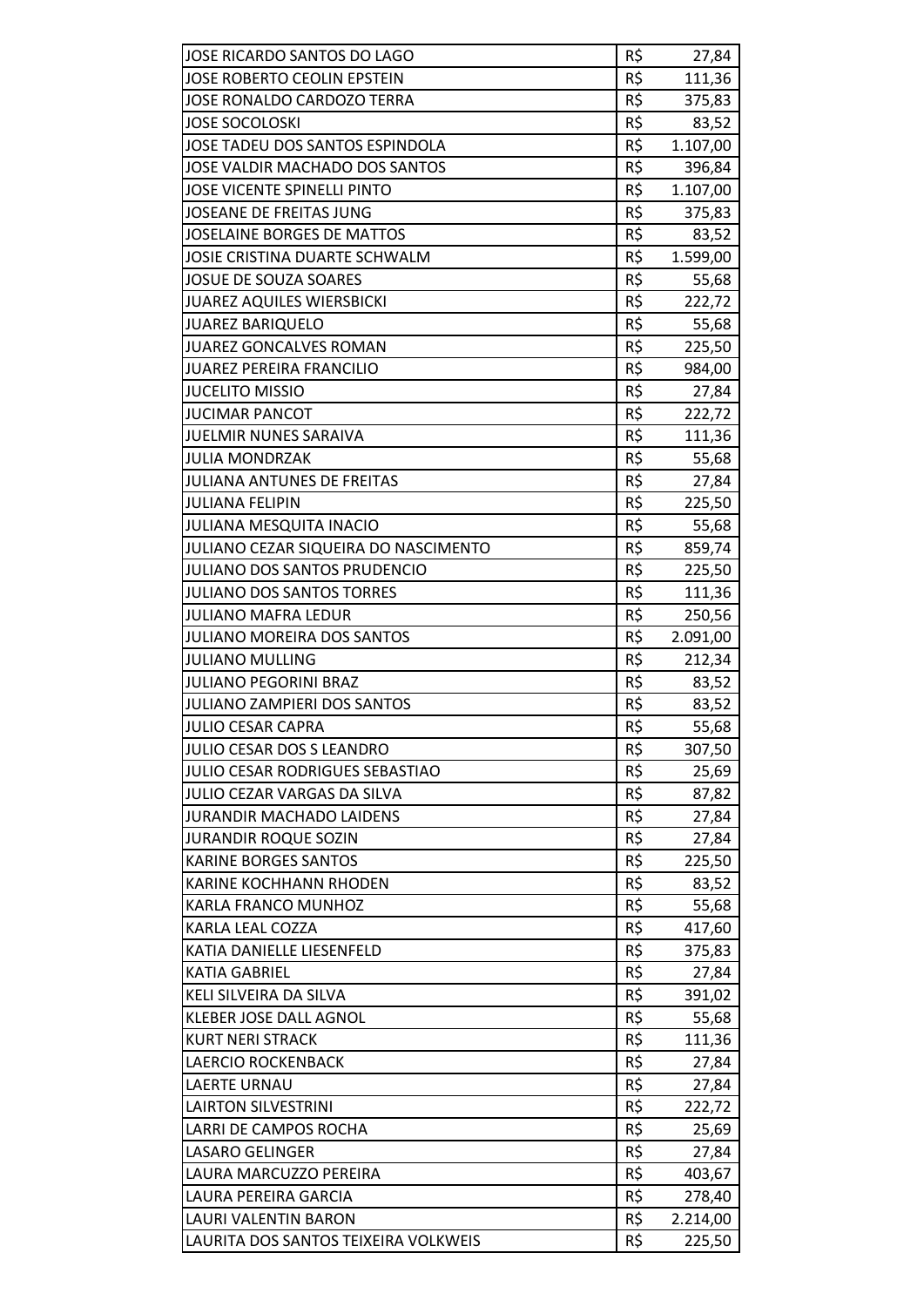| LAZARO NEUMANN DE OLIVEIRA                             | R\$ | 167,04   |
|--------------------------------------------------------|-----|----------|
| LEA PATRICIA PINHEIRO BASEI                            | R\$ | 167,04   |
| <b>LEANDRO ANDRE DE BARROS</b>                         | R\$ | 139,20   |
| LEANDRO ARBOITE DA SILVA                               | R\$ | 55,68    |
| LEANDRO AUGUSTO MUMBACH                                | R\$ | 167,04   |
| LEANDRO BIZOTTO PADILHA                                | R\$ | 918,72   |
| LEANDRO CAPITAO ROCA                                   | R\$ | 278,40   |
| LEANDRO DA LUZ PEREIRA                                 | R\$ | 27,84    |
| LEANDRO DA SILVA ROCHA                                 | R\$ | 27,84    |
| LEANDRO DA SILVA SANTOS                                | R\$ | 55,68    |
| <b>LEANDRO DUNCK</b>                                   | R\$ | 27,84    |
| LEANDRO FIORENZA CANTERLE                              | R\$ | 27,84    |
| LEANDRO GONCALVES VIEIRA                               | R\$ | 27,84    |
| <b>LEANDRO LEAO VAZ</b>                                | R\$ | 139,20   |
|                                                        | R\$ |          |
| <b>LEANDRO MINUSCOLI</b>                               |     | 1.660,50 |
| LEANDRO MOREIRA EUFRAZIO<br><b>LEANDRO NUNES LEITE</b> | R\$ | 584,64   |
|                                                        | R\$ | 612,48   |
| LEANDRO RAMOS VELLOZO                                  | R\$ | 526,16   |
| LEANDRO ROBERTO SILVA DE AZEVEDO                       | R\$ | 212,34   |
| LEANDRO RODRIGUES DA CRUZ                              | R\$ | 556,80   |
| <b>LEANDRO RODRIGUES DOYLE</b>                         | R\$ | 1.968,00 |
| LEANDRO SILVA MENEZES                                  | R\$ | 1.660,50 |
| LEANDRO SOUSTRUZNIK AGUILAR                            | R\$ | 167,04   |
| <b>LEANDRO TOGNON</b>                                  | R\$ | 27,84    |
| LEDA OLIVEIRA PEDROSO                                  | R\$ | 27,84    |
| LEDOEL SILVA DA SILVA                                  | R\$ | 492,00   |
| LELIO DA SILVA COSTA                                   | R\$ | 83,52    |
| LEO AUGUSTO DA SILVA                                   | R\$ | 1.233,30 |
| <b>LEOCIR BOMBONATTO</b>                               | R\$ | 307,50   |
| LEOCLESIO ANTONIO FONTANA                              | R\$ | 27,84    |
| LEOMAR GANCHOROSKI BARCELOS                            | R\$ | 83,52    |
| <b>LEONARA MISZEVSKI</b>                               | R\$ | 167,04   |
| LEONARDO DA SILVA DUTRA                                | R\$ | 225,50   |
| LEONARDO DAITX DE BITENCOURT                           | R\$ | 476,06   |
| LEONARDO ESPINDOLA ROCHA                               | R\$ | 55,68    |
| <b>LEONARDO GORGEN</b>                                 | R\$ | 389,76   |
| <b>LEONARDO JOSE PILZ</b>                              | R\$ | 83,52    |
| LEONARDO JULIO MARTINS                                 | R\$ | 1.744,02 |
| <b>LEONARDO REIS DE SOUZA</b>                          | R\$ | 1.002,24 |
| LEONARDO SANTOS HUZALO                                 | R\$ | 361,92   |
| LEONARDO SILVA DE MARINS                               | R\$ | 501,12   |
| LEONARDO SOZIN RUFINO                                  | R\$ | 278,40   |
| <b>LEONARDO STUMPF</b>                                 | R\$ | 1.660,50 |
| LEONCIO MACHADO DE OLIVEIRA                            | R\$ | 27,84    |
| LERIO RODRIGUES DA FONSECA                             | R\$ | 307,50   |
| LETICIA BANDEIRA GUIMARAES                             | R\$ | 27,84    |
| LETICIA LETTNIN ROLL                                   | R\$ | 184,50   |
| LETICIA PASTERNAK KRAMM                                | R\$ | 178,17   |
| LIA DENISE DREHMER                                     | R\$ | 225,50   |
| LIA DENISE TIMANN                                      | R\$ | 184,50   |
| <b>LIANE SOARES CABRAL</b>                             | R\$ | 810,14   |
| LILIAN RODRIGUES DE LIMA                               | R\$ | 1.783,50 |
| LINDAMARA TEREZINHA MAITO                              | R\$ | 225,50   |
| LINDOMAR OTACILIO DOS SANTOS                           | R\$ | 83,52    |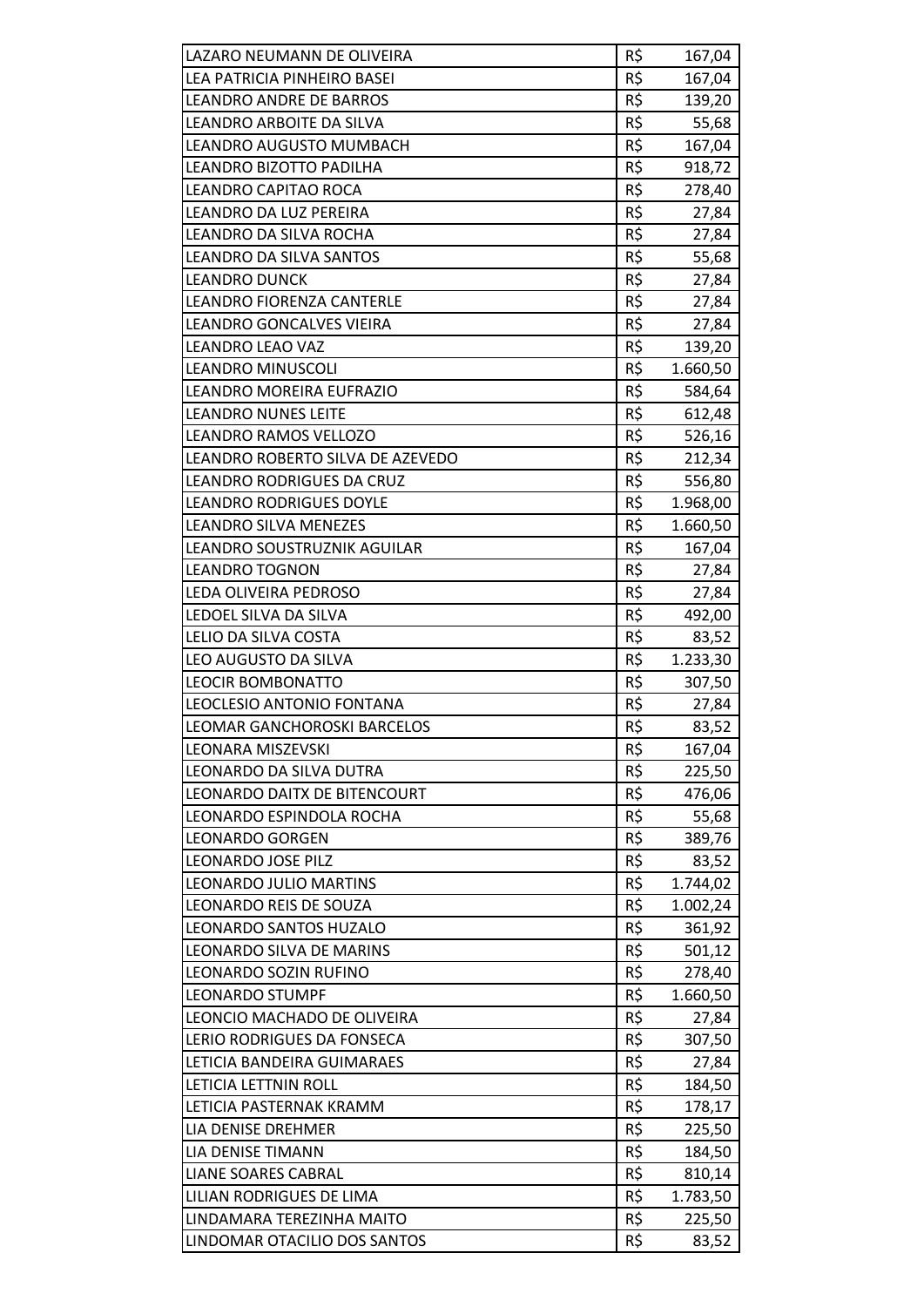| LINDONES LISBOA PEREIRA            | R\$ | 83,52           |
|------------------------------------|-----|-----------------|
| <b>LISAKETE BUBENICK</b>           | R\$ | 450,99          |
| LISIANE DE LIMA FIGUEREDO          | R\$ | 27,84           |
| LISIANE VIDAL LIMA                 | R\$ | 55,68           |
| LISIE NASCIMENTO SPAGNOL           | R\$ | 184,50          |
| LITANIA CONSOLADORA MIOTTO         | R\$ | 55,68           |
| LOICI MARIA CAMERA DE MELLO        | R\$ | 225,50          |
| <b>LOIR KRUGER BRAHM</b>           | R\$ | 139,20          |
| LOIVO DA SILVA GONCALVES           | R\$ | 779,00          |
| LUANA COVALESKY TESSMANN LOUREIRO  | R\$ | 55,68           |
| <b>LUANA DORNELES RITT</b>         | R\$ | 111,36          |
| LUANA YUNES VIEIRA                 | R\$ | 27,84           |
| LUCAS ALBERTO SCHLESTEIN           | R\$ | 27,84           |
| LUCAS ALEXANDRE CARDOSO            | R\$ | 27,84           |
| LUCAS FRANCISCO FEISTEL BALDISSERA | R\$ | 55,68           |
| LUCAS MARCHI DA MOTTA              | R\$ | 10,75           |
| LUCAS PERSSON                      | R\$ | 55,68           |
| LUCELI GONCALVES VARGAS            | R\$ |                 |
| <b>LUCIA IARA SACOL</b>            | R\$ | 27,84<br>225,50 |
| LUCIANA VASCONCELLOS E SOUZA       | R\$ |                 |
|                                    | R\$ | 225,50          |
| LUCIANA WAGNER                     |     | 2.630,80        |
| <b>LUCIANE PINHEIRO STOCK</b>      | R\$ | 601,33          |
| LUCIANO CARLOS CZARNOBAY           | R\$ | 27,84           |
| <b>LUCIANO DA SILVA</b>            | R\$ | 225,50          |
| <b>LUCIANO DOTTE</b>               | R\$ | 139,20          |
| <b>LUCIANO ELI MARTIN</b>          | R\$ | 606,92          |
| LUCIANO FARINA MARCON              | R\$ | 389,76          |
| LUCIANO PONCIANO VITT              | R\$ | 612,48          |
| LUCIANO RODRIGUES CARVALHO         | R\$ | 83,52           |
| <b>LUCIANO VINICUS DALBERTO</b>    | R\$ | 83,52           |
| <b>LUCIDIO NERI CORREA</b>         | R\$ | 554,00          |
| LUCIELLI RODRIGUES DOS SANTOS      | R\$ | 553,50          |
| <b>LUCIO AGNES</b>                 | R\$ | 212,34          |
| LUCIO SERGIO MESQUITA CAMPBELL     | R\$ | 55,68           |
| LUIS ANDRE DE ALMEIDA MACIEL       | R\$ | 27,84           |
| <b>LUIS ANTONIO MINUZZI</b>        | R\$ | 326,35          |
| <b>LUIS CARLOS MARTINS</b>         | R\$ | 27,84           |
| LUIS CARLOS VIEIRA DA SILVA        | R\$ | 1.352,98        |
| <b>LUIS DANIEL BRITES</b>          | R\$ | 83,52           |
| <b>LUIS EDUARDO MENDES</b>         | R\$ | 407,22          |
| LUIS ERASMO DE FREITAS CAMPOS      | R\$ | 27,84           |
| <b>LUIS FABIAN LOPES</b>           | R\$ | 501,12          |
| LUIS FELIPE ALVES DOS SANTOS       | R\$ | 1.230,00        |
| LUIS FELIPE DA SILVEIRA            | R\$ | 139,20          |
| LUIS FERNANDO BATTISTELLA          | R\$ | 55,68           |
| LUIS FERNANDO CLARO LONGARAY       | R\$ | 1.845,00        |
| LUIS FERNANDO DOS SANTOS CARDOSO   | R\$ | 300,66          |
| LUIS FERNANDO PRUCIANO             | R\$ | 184,50          |
| LUIS FERNANDO RODRIGUES BORGES     | R\$ | 184,50          |
| LUIS FERNANDO ROSINSKI SKIERESZ    | R\$ | 581,34          |
| LUIS GUSTAVO BAUCE VIEIRA          | R\$ | 526,16          |
| <b>LUIS HENRIQUE HERMES</b>        | R\$ | 55,68           |
| LUIS JERONIMO DORNELLES DA CUNHA   | R\$ | 1.851,83        |
| LUIS JOSUE BRITES                  | R\$ | 55,68           |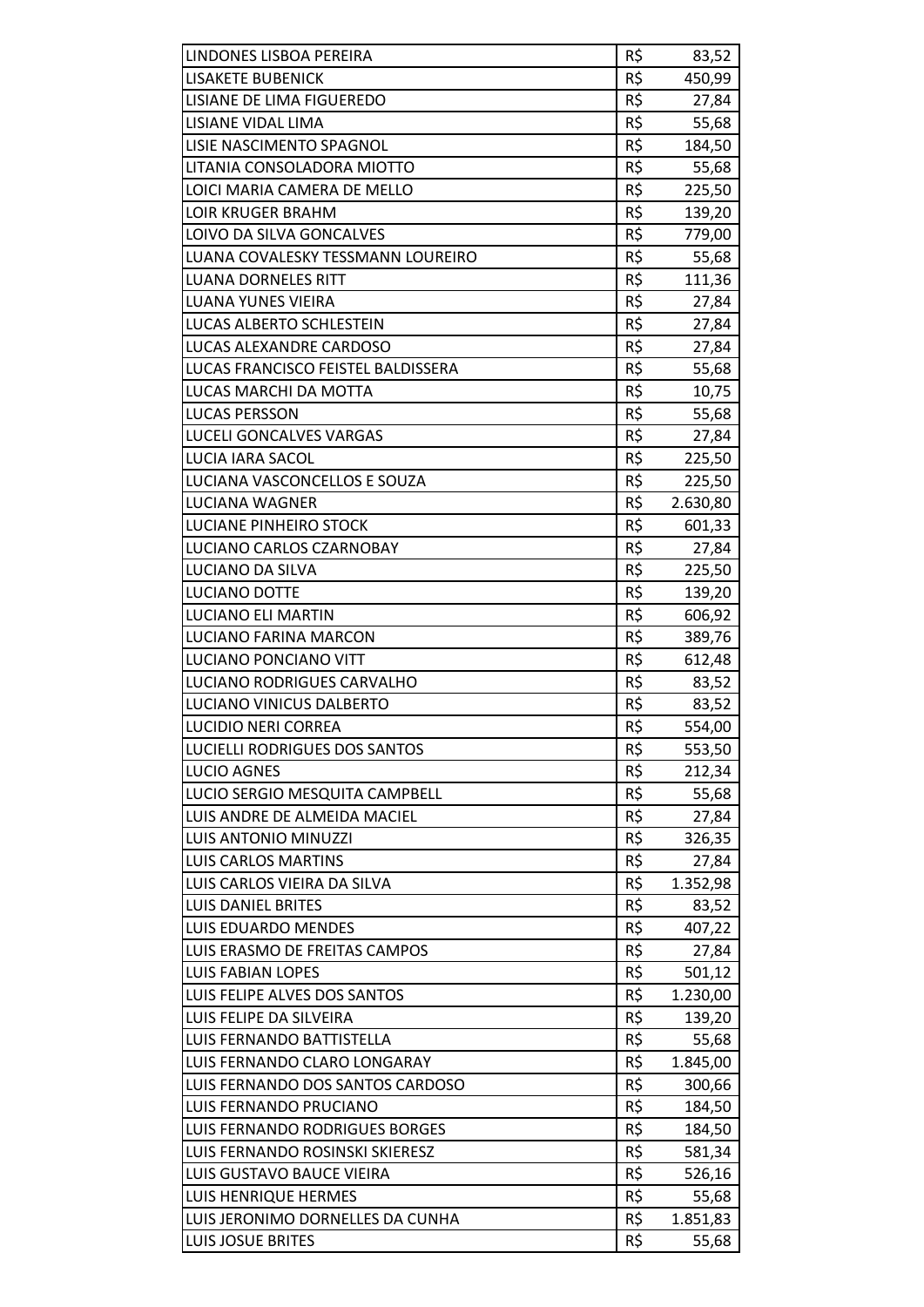| R\$<br><b>LUIZ AUGUSTO SCHMIDT</b><br>27,84<br>R\$<br>LUIZ CARLOS CRUZ DE MELO SERENO<br>710,66<br>R\$<br>LUIZ CARLOS DE JESUS KNIERIN PIRES<br>184,50<br>R\$<br>LUIZ CARLOS DE OLIVEIRA MARTINS<br>27,84<br>R\$<br>LUIZ CARLOS DOS SANTOS<br>55,68<br>R\$<br>LUIZ CARLOS GOMES DE OLIVEIRA<br>27,84<br>LUIZ CARLOS SALVADOR CUNHA JUNIOR<br>R\$<br>2.214,00<br>R\$<br><b>LUIZ CARLOS SCHNEIDER</b><br>640,32<br>R\$<br><b>LUIZ CARLOS VIVAN</b><br>27,84<br>R\$<br><b>LUIZ CESAR PEDRO</b><br>861,00<br>R\$<br>LUIZ CLAUDIO RODRIGUES<br>601,33<br>R\$<br><b>LUIZ ERNESTO FERRARETTO</b><br>278,40<br>R\$<br>LUIZ FERNANDO DOS SANTOS<br>55,68<br>R\$<br>LUIZ FERNANDO FIGUEIREDO DORNELES JUNIOR<br>2.303,34<br>R\$<br>LUIZ GUSTAVO MEDEIROS RICALDE<br>1.845,00<br>R\$<br>LUIZ JUNIOR SOARES DA PAIXAO<br>546,42<br>R\$<br>LUIZ NEIRTON SOARES CORREA<br>676,50<br>R\$<br><b>LUIZ RODRIGUES</b><br>27,84<br>R\$<br><b>LUSARDO BALDIATI PARIZI</b><br>683,33<br>R\$<br>LUTIER RODRIGO CARDOSO<br>27,84<br>R\$<br><b>MAGLIANE FIN MARTINI</b><br>403,67<br>MAGNUS RODRIGO CORREA VARGAS<br>R\$<br>111,36<br>R\$<br><b>MAICON ENIO ELSENBACH</b><br>55,68<br>R\$<br><b>MANOEL EICKEL</b><br>27,84<br>R\$<br>MANOEL JOAQUIM VIEIRA CARVALHO<br>375,83<br>R\$<br>MANOEL LUIS DA SILVA OURIVES<br>3.198,00<br>R\$<br><b>MANOEL ONEIDE KOEHLER</b><br>111,36<br>R\$<br>MANOEL PADAO PALMEIRA<br>139,20<br>R\$<br><b>MARA REGINA WEBER</b><br>111,36<br>R\$<br><b>MARA SONGER RODRIGUES NOGUEIRA</b><br>676,49<br>MARCEL DOS SANTOS VILANTE<br>R\$<br>459,35<br>R\$<br><b>MARCEL KONRATH MENEGHINI</b><br>212,34<br>R\$<br>MARCELINO BLACENE SELLA<br>281,18<br>R\$<br><b>MARCELINO JEK</b><br>27,84<br>R\$<br>MARCELINO JOSE HOSS BECKER<br>139,20<br>R\$<br>MARCELO BENJAMIN PIVETA ROSSAROLLA<br>55,68<br>R\$<br><b>MARCELO DOYLE BENITES</b><br>2.644,50<br>R\$<br><b>MARCELO FERREIRA</b><br>929,33<br>R\$<br><b>MARCELO GOMES SCHMACHTENBERG</b><br>139,20<br>R\$<br><b>MARCELO GUIMARAES FANFA</b><br>253,34<br>R\$<br>MARCELO LUDWIG<br>501,12<br>MARCELO LUIS DE MELLO<br>R\$<br>25,69<br>R\$<br>MARCELO NUNES DA SILVA<br>984,00<br>R\$<br>MARCELO RAMALHO DE JESUS<br>584,64<br>R\$<br><b>MARCELO SANTOS FIORIN</b><br>417,60<br>R\$<br><b>MARCELO SCHWEIGHOFER</b><br>240,18<br>R\$<br><b>MARCELO SILVEIRA</b><br>83,52<br>R\$<br>MARCELO VACCARIN GASPAROTTO<br>111,36<br>R\$<br>MARCELY DE CASTRO CAMPOS<br>526,16<br>R\$<br>MARCIA BERGENTHAL SCHOMMER<br>111,36<br>R\$<br><b>MARCIA FERREIRA DOS SANTOS</b><br>225,50<br>R\$<br>MARCIA HELENA MOLLMANN FERREIRA<br>27,84<br>MARCIA LEMOS DOS SANTOS RAMOS | LUIZ ANTONIO BARFKNECHT | R\$ | 139,20 |
|----------------------------------------------------------------------------------------------------------------------------------------------------------------------------------------------------------------------------------------------------------------------------------------------------------------------------------------------------------------------------------------------------------------------------------------------------------------------------------------------------------------------------------------------------------------------------------------------------------------------------------------------------------------------------------------------------------------------------------------------------------------------------------------------------------------------------------------------------------------------------------------------------------------------------------------------------------------------------------------------------------------------------------------------------------------------------------------------------------------------------------------------------------------------------------------------------------------------------------------------------------------------------------------------------------------------------------------------------------------------------------------------------------------------------------------------------------------------------------------------------------------------------------------------------------------------------------------------------------------------------------------------------------------------------------------------------------------------------------------------------------------------------------------------------------------------------------------------------------------------------------------------------------------------------------------------------------------------------------------------------------------------------------------------------------------------------------------------------------------------------------------------------------------------------------------------------------------------------------------------------------------------------------------------------------------------------------------------------------------------------------------------------------------------------------------------------------------------------------------------------------------------------------------------------------------------------------------------------------------------|-------------------------|-----|--------|
|                                                                                                                                                                                                                                                                                                                                                                                                                                                                                                                                                                                                                                                                                                                                                                                                                                                                                                                                                                                                                                                                                                                                                                                                                                                                                                                                                                                                                                                                                                                                                                                                                                                                                                                                                                                                                                                                                                                                                                                                                                                                                                                                                                                                                                                                                                                                                                                                                                                                                                                                                                                                                      |                         |     |        |
|                                                                                                                                                                                                                                                                                                                                                                                                                                                                                                                                                                                                                                                                                                                                                                                                                                                                                                                                                                                                                                                                                                                                                                                                                                                                                                                                                                                                                                                                                                                                                                                                                                                                                                                                                                                                                                                                                                                                                                                                                                                                                                                                                                                                                                                                                                                                                                                                                                                                                                                                                                                                                      |                         |     |        |
|                                                                                                                                                                                                                                                                                                                                                                                                                                                                                                                                                                                                                                                                                                                                                                                                                                                                                                                                                                                                                                                                                                                                                                                                                                                                                                                                                                                                                                                                                                                                                                                                                                                                                                                                                                                                                                                                                                                                                                                                                                                                                                                                                                                                                                                                                                                                                                                                                                                                                                                                                                                                                      |                         |     |        |
|                                                                                                                                                                                                                                                                                                                                                                                                                                                                                                                                                                                                                                                                                                                                                                                                                                                                                                                                                                                                                                                                                                                                                                                                                                                                                                                                                                                                                                                                                                                                                                                                                                                                                                                                                                                                                                                                                                                                                                                                                                                                                                                                                                                                                                                                                                                                                                                                                                                                                                                                                                                                                      |                         |     |        |
|                                                                                                                                                                                                                                                                                                                                                                                                                                                                                                                                                                                                                                                                                                                                                                                                                                                                                                                                                                                                                                                                                                                                                                                                                                                                                                                                                                                                                                                                                                                                                                                                                                                                                                                                                                                                                                                                                                                                                                                                                                                                                                                                                                                                                                                                                                                                                                                                                                                                                                                                                                                                                      |                         |     |        |
|                                                                                                                                                                                                                                                                                                                                                                                                                                                                                                                                                                                                                                                                                                                                                                                                                                                                                                                                                                                                                                                                                                                                                                                                                                                                                                                                                                                                                                                                                                                                                                                                                                                                                                                                                                                                                                                                                                                                                                                                                                                                                                                                                                                                                                                                                                                                                                                                                                                                                                                                                                                                                      |                         |     |        |
|                                                                                                                                                                                                                                                                                                                                                                                                                                                                                                                                                                                                                                                                                                                                                                                                                                                                                                                                                                                                                                                                                                                                                                                                                                                                                                                                                                                                                                                                                                                                                                                                                                                                                                                                                                                                                                                                                                                                                                                                                                                                                                                                                                                                                                                                                                                                                                                                                                                                                                                                                                                                                      |                         |     |        |
|                                                                                                                                                                                                                                                                                                                                                                                                                                                                                                                                                                                                                                                                                                                                                                                                                                                                                                                                                                                                                                                                                                                                                                                                                                                                                                                                                                                                                                                                                                                                                                                                                                                                                                                                                                                                                                                                                                                                                                                                                                                                                                                                                                                                                                                                                                                                                                                                                                                                                                                                                                                                                      |                         |     |        |
|                                                                                                                                                                                                                                                                                                                                                                                                                                                                                                                                                                                                                                                                                                                                                                                                                                                                                                                                                                                                                                                                                                                                                                                                                                                                                                                                                                                                                                                                                                                                                                                                                                                                                                                                                                                                                                                                                                                                                                                                                                                                                                                                                                                                                                                                                                                                                                                                                                                                                                                                                                                                                      |                         |     |        |
|                                                                                                                                                                                                                                                                                                                                                                                                                                                                                                                                                                                                                                                                                                                                                                                                                                                                                                                                                                                                                                                                                                                                                                                                                                                                                                                                                                                                                                                                                                                                                                                                                                                                                                                                                                                                                                                                                                                                                                                                                                                                                                                                                                                                                                                                                                                                                                                                                                                                                                                                                                                                                      |                         |     |        |
|                                                                                                                                                                                                                                                                                                                                                                                                                                                                                                                                                                                                                                                                                                                                                                                                                                                                                                                                                                                                                                                                                                                                                                                                                                                                                                                                                                                                                                                                                                                                                                                                                                                                                                                                                                                                                                                                                                                                                                                                                                                                                                                                                                                                                                                                                                                                                                                                                                                                                                                                                                                                                      |                         |     |        |
|                                                                                                                                                                                                                                                                                                                                                                                                                                                                                                                                                                                                                                                                                                                                                                                                                                                                                                                                                                                                                                                                                                                                                                                                                                                                                                                                                                                                                                                                                                                                                                                                                                                                                                                                                                                                                                                                                                                                                                                                                                                                                                                                                                                                                                                                                                                                                                                                                                                                                                                                                                                                                      |                         |     |        |
|                                                                                                                                                                                                                                                                                                                                                                                                                                                                                                                                                                                                                                                                                                                                                                                                                                                                                                                                                                                                                                                                                                                                                                                                                                                                                                                                                                                                                                                                                                                                                                                                                                                                                                                                                                                                                                                                                                                                                                                                                                                                                                                                                                                                                                                                                                                                                                                                                                                                                                                                                                                                                      |                         |     |        |
|                                                                                                                                                                                                                                                                                                                                                                                                                                                                                                                                                                                                                                                                                                                                                                                                                                                                                                                                                                                                                                                                                                                                                                                                                                                                                                                                                                                                                                                                                                                                                                                                                                                                                                                                                                                                                                                                                                                                                                                                                                                                                                                                                                                                                                                                                                                                                                                                                                                                                                                                                                                                                      |                         |     |        |
|                                                                                                                                                                                                                                                                                                                                                                                                                                                                                                                                                                                                                                                                                                                                                                                                                                                                                                                                                                                                                                                                                                                                                                                                                                                                                                                                                                                                                                                                                                                                                                                                                                                                                                                                                                                                                                                                                                                                                                                                                                                                                                                                                                                                                                                                                                                                                                                                                                                                                                                                                                                                                      |                         |     |        |
|                                                                                                                                                                                                                                                                                                                                                                                                                                                                                                                                                                                                                                                                                                                                                                                                                                                                                                                                                                                                                                                                                                                                                                                                                                                                                                                                                                                                                                                                                                                                                                                                                                                                                                                                                                                                                                                                                                                                                                                                                                                                                                                                                                                                                                                                                                                                                                                                                                                                                                                                                                                                                      |                         |     |        |
|                                                                                                                                                                                                                                                                                                                                                                                                                                                                                                                                                                                                                                                                                                                                                                                                                                                                                                                                                                                                                                                                                                                                                                                                                                                                                                                                                                                                                                                                                                                                                                                                                                                                                                                                                                                                                                                                                                                                                                                                                                                                                                                                                                                                                                                                                                                                                                                                                                                                                                                                                                                                                      |                         |     |        |
|                                                                                                                                                                                                                                                                                                                                                                                                                                                                                                                                                                                                                                                                                                                                                                                                                                                                                                                                                                                                                                                                                                                                                                                                                                                                                                                                                                                                                                                                                                                                                                                                                                                                                                                                                                                                                                                                                                                                                                                                                                                                                                                                                                                                                                                                                                                                                                                                                                                                                                                                                                                                                      |                         |     |        |
|                                                                                                                                                                                                                                                                                                                                                                                                                                                                                                                                                                                                                                                                                                                                                                                                                                                                                                                                                                                                                                                                                                                                                                                                                                                                                                                                                                                                                                                                                                                                                                                                                                                                                                                                                                                                                                                                                                                                                                                                                                                                                                                                                                                                                                                                                                                                                                                                                                                                                                                                                                                                                      |                         |     |        |
|                                                                                                                                                                                                                                                                                                                                                                                                                                                                                                                                                                                                                                                                                                                                                                                                                                                                                                                                                                                                                                                                                                                                                                                                                                                                                                                                                                                                                                                                                                                                                                                                                                                                                                                                                                                                                                                                                                                                                                                                                                                                                                                                                                                                                                                                                                                                                                                                                                                                                                                                                                                                                      |                         |     |        |
|                                                                                                                                                                                                                                                                                                                                                                                                                                                                                                                                                                                                                                                                                                                                                                                                                                                                                                                                                                                                                                                                                                                                                                                                                                                                                                                                                                                                                                                                                                                                                                                                                                                                                                                                                                                                                                                                                                                                                                                                                                                                                                                                                                                                                                                                                                                                                                                                                                                                                                                                                                                                                      |                         |     |        |
|                                                                                                                                                                                                                                                                                                                                                                                                                                                                                                                                                                                                                                                                                                                                                                                                                                                                                                                                                                                                                                                                                                                                                                                                                                                                                                                                                                                                                                                                                                                                                                                                                                                                                                                                                                                                                                                                                                                                                                                                                                                                                                                                                                                                                                                                                                                                                                                                                                                                                                                                                                                                                      |                         |     |        |
|                                                                                                                                                                                                                                                                                                                                                                                                                                                                                                                                                                                                                                                                                                                                                                                                                                                                                                                                                                                                                                                                                                                                                                                                                                                                                                                                                                                                                                                                                                                                                                                                                                                                                                                                                                                                                                                                                                                                                                                                                                                                                                                                                                                                                                                                                                                                                                                                                                                                                                                                                                                                                      |                         |     |        |
|                                                                                                                                                                                                                                                                                                                                                                                                                                                                                                                                                                                                                                                                                                                                                                                                                                                                                                                                                                                                                                                                                                                                                                                                                                                                                                                                                                                                                                                                                                                                                                                                                                                                                                                                                                                                                                                                                                                                                                                                                                                                                                                                                                                                                                                                                                                                                                                                                                                                                                                                                                                                                      |                         |     |        |
|                                                                                                                                                                                                                                                                                                                                                                                                                                                                                                                                                                                                                                                                                                                                                                                                                                                                                                                                                                                                                                                                                                                                                                                                                                                                                                                                                                                                                                                                                                                                                                                                                                                                                                                                                                                                                                                                                                                                                                                                                                                                                                                                                                                                                                                                                                                                                                                                                                                                                                                                                                                                                      |                         |     |        |
|                                                                                                                                                                                                                                                                                                                                                                                                                                                                                                                                                                                                                                                                                                                                                                                                                                                                                                                                                                                                                                                                                                                                                                                                                                                                                                                                                                                                                                                                                                                                                                                                                                                                                                                                                                                                                                                                                                                                                                                                                                                                                                                                                                                                                                                                                                                                                                                                                                                                                                                                                                                                                      |                         |     |        |
|                                                                                                                                                                                                                                                                                                                                                                                                                                                                                                                                                                                                                                                                                                                                                                                                                                                                                                                                                                                                                                                                                                                                                                                                                                                                                                                                                                                                                                                                                                                                                                                                                                                                                                                                                                                                                                                                                                                                                                                                                                                                                                                                                                                                                                                                                                                                                                                                                                                                                                                                                                                                                      |                         |     |        |
|                                                                                                                                                                                                                                                                                                                                                                                                                                                                                                                                                                                                                                                                                                                                                                                                                                                                                                                                                                                                                                                                                                                                                                                                                                                                                                                                                                                                                                                                                                                                                                                                                                                                                                                                                                                                                                                                                                                                                                                                                                                                                                                                                                                                                                                                                                                                                                                                                                                                                                                                                                                                                      |                         |     |        |
|                                                                                                                                                                                                                                                                                                                                                                                                                                                                                                                                                                                                                                                                                                                                                                                                                                                                                                                                                                                                                                                                                                                                                                                                                                                                                                                                                                                                                                                                                                                                                                                                                                                                                                                                                                                                                                                                                                                                                                                                                                                                                                                                                                                                                                                                                                                                                                                                                                                                                                                                                                                                                      |                         |     |        |
|                                                                                                                                                                                                                                                                                                                                                                                                                                                                                                                                                                                                                                                                                                                                                                                                                                                                                                                                                                                                                                                                                                                                                                                                                                                                                                                                                                                                                                                                                                                                                                                                                                                                                                                                                                                                                                                                                                                                                                                                                                                                                                                                                                                                                                                                                                                                                                                                                                                                                                                                                                                                                      |                         |     |        |
|                                                                                                                                                                                                                                                                                                                                                                                                                                                                                                                                                                                                                                                                                                                                                                                                                                                                                                                                                                                                                                                                                                                                                                                                                                                                                                                                                                                                                                                                                                                                                                                                                                                                                                                                                                                                                                                                                                                                                                                                                                                                                                                                                                                                                                                                                                                                                                                                                                                                                                                                                                                                                      |                         |     |        |
|                                                                                                                                                                                                                                                                                                                                                                                                                                                                                                                                                                                                                                                                                                                                                                                                                                                                                                                                                                                                                                                                                                                                                                                                                                                                                                                                                                                                                                                                                                                                                                                                                                                                                                                                                                                                                                                                                                                                                                                                                                                                                                                                                                                                                                                                                                                                                                                                                                                                                                                                                                                                                      |                         |     |        |
|                                                                                                                                                                                                                                                                                                                                                                                                                                                                                                                                                                                                                                                                                                                                                                                                                                                                                                                                                                                                                                                                                                                                                                                                                                                                                                                                                                                                                                                                                                                                                                                                                                                                                                                                                                                                                                                                                                                                                                                                                                                                                                                                                                                                                                                                                                                                                                                                                                                                                                                                                                                                                      |                         |     |        |
|                                                                                                                                                                                                                                                                                                                                                                                                                                                                                                                                                                                                                                                                                                                                                                                                                                                                                                                                                                                                                                                                                                                                                                                                                                                                                                                                                                                                                                                                                                                                                                                                                                                                                                                                                                                                                                                                                                                                                                                                                                                                                                                                                                                                                                                                                                                                                                                                                                                                                                                                                                                                                      |                         |     |        |
|                                                                                                                                                                                                                                                                                                                                                                                                                                                                                                                                                                                                                                                                                                                                                                                                                                                                                                                                                                                                                                                                                                                                                                                                                                                                                                                                                                                                                                                                                                                                                                                                                                                                                                                                                                                                                                                                                                                                                                                                                                                                                                                                                                                                                                                                                                                                                                                                                                                                                                                                                                                                                      |                         |     |        |
|                                                                                                                                                                                                                                                                                                                                                                                                                                                                                                                                                                                                                                                                                                                                                                                                                                                                                                                                                                                                                                                                                                                                                                                                                                                                                                                                                                                                                                                                                                                                                                                                                                                                                                                                                                                                                                                                                                                                                                                                                                                                                                                                                                                                                                                                                                                                                                                                                                                                                                                                                                                                                      |                         |     |        |
|                                                                                                                                                                                                                                                                                                                                                                                                                                                                                                                                                                                                                                                                                                                                                                                                                                                                                                                                                                                                                                                                                                                                                                                                                                                                                                                                                                                                                                                                                                                                                                                                                                                                                                                                                                                                                                                                                                                                                                                                                                                                                                                                                                                                                                                                                                                                                                                                                                                                                                                                                                                                                      |                         |     |        |
|                                                                                                                                                                                                                                                                                                                                                                                                                                                                                                                                                                                                                                                                                                                                                                                                                                                                                                                                                                                                                                                                                                                                                                                                                                                                                                                                                                                                                                                                                                                                                                                                                                                                                                                                                                                                                                                                                                                                                                                                                                                                                                                                                                                                                                                                                                                                                                                                                                                                                                                                                                                                                      |                         |     |        |
|                                                                                                                                                                                                                                                                                                                                                                                                                                                                                                                                                                                                                                                                                                                                                                                                                                                                                                                                                                                                                                                                                                                                                                                                                                                                                                                                                                                                                                                                                                                                                                                                                                                                                                                                                                                                                                                                                                                                                                                                                                                                                                                                                                                                                                                                                                                                                                                                                                                                                                                                                                                                                      |                         |     |        |
|                                                                                                                                                                                                                                                                                                                                                                                                                                                                                                                                                                                                                                                                                                                                                                                                                                                                                                                                                                                                                                                                                                                                                                                                                                                                                                                                                                                                                                                                                                                                                                                                                                                                                                                                                                                                                                                                                                                                                                                                                                                                                                                                                                                                                                                                                                                                                                                                                                                                                                                                                                                                                      |                         |     |        |
|                                                                                                                                                                                                                                                                                                                                                                                                                                                                                                                                                                                                                                                                                                                                                                                                                                                                                                                                                                                                                                                                                                                                                                                                                                                                                                                                                                                                                                                                                                                                                                                                                                                                                                                                                                                                                                                                                                                                                                                                                                                                                                                                                                                                                                                                                                                                                                                                                                                                                                                                                                                                                      |                         |     |        |
|                                                                                                                                                                                                                                                                                                                                                                                                                                                                                                                                                                                                                                                                                                                                                                                                                                                                                                                                                                                                                                                                                                                                                                                                                                                                                                                                                                                                                                                                                                                                                                                                                                                                                                                                                                                                                                                                                                                                                                                                                                                                                                                                                                                                                                                                                                                                                                                                                                                                                                                                                                                                                      |                         |     |        |
|                                                                                                                                                                                                                                                                                                                                                                                                                                                                                                                                                                                                                                                                                                                                                                                                                                                                                                                                                                                                                                                                                                                                                                                                                                                                                                                                                                                                                                                                                                                                                                                                                                                                                                                                                                                                                                                                                                                                                                                                                                                                                                                                                                                                                                                                                                                                                                                                                                                                                                                                                                                                                      |                         |     |        |
|                                                                                                                                                                                                                                                                                                                                                                                                                                                                                                                                                                                                                                                                                                                                                                                                                                                                                                                                                                                                                                                                                                                                                                                                                                                                                                                                                                                                                                                                                                                                                                                                                                                                                                                                                                                                                                                                                                                                                                                                                                                                                                                                                                                                                                                                                                                                                                                                                                                                                                                                                                                                                      |                         |     |        |
|                                                                                                                                                                                                                                                                                                                                                                                                                                                                                                                                                                                                                                                                                                                                                                                                                                                                                                                                                                                                                                                                                                                                                                                                                                                                                                                                                                                                                                                                                                                                                                                                                                                                                                                                                                                                                                                                                                                                                                                                                                                                                                                                                                                                                                                                                                                                                                                                                                                                                                                                                                                                                      |                         |     |        |
|                                                                                                                                                                                                                                                                                                                                                                                                                                                                                                                                                                                                                                                                                                                                                                                                                                                                                                                                                                                                                                                                                                                                                                                                                                                                                                                                                                                                                                                                                                                                                                                                                                                                                                                                                                                                                                                                                                                                                                                                                                                                                                                                                                                                                                                                                                                                                                                                                                                                                                                                                                                                                      |                         |     |        |
|                                                                                                                                                                                                                                                                                                                                                                                                                                                                                                                                                                                                                                                                                                                                                                                                                                                                                                                                                                                                                                                                                                                                                                                                                                                                                                                                                                                                                                                                                                                                                                                                                                                                                                                                                                                                                                                                                                                                                                                                                                                                                                                                                                                                                                                                                                                                                                                                                                                                                                                                                                                                                      |                         |     |        |
|                                                                                                                                                                                                                                                                                                                                                                                                                                                                                                                                                                                                                                                                                                                                                                                                                                                                                                                                                                                                                                                                                                                                                                                                                                                                                                                                                                                                                                                                                                                                                                                                                                                                                                                                                                                                                                                                                                                                                                                                                                                                                                                                                                                                                                                                                                                                                                                                                                                                                                                                                                                                                      |                         |     |        |
|                                                                                                                                                                                                                                                                                                                                                                                                                                                                                                                                                                                                                                                                                                                                                                                                                                                                                                                                                                                                                                                                                                                                                                                                                                                                                                                                                                                                                                                                                                                                                                                                                                                                                                                                                                                                                                                                                                                                                                                                                                                                                                                                                                                                                                                                                                                                                                                                                                                                                                                                                                                                                      |                         |     |        |
|                                                                                                                                                                                                                                                                                                                                                                                                                                                                                                                                                                                                                                                                                                                                                                                                                                                                                                                                                                                                                                                                                                                                                                                                                                                                                                                                                                                                                                                                                                                                                                                                                                                                                                                                                                                                                                                                                                                                                                                                                                                                                                                                                                                                                                                                                                                                                                                                                                                                                                                                                                                                                      |                         |     |        |
|                                                                                                                                                                                                                                                                                                                                                                                                                                                                                                                                                                                                                                                                                                                                                                                                                                                                                                                                                                                                                                                                                                                                                                                                                                                                                                                                                                                                                                                                                                                                                                                                                                                                                                                                                                                                                                                                                                                                                                                                                                                                                                                                                                                                                                                                                                                                                                                                                                                                                                                                                                                                                      |                         |     |        |
|                                                                                                                                                                                                                                                                                                                                                                                                                                                                                                                                                                                                                                                                                                                                                                                                                                                                                                                                                                                                                                                                                                                                                                                                                                                                                                                                                                                                                                                                                                                                                                                                                                                                                                                                                                                                                                                                                                                                                                                                                                                                                                                                                                                                                                                                                                                                                                                                                                                                                                                                                                                                                      |                         |     |        |
|                                                                                                                                                                                                                                                                                                                                                                                                                                                                                                                                                                                                                                                                                                                                                                                                                                                                                                                                                                                                                                                                                                                                                                                                                                                                                                                                                                                                                                                                                                                                                                                                                                                                                                                                                                                                                                                                                                                                                                                                                                                                                                                                                                                                                                                                                                                                                                                                                                                                                                                                                                                                                      |                         | R\$ | 501,12 |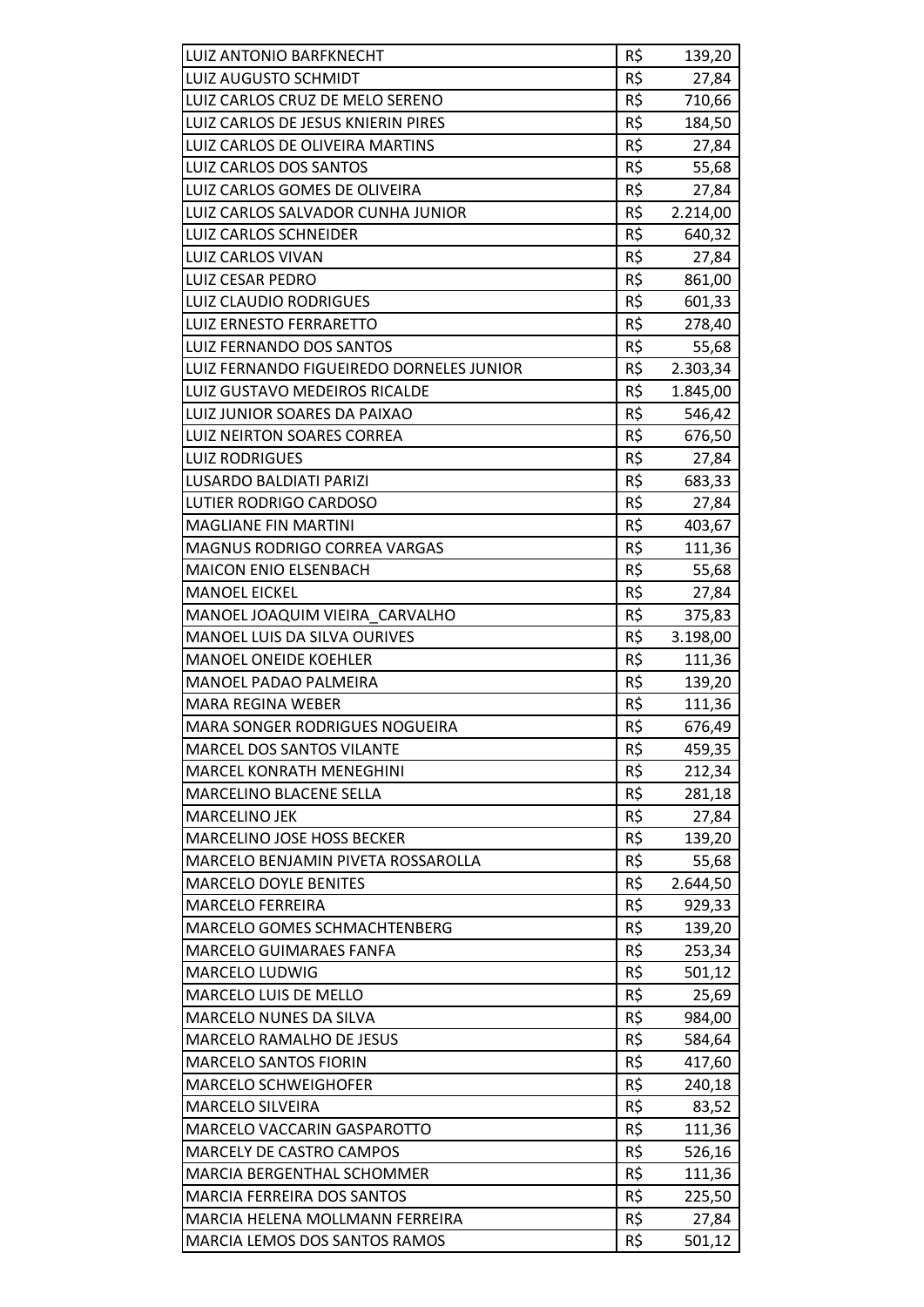| MARCIA REGINA DA SILVA                     | R\$ |          |
|--------------------------------------------|-----|----------|
| <b>MARCIANO ESTEVES</b>                    | R\$ | 307,50   |
| MARCIENA FERREIRA DA SILVA                 | R\$ | 225,50   |
| MARCIO ALAOR CASAGRANDE FRANCO             | R\$ | 389,76   |
|                                            | R\$ | 1.230,00 |
| <b>MARCIO AZEVEDO DAS NEVES</b>            | R\$ | 194,88   |
| <b>MARCIO BATISTA TAVARES CONTTI</b>       |     | 253,34   |
| <b>MARCIO BUENO SIMOES PIRES</b>           | R\$ | 184,50   |
| <b>MARCIO DE AGUIAR GOMES</b>              | R\$ | 55,68    |
| MARCIO DE AVILA SILVEIRA                   | R\$ | 222,72   |
| <b>MARCIO DOMINGUES AIRES</b>              | R\$ | 2.712,83 |
| MARCIO GIOVANI DOS SANTOS CARVALHO         | R\$ | 167,04   |
| MARCIO JOSE GIACOMIN                       | R\$ | 27,84    |
| MARCIO LOPES DE OLIVEIRA                   | R\$ | 240,18   |
| <b>MARCIO MACHADO RODRIGUES</b>            | R\$ | 1.660,50 |
| <b>MARCIO MIREK</b>                        | R\$ | 1.228,74 |
| <b>MARCIO REBESCHINI</b>                   | R\$ | 184,50   |
| <b>MARCIO RICARDO ALVES KISZNER</b>        | R\$ | 375,83   |
| MARCIO RICARDO DE OLIVEIRA                 | R\$ | 696,00   |
| <b>MARCIO ROGERIO NEUGEBAUER</b>           | R\$ | 640,32   |
| <b>MARCIO RONILDO BORGES MOREIRA</b>       | R\$ | 501,12   |
| <b>MARCIO ROTHE CARNIEL</b>                | R\$ | 27,84    |
| MARCIO SOUZA DE OLIVEIRA                   | R\$ | 389,76   |
| MARCIO VANERIO RODRIGUES DAS TREVAS        | R\$ | 1,41     |
| <b>MARCIO ZOTTI PITAGORAS</b>              | R\$ | 1.414,50 |
| MARCO ANTONIO DE OLIVEIRA                  | R\$ | 55,68    |
| <b>MARCO ANTONIO DOS SANTOS</b>            | R\$ | 27,84    |
| <b>MARCO ANTONIO MEIRELES DUARTE</b>       | R\$ | 626,39   |
| <b>MARCO ANTONIO VAZ DOS SANTOS</b>        | R\$ | 477,58   |
| MARCO AURELIO CAMARGO                      | R\$ | 55,68    |
| MARCO ORGEL DA SILVEIRA                    | R\$ | 27,84    |
| <b>MARCOLINO HOFFMANN</b>                  | R\$ | 1.722,00 |
| MARCOS ALEXANDRE LIMA DA SILVA             | R\$ | 451,00   |
| MARCOS ALFREDO LEITE SIQUEIRA              | R\$ | 751,68   |
| <b>MARCOS ANDRE CAPOANE</b>                | R\$ | 225,50   |
| <b>MARCOS ANTONIO JULIANOTTI</b>           | R\$ | 194,88   |
| <b>MARCOS CESAR NUNES CORREA</b>           | R\$ | 863,04   |
| <b>MARCOS CORNELIO BERNARDES</b>           | R\$ | 27,84    |
| <b>MARCOS LAMMEL</b>                       | R\$ | 542,87   |
| <b>MARCOS RENATO FRANCK DA ROCHA</b>       | R\$ | 150,33   |
| MARCOS RICARDO MADER DA COSTA              | R\$ | 336,86   |
| MARCOS ROBERTO DELAVY DA SILVA             | R\$ | 253,34   |
| <b>MARCOS ROSALINO DOS PASSOS</b>          | R\$ | 55,68    |
| <b>MARCOS TODORO SROCHINSKI</b>            | R\$ | 111,36   |
| <b>MARCOS VINICIUS RODRIGUES SIFUENTES</b> | R\$ | 27,84    |
| MARCUS SILVA DE MATOS                      | R\$ | 751,66   |
| <b>MARCUS VINICIUS VIEGAS SCHREIBER</b>    | R\$ | 431,51   |
| <b>MARIA BENETTI</b>                       | R\$ | 27,84    |
| MARIA CRISTINA BORGES DE OLIVEIRA          | R\$ | 225,50   |
| MARIA CRISTINA MIRANDA DA SILVEIRA         | R\$ | 375,83   |
| MARIA DA GRACA RODRIGUES DE SOUZA          | R\$ | 184,50   |
| MARIA DE OLIVEIRA TOMAZ                    | R\$ | 55,68    |
| MARIA DILES CAMPOS POLEZE                  | R\$ | 55,68    |
| MARIANA BOCKMANN                           | R\$ | 111,36   |
| <b>MARIEL JOSE PREUSSLER</b>               | R\$ | 55,68    |
|                                            |     |          |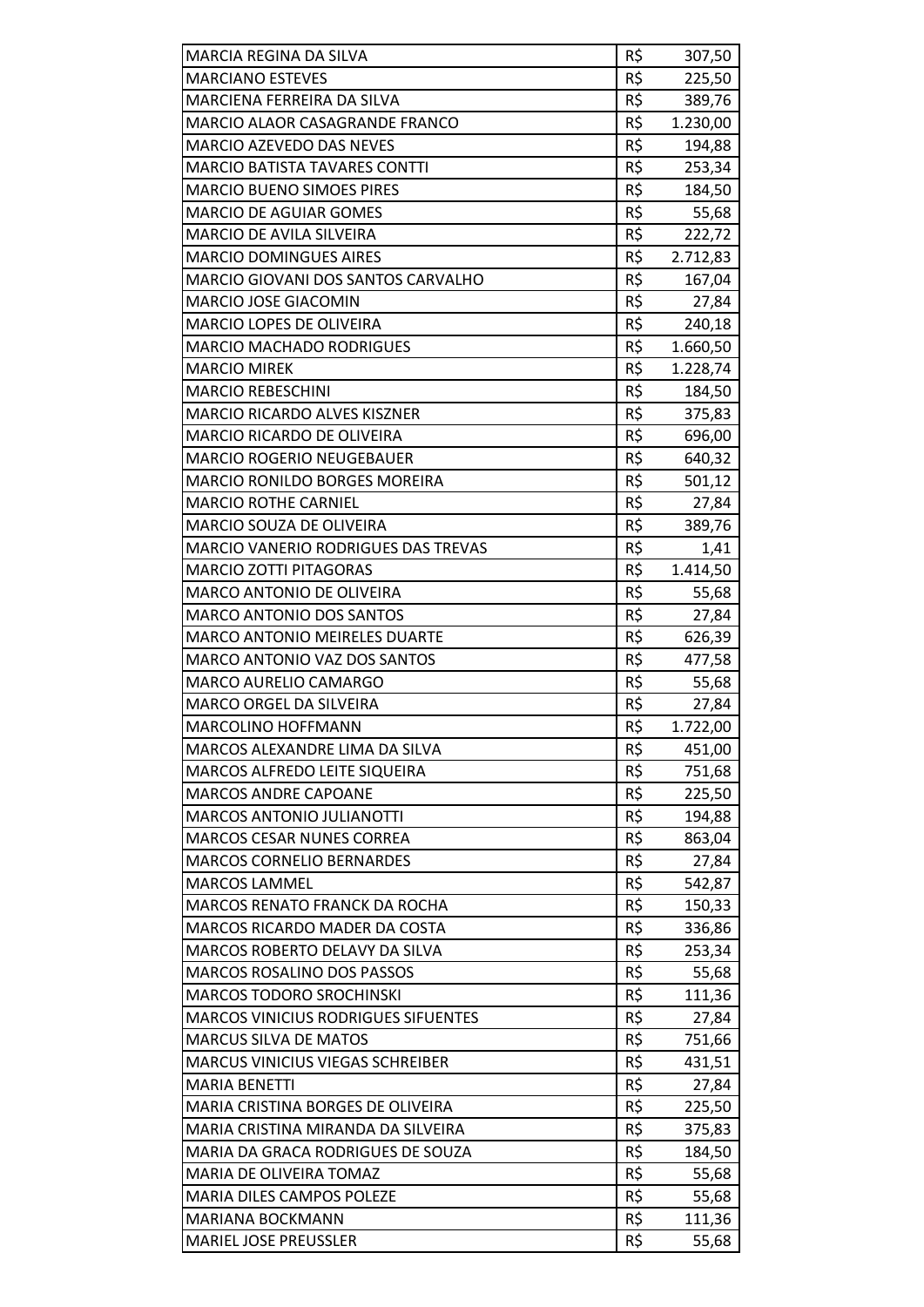| <b>MARIELI DAKAN</b>                   | R\$             | 560,33   |
|----------------------------------------|-----------------|----------|
| <b>MARILEI ANA MOSCON</b>              | R\$             | 139,20   |
| MARILENE MACHADO CUNHA                 | R\$             | 83,52    |
| <b>MARILENE PACINI SELAU</b>           | R\$             | 250,56   |
| MARILI SALETE DONGISKI                 | R\$             | 27,84    |
| <b>MARINO PIRES IBALDO</b>             | R\$             | 530,22   |
| <b>MARIO ADILON BORGES VIANA</b>       | R\$             | 55,68    |
| MARIO AUGUSTO CHIMENDES LIMA           | R\$             | 27,84    |
| MARIO AUGUSTO DE LIMA E SILVA          | R\$             | 27,84    |
| MARIO CEZAR JARDIM JACQUES             | R\$             | 1.107,00 |
| MARIO FERNANDO SCHMIDT DA SILVA        | R\$             | 1.660,50 |
| MARIO IVAN DA COSTA ROCHA              | R\$             | 1.968,00 |
| MARIO RENAN BUONOCORE DO PRADO         | R\$             | 104,91   |
| MARIO ROBERTO DA SILVA MARIN           | R\$             | 139,20   |
| <b>MARISA JANETE RAMOS NACHTIGALL</b>  | R\$             | 27,84    |
| <b>MARISA MARTINI FRIGHETTO</b>        | R\$             | 1.291,50 |
| <b>MARISA MOREIRA NEVES</b>            | R\$             | 584,64   |
| <b>MARISOL ELISABETE MATTES</b>        | R\$             | 27,84    |
| MARLEI MESQUITA DA ROSA                | R\$             | 526,16   |
| <b>MARLI SILVA PETTERINE</b>           | R\$             | 225,50   |
| MARLI TERESINHA SILVA DA SILVA         | R\$             | 184,50   |
| <b>MARLON DA COSTA</b>                 | R\$             | 1.197,12 |
| <b>MARLON GORSKI PACHECO</b>           | R\$             | 612,48   |
| <b>MARLON RICARDO MARCHESAN</b>        | R\$             | 3.628,50 |
| <b>MARLOS MARTINS DA SILVEIRA</b>      | R\$             | 2.783,70 |
| <b>MARTA BITENCOURT DOS SANTOS</b>     | $R\overline{S}$ | 83,52    |
| <b>MARTA EISMANN</b>                   | R\$             | 309,65   |
| <b>MARTINHO DE TONI</b>                | R\$             | 55,68    |
| MARTINHO PRUDENCIO DE ANDRADE          | R\$             | 27,84    |
| <b>MATEUS COPROSKI MARQUES</b>         | R\$             | 83,52    |
| MATEUS DOS SANTOS GIACOMELLI           | R\$             | 55,68    |
| MATEUS LUNELLI DAMIAN                  | R\$             | 27,84    |
| <b>MATHEUS PERIN HEFLER</b>            | R\$             | 1.252,02 |
| MATHEUS REIS FARIAS DOS SANTOS         | R\$             | 1,41     |
| MATHEUS SOARES DE SOUZA                | R\$             | 222,72   |
| <b>MATHIAS AUGUSTO RAUBER</b>          | R\$             | 83,52    |
| <b>MAURICIO DA COSTA MONTEIRO</b>      | R\$             | 1.352,98 |
| <b>MAURICIO DOS SANTOS</b>             | R\$             | 465,68   |
| <b>MAURO CRISTIANO WEISS</b>           | R\$             | 27,84    |
| MAURO DA COSTA CUNHA                   | R\$             | 307,50   |
| MAURO DA SILVA DE CASTRO               | R\$             | 2.091,00 |
| <b>MAURO DA SILVA SANTOS</b>           | R\$             | 83,52    |
| <b>MAURO ELIESER MACHADO RODRIGUES</b> | R\$             | 55,68    |
| <b>MAURO POERSCH</b>                   | R\$             | 225,50   |
| MAURO SERGIO GIL DA SILVA              | R\$             | 55,68    |
| MAURO VIEIRA CARRASCO                  | R\$             | 375,83   |
| MAX FREDERICO GRAEBIN                  | R\$             | 498,83   |
| MAXIMILIANO ALVES DE MORAES            | R\$             | 772,67   |
| MAXIMILIANO DA SILVA                   | R\$             | 167,04   |
| <b>MAXSON PAZ RAUPP</b>                | R\$             | 55,68    |
| <b>MELANA CAMPOS LOPES</b>             | R\$             | 184,50   |
| MICAEL TOME                            | R\$             | 612,48   |
| MICHELE ASSUMPCAO DEBOITA              | R\$             | 584,64   |
| MIGUEL ANGELO BRAYER MARTINS           | R\$             | 581,34   |
|                                        |                 |          |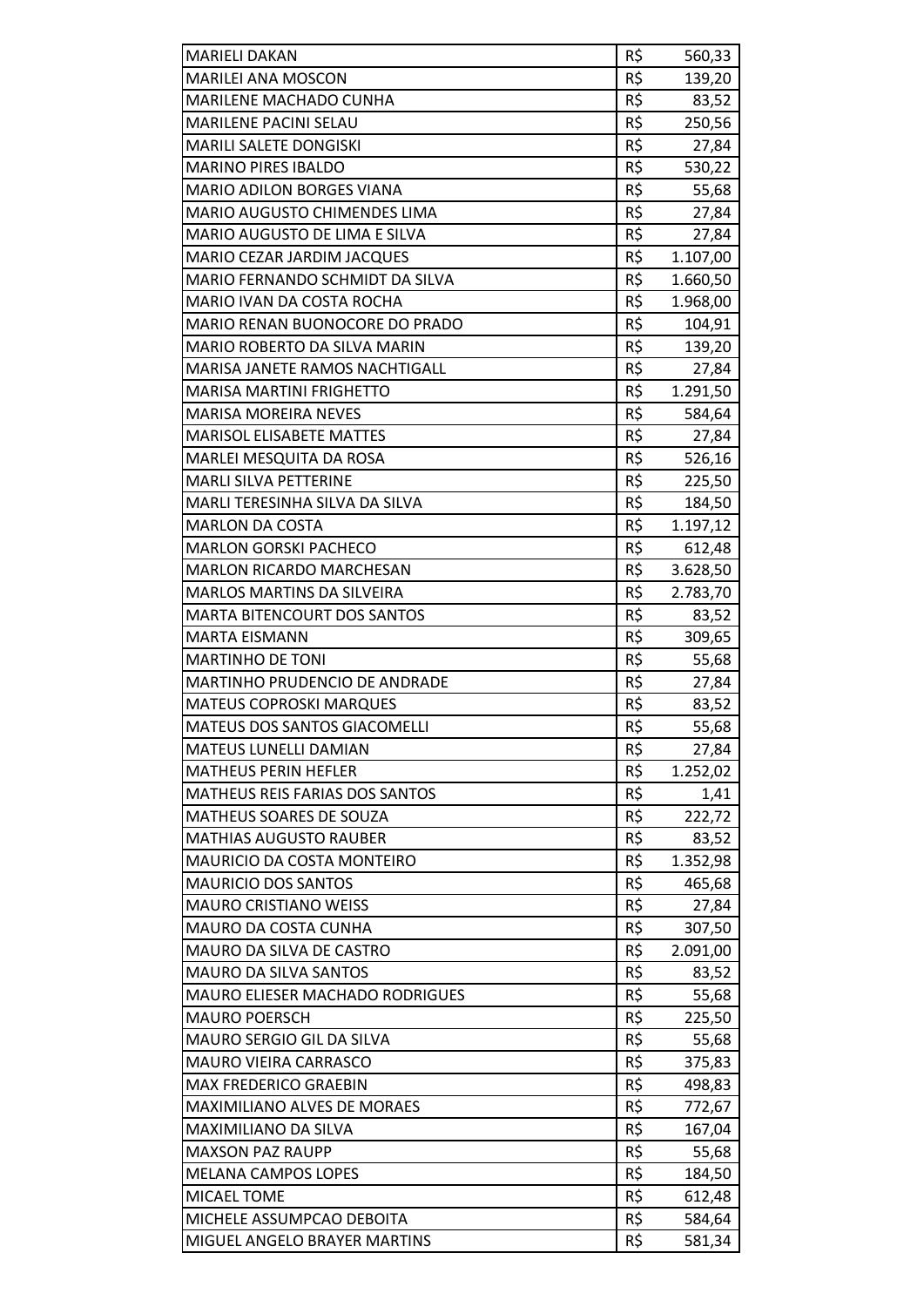| MIGUEL DIOGO                                 | R\$        | 27,84                |
|----------------------------------------------|------------|----------------------|
| MIGUEL LUGOCH                                | R\$        | 184,50               |
| MILENA VELASQUES CORDEIRO MEIRELLES          | R\$        | 309,65               |
| MILER DE SOUZA BARRAGANA                     | R\$        | 250,56               |
| <b>MILTON DA ROSA CORREA</b>                 | R\$        | 1.845,00             |
| MILTON DO NASCIMENTO ANTES                   | R\$        | 670,68               |
| <b>MILTON FREITAS SANTOS</b>                 | R\$        | 1.237,34             |
| <b>MILTON GAMBINI PIRES</b>                  | R\$        | 744,83               |
| MILTON PAULO HICKMANN                        | R\$        | 222,72               |
| <b>MILTON RODRIGO DE OLIVEIRA</b>            | R\$        | 1.329,72             |
| <b>MILTON ROGERIO RAMOS</b>                  | R\$        | 222,72               |
| MIRIAM DA COSTA CRUZ                         | R\$        | 668,16               |
| MIRIAN LIMA DA SILVA VUADEN                  | R\$        | 309,65               |
| MISAEL SILVEIRA DE SOUZA                     | R\$        | 55,68                |
| <b>MOISES FANTINELI CALEGARI</b>             | R\$        | 27,84                |
| <b>MOISES LUIS BARBIERI</b>                  | R\$        | 111,36               |
| MONICA CRISTINA PASTERCHAK                   | R\$        | 27,84                |
| <b>NABOR LUIZ DAPPER</b>                     | R\$        | 922,50               |
| NADIA BERTELLI VELHO                         | R\$        | 553,50               |
| <b>NAGILE OHANA STRECK</b>                   | R\$        | 225,50               |
| <b>NAIRTON JOAO PIOTROVSKI</b>               | R\$        | 336,86               |
| <b>NANCI TANIA SOARES</b>                    | R\$        | 526,16               |
| <b>NANCY RAZIA MACHADO</b>                   | R\$        | 27,84                |
| NARA APARECIDA CARVALHO DA ROSA              | R\$        | 83,52                |
| <b>NARA SAAR CHAGAS</b>                      | R\$        | 629,17               |
| NARCISO CADAVAL DE OLIVEIRA                  | R\$        | 184,50               |
| NATALIA DA COSTA PASSOS                      | R\$        | 676,50               |
| NATALIA FERREIRA DA CRUZ                     | R\$        | 83,52                |
|                                              |            |                      |
| NATALINO DA SILVA                            | R\$        | 225,50               |
| NATIELE KRONBAUER MACHADO CANABARRO E SILVA  | R\$        | 184,50               |
| NEIDEVAL LUIS DOS SANTOS BORGES              | R\$        | 2.214,00             |
| <b>NELLY CORADINE KIELING</b>                | R\$        | 738,00               |
| <b>NELSON ANTONIO ARNHOLD</b>                | R\$        | 323,70               |
| <b>NELSON CARVALHO</b>                       | R\$        | 556,80               |
| <b>NELSON DA SILVA GUTLER</b>                | R\$        | 212,34               |
| <b>NELSON JACO BONIATTI</b>                  | R\$        | 111,36               |
| <b>NELSON JAIR DA SILVA FLORES</b>           | R\$        | 55,68                |
| <b>NELSON NEI PIRES</b>                      | R\$        | 3.321,00             |
| <b>NELSON PAULO GERHARD</b>                  | R\$        | 2.904,16             |
| <b>NEOCIR JOSE ZORZO</b>                     | R\$        | 363,18               |
| NEORILDO JOSE DASSI                          | R\$        | 637,02               |
| NERI IVANDO SCORTEGAGNA                      | R\$        | 1.219,49             |
| NEUTON FRANCISCO DE SOUZA MOTA               | R\$        | 307,50               |
| NEWTON JOSE ROSSO TREVISAN                   | R\$        | 396,84               |
| NEWTON ROQUE RABELLO GLORIA                  | R\$        | 167,04               |
| <b>NILTAIR JOSE PILAR</b>                    | R\$        | 55,68                |
| NIVALDO SOUZA MORAIS                         | R\$        | 732,18               |
| <b>NOEL DA SILVA SANTOS</b>                  | R\$        | 2.275,50             |
| <b>ODAIR FIORENTIN</b>                       | R\$        | 55,68                |
| ODILMAR BARBOSA MENDONCA                     | R\$        | 27,84                |
| <b>ODILON MARTINS FILHO</b>                  | R\$        | 27,84                |
| <b>ODILON ROLDAN AVILA</b>                   | R\$        | 225,50               |
| ODIR ALVES DA SILVA<br>OLAVO MESSINA DE LIMA | R\$<br>R\$ | 2.214,00<br>1.559,52 |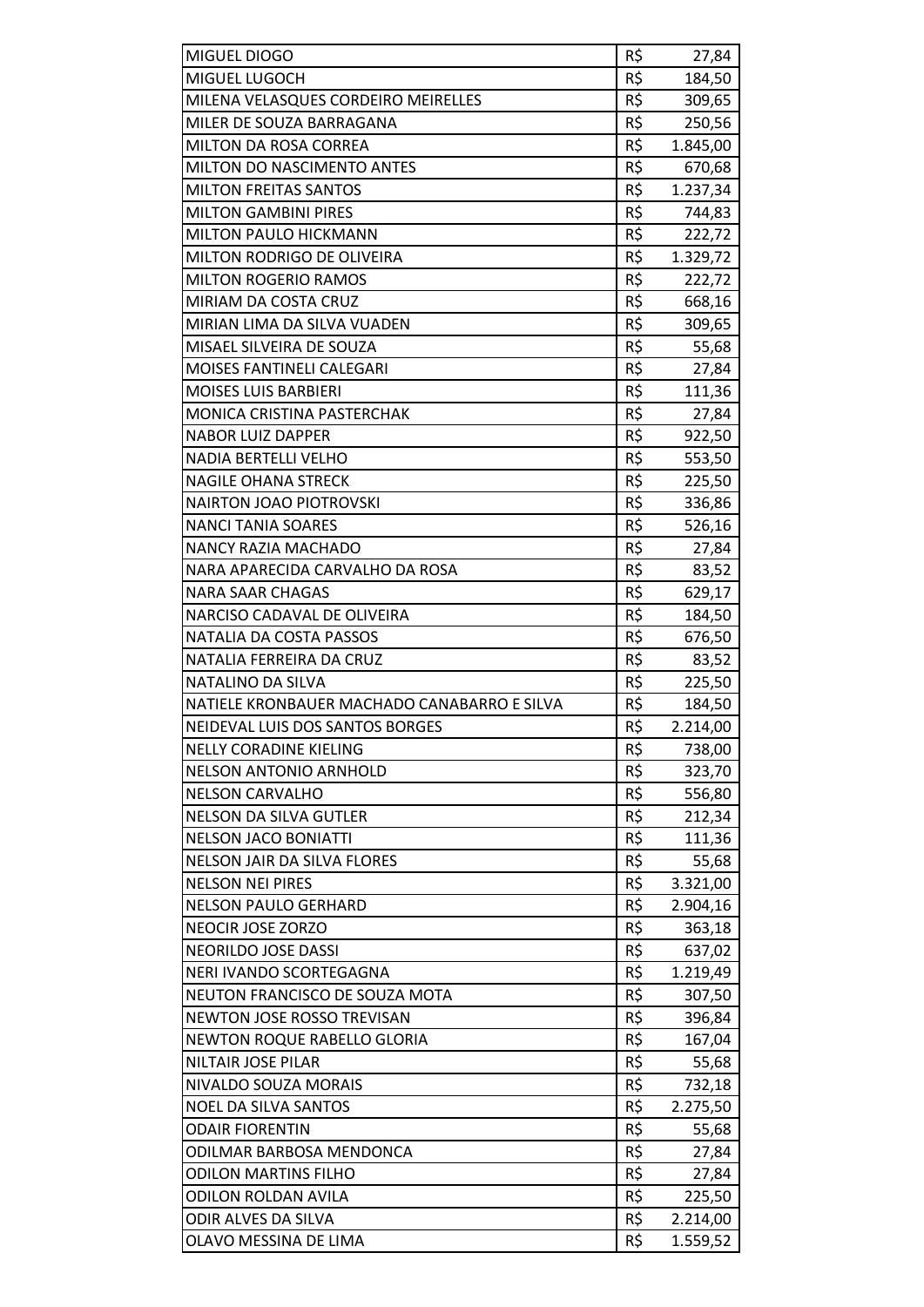| <b>OLDAIR RABELLO RIBEIRO</b>               | R\$ | 27,84    |
|---------------------------------------------|-----|----------|
| OLI GINDRI JUNIOR                           | R\$ | 27,84    |
| <b>OLIVO DE VARGAS SIMOES</b>               | R\$ | 779,52   |
| OLVEDO SANTOS NETTO                         | R\$ | 83,52    |
| ONEIDE ADEL DA SILVA CASTRO                 | R\$ | 83,52    |
| ONEIDE LUIS DE ALMEIDA                      | R\$ | 1.537,50 |
| <b>ONILDO ALENCAR DE MORAES</b>             | R\$ | 430,50   |
| ORLI ANGELO NERI XAVIER                     | R\$ |          |
|                                             | R\$ | 27,84    |
| <b>OSLEN MELCHIOR CHAVES</b>                | R\$ | 2.012,04 |
| OSMAR DE JESUS BUENO DE BAIRROS             |     | 111,36   |
| OSMAR DE VARGAS DORNELLES                   | R\$ | 2.337,00 |
| <b>OSMAR MICHEL</b>                         | R\$ | 27,84    |
| OSORIO LUIZ SOARES DA LUZ                   | R\$ | 526,16   |
| OSVALDO ANSELMO REGINATO                    | R\$ | 450,99   |
| OTAVIO GABERT DE MOURA                      | R\$ | 55,68    |
| <b>OTO SCHNEIDER</b>                        | R\$ | 1.906,50 |
| OVIDIO GUZZO                                | R\$ | 83,52    |
| PABLO NOVO PINEIRO                          | R\$ | 225,50   |
| PATRICIA LUANA JESIUR KEGLER                | R\$ | 27,84    |
| PATRICIA PEDROSO DE SOUZA                   | R\$ | 27,84    |
| PATRICIA SARMANHO                           | R\$ | 27,84    |
| PAULA GABRIELE SANTOS ROJAS                 | R\$ | 184,50   |
| PAULO AFONSO STEIN                          | R\$ | 27,84    |
| PAULO ALEXANDRE LAUX DONAY                  | R\$ | 27,84    |
| PAULO ANDRE POLEZE LOPES                    | R\$ | 553,50   |
| PAULO ANGELO PASE                           | R\$ | 281,18   |
| PAULO ANTONIO SANTOS DA SILVA               | R\$ | 27,84    |
| PAULO AUGUSTO SOUTO                         | R\$ | 417,60   |
| PAULO CESAR CARDOSO GERMANO                 | R\$ | 36,44    |
| PAULO CESAR DOS SANTOS MARQUES              | R\$ | 167,04   |
| PAULO CESAR GOMES TEIXEIRA                  | R\$ | 1.285,68 |
| PAULO CESAR MORAES PIMENTEL                 | R\$ | 556,80   |
| PAULO CESAR OLIVEIRA DOS SANTOS             | R\$ | 612,48   |
| PAULO CESAR SCHOMMER                        | R\$ | 901,99   |
| PAULO CEZAR ENGSTER                         | R\$ | 225,50   |
| PAULO CEZAR GOMES DA SILVA                  | R\$ | 528,96   |
| PAULO CEZAR PORTOLON                        | R\$ | 518,58   |
| PAULO DA SILVA ANDRE                        | R\$ | 83,52    |
| PAULO DE MATEU                              | R\$ | 612,48   |
| PAULO DE TARSO MELLO PINHO                  | R\$ | 111,36   |
| PAULO EDUARDO TONETTO DE ARAUJO FILHO       | R\$ | 167,04   |
| PAULO ELON PEREIRA DA FONSECA               | R\$ | 307,50   |
| PAULO FERNANDO FERREIRA DE ALENCASTRO BRAGA | R\$ | 501,12   |
| PAULO FLAVIO DOLEJAL CONCEICAO              | R\$ | 194,88   |
| PAULO FRANCISCO DOS SANTOS                  | R\$ | 1.883,22 |
| PAULO GIOVANI ANGONESE                      | R\$ | 55,68    |
| PAULO JUAREZ FONTES                         | R\$ | 222,72   |
| PAULO LISANDRO MACHADO                      | R\$ | 27,84    |
| PAULO PETRONIO PERES DE PERES               | R\$ | 493,52   |
| PAULO REGIS ADAMY ANTONELLI                 | R\$ | 2.589,83 |
| PAULO RENATO FONSECA DA PAZ                 | R\$ | 1.783,50 |
| PAULO RENATO OSORIO PACHECO                 | R\$ | 861,00   |
| PAULO RENATO RIBEIRO SOUZA                  | R\$ | 184,50   |
| PAULO RICARDO DA SILVA NICHELE              | R\$ | 55,68    |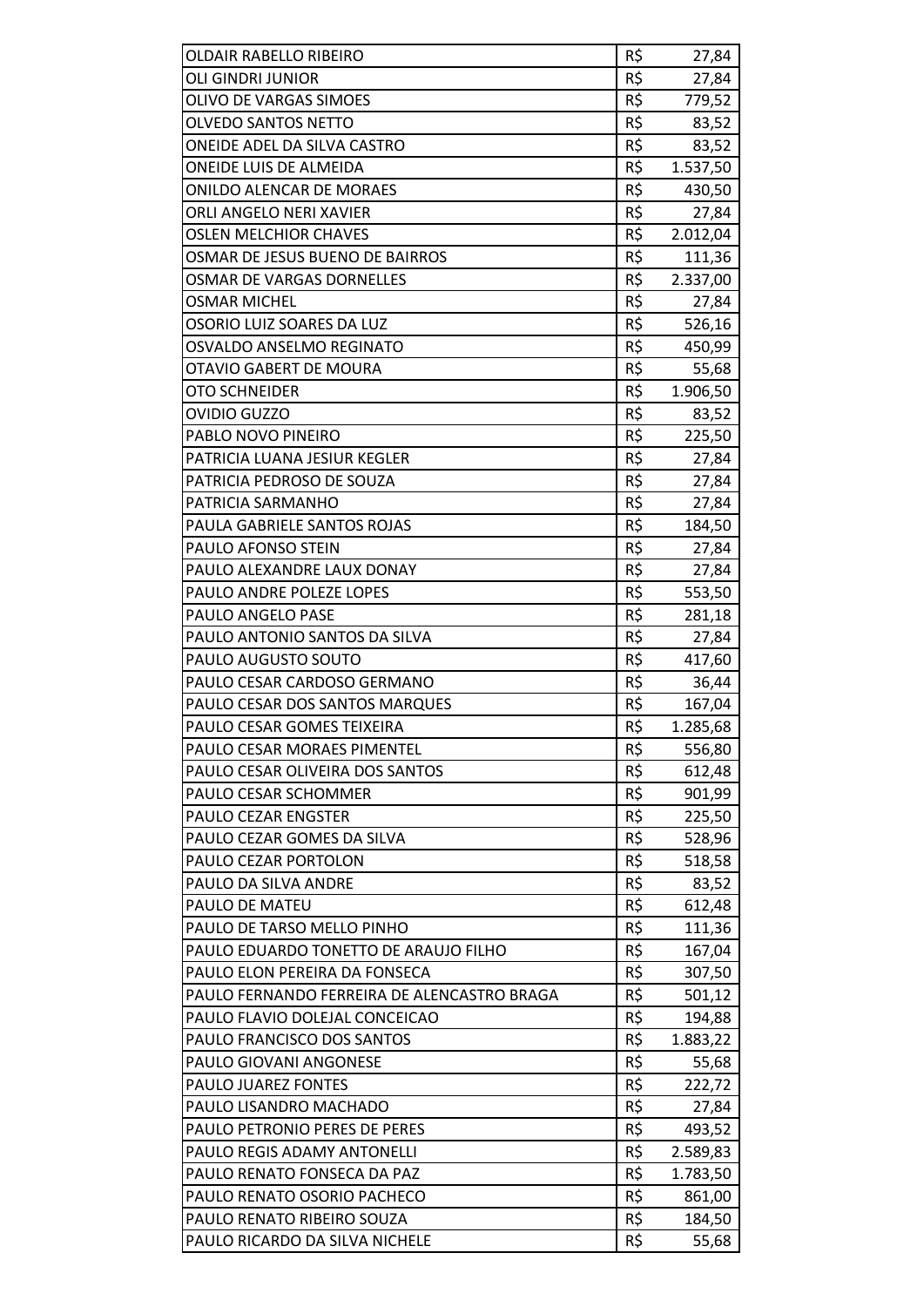| PAULO RICARDO DE ARAUJO                   | R\$ | 278,40   |
|-------------------------------------------|-----|----------|
| PAULO RICARDO FARINHA DE OLIVEIRA         | R\$ | 2.286,88 |
| PAULO RICARDO GARCIA FRAGA                | R\$ | 640,32   |
| <b>PAULO RICARDO HENCKEL</b>              | R\$ | 27,84    |
| PAULO RICARDO MANINI                      | R\$ | 984,00   |
| PAULO RICARDO SIQUEIRA DA SILVA           | R\$ | 83,52    |
| <b>PAULO ROBERTO AGUIAR RODRIGUES</b>     | R\$ | 526,16   |
| PAULO ROBERTO AICH                        | R\$ | 83,52    |
| PAULO ROBERTO DA S FIGUEIREDO             | R\$ | 738,00   |
| PAULO ROBERTO GARCIA DOS SANTOS           | R\$ | 1.783,50 |
| PAULO ROBERTO LACORTE                     | R\$ | 1.352,98 |
| PAULO ROBERTO LIMANA                      | R\$ | 27,84    |
| PAULO ROBERTO MACEDO CIDADE               | R\$ | 2.029,50 |
| PAULO ROBERTO RODRIGUES CASTILHO          | R\$ | 528,96   |
| PAULO RODRIGO PEREIRA VIEIRA              | R\$ | 1.660,50 |
| PAULO ROGERIO BOTELHO CAETANO             | R\$ | 1.783,50 |
| PAULO ROGERIO DA SILVA PAULON             | R\$ | 83,52    |
| PAULO SERGIO DA SILVA MENDES              | R\$ | 27,84    |
| <b>PAULO SERGIO PIRES</b>                 | R\$ | 222,72   |
| PAULO SIDINEI MINUZZO                     | R\$ | 1.894,86 |
| PAULO TIGGEMANN                           | R\$ | 616,01   |
| PAULO VOLMES MARQUES DE MACEDO            | R\$ | 83,52    |
| PEDRO ANTONIO PANICHI LOPES               | R\$ | 27,84    |
| PEDRO DERLI DE OLIVEIRA TEIXEIRA          | R\$ | 184,50   |
| PEDRO FALCO PRUSKI                        | R\$ | 225,50   |
| PEDRO FLECK DE BEM                        | R\$ | 139,20   |
| PEDRO LUIS BONGIORNO                      | R\$ | 518,58   |
| PEDRO RAIMUNDO POMMER                     | R\$ | 922,50   |
| PEDRO ROBERTO CANTELE                     | R\$ | 553,50   |
| PEDRO ROBERTO DOS SANTOS                  | R\$ | 83,52    |
| PEDRO VILMAR DA SILVA                     | R\$ | 139,20   |
| PERCIO DA SILVA                           | R\$ | 3.198,00 |
| PERCIO SILVA DA SILVA                     | R\$ | 1.230,00 |
| PETERSSON AMARAL DA SILVA                 | R\$ | 184,50   |
| PLINIO RAFAEL MARQUES                     | R\$ | 27,84    |
| PLUTARCO ARISTIDES GERMANO SOARES MARQUES | R\$ | 1.846,00 |
| POLYANA PIRES DA CUNHA                    | R\$ | 24,28    |
| RAFAEL ANDREI VOGT                        | R\$ | 55,68    |
| RAFAEL ANTONIO MACHRY VIEIRA              | R\$ | 55,68    |
| RAFAEL BRANDAO                            | R\$ | 55,68    |
| RAFAEL DE FREITAS BARRETO                 | R\$ | 403,67   |
| RAFAEL DE OLIVEIRA GONCALVES              | R\$ | 553,50   |
| RAFAEL FELIPE SILVA DE SOUZA              | R\$ | 692,70   |
| RAFAEL FRAGOSO FERNANDES                  | R\$ | 451,00   |
| RAFAEL GIRARDELLO                         | R\$ | 515,03   |
| RAFAEL PINTO DA CUNHA                     | R\$ | 430,50   |
| RAFAEL SIQUEIRA SOUZA                     | R\$ | 27,84    |
| RAFAEL SOARES DOMINGUES                   | R\$ | 676,50   |
| RAQUEL DELAI CELANT                       | R\$ | 111,36   |
| RAQUEL GARCIA SERPA                       | R\$ | 364,70   |
| RAUL FERNANDO RODRIGUES RAMOS             | R\$ | 1.537,50 |
| <b>RAUL WEDIG</b>                         | R\$ | 637,02   |
| REDDY HAUSCHILD RAYMUNDI                  | R\$ | 27,84    |
| REGINA DA SILVA REIS                      | R\$ | 55,68    |
|                                           |     |          |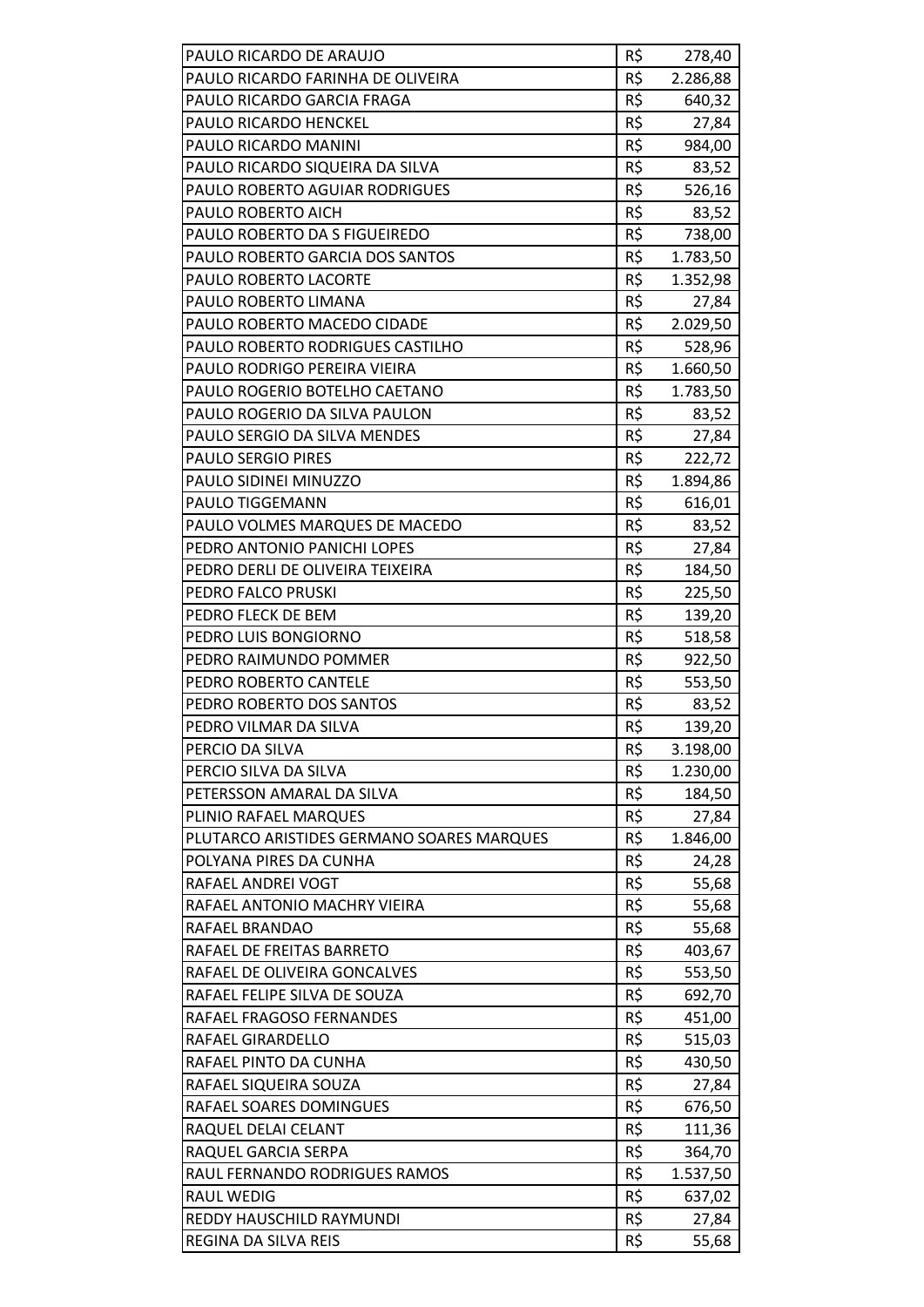| REGINALDO ROCHA DE CASTRO           | R\$ | 1.196,34 |
|-------------------------------------|-----|----------|
| <b>REGIS ARTHUR BUGS DORR</b>       | R\$ | 240,18   |
| <b>REGIS MACHADO COLARES</b>        | R\$ | 1.107,00 |
| RENA SILVEIRA DE MIRANDA            | R\$ | 27,84    |
| RENAN ANTONIO GRZEBIELUCKA          | R\$ | 27,84    |
| <b>RENAN CARLOS GROSS</b>           | R\$ | 111,36   |
| RENATA BARBOSA VALIM                | R\$ | 1.476,00 |
| RENATA BENEVIT GIL                  | R\$ | 122,11   |
| <b>RENATA DAL MAGRO</b>             | R\$ | 336,86   |
| RENATA SANTOS DOS PASSOS            | R\$ | 27,84    |
| RENATO CORREA DO NASCIMENTO         | R\$ | 335,34   |
| RENATO SCHERER MELLEU               | R\$ | 55,68    |
| <b>RENE ARI HOFF JUNIOR</b>         | R\$ | 55,68    |
| RENE FERREIRA DOS SANTOS            | R\$ | 55,68    |
| RICARDO ALOISIO NIENOV              | R\$ | 55,68    |
| RICARDO BORBA RIBEIRO               | R\$ | 139,20   |
| RICARDO GLADIMIR DE FREITAS         | R\$ | 27,84    |
| RICARDO JARDIM SCHUCH               | R\$ |          |
| RICARDO JOAO ROHDE                  | R\$ | 55,68    |
|                                     | R\$ | 696,00   |
| RICARDO JOSE DE SOUZA ALMEIDA       | R\$ | 184,50   |
| RICARDO LIMA DE AZEVEDO             |     | 696,00   |
| RICARDO LOPES GUARISE               | R\$ | 556,80   |
| RICARDO MAROSTICA                   | R\$ | 581,34   |
| RICARDO MENDONCA DAS NEVES          | R\$ | 167,04   |
| RICARDO MULLER DA CRUZ              | R\$ | 55,68    |
| RICARDO SEBASTIAO DE MELOS          | R\$ | 139,20   |
| RICHARD LUIZ RODRIGUES LOPES        | R\$ | 222,72   |
| <b>RILDO GOULART PERES</b>          | R\$ | 77,07    |
| RITA DE CASSIA GOMES DE OLIVEIRA    | R\$ | 2.706,00 |
| RITA DE CASSIA PIRES KERSCHNER      | R\$ | 528,96   |
| RIVELINO STEINMETZ                  | R\$ | 184,50   |
| ROBERTO CARLOS TEIXEIRA DE OLIVEIRA | R\$ | 984,00   |
| ROBERTO DA SILVA SEIDEL             | R\$ | 184,50   |
| ROBERTO DE SOUZA BOESE              | R\$ | 83,52    |
| ROBERTO FABIANO WOMMER              | R\$ | 194,88   |
| ROBERTO JOSE BRANDT                 | R\$ | 27,84    |
| ROBERTO MARQUES PARAHYBA            | R\$ | 212,34   |
| ROBERTO PEIXOTO DOS SANTOS          | R\$ | 991,09   |
| <b>ROBERTO PERIN</b>                | R\$ | 278,40   |
| ROBERTO SILVEIRA DE BORBA           | R\$ | 83,52    |
| ROBINSON LUIS STURMER               | R\$ | 392,54   |
| ROBISON BODE TEIXEIRA               | R\$ | 553,50   |
| ROBSON COSTA BOLESTA                | R\$ | 827,34   |
| RODINEI COSTA VITORIA               | R\$ | 1.230,00 |
| RODNEI MEOTTI                       | R\$ | 83,52    |
| RODRIGO BRITTES DA SILVEIRA         | R\$ | 553,50   |
| RODRIGO DA SILVA MIRANDA            | R\$ | 2.043,17 |
| RODRIGO DE TOLEDO                   | R\$ | 376,86   |
| RODRIGO KESSLER PONTES              | R\$ | 451,00   |
| RODRIGO LUPIM FERNANDES             | R\$ | 501,12   |
| RODRIGO MENDONCA GUERIM             | R\$ | 27,84    |
| RODRIGO MOEHLECKE SCHEFFER          | R\$ | 334,08   |
| RODRIGO NEDEL                       | R\$ | 55,68    |
| RODRIGO OLIVEIRA DE FARIAS          | R\$ | 55,68    |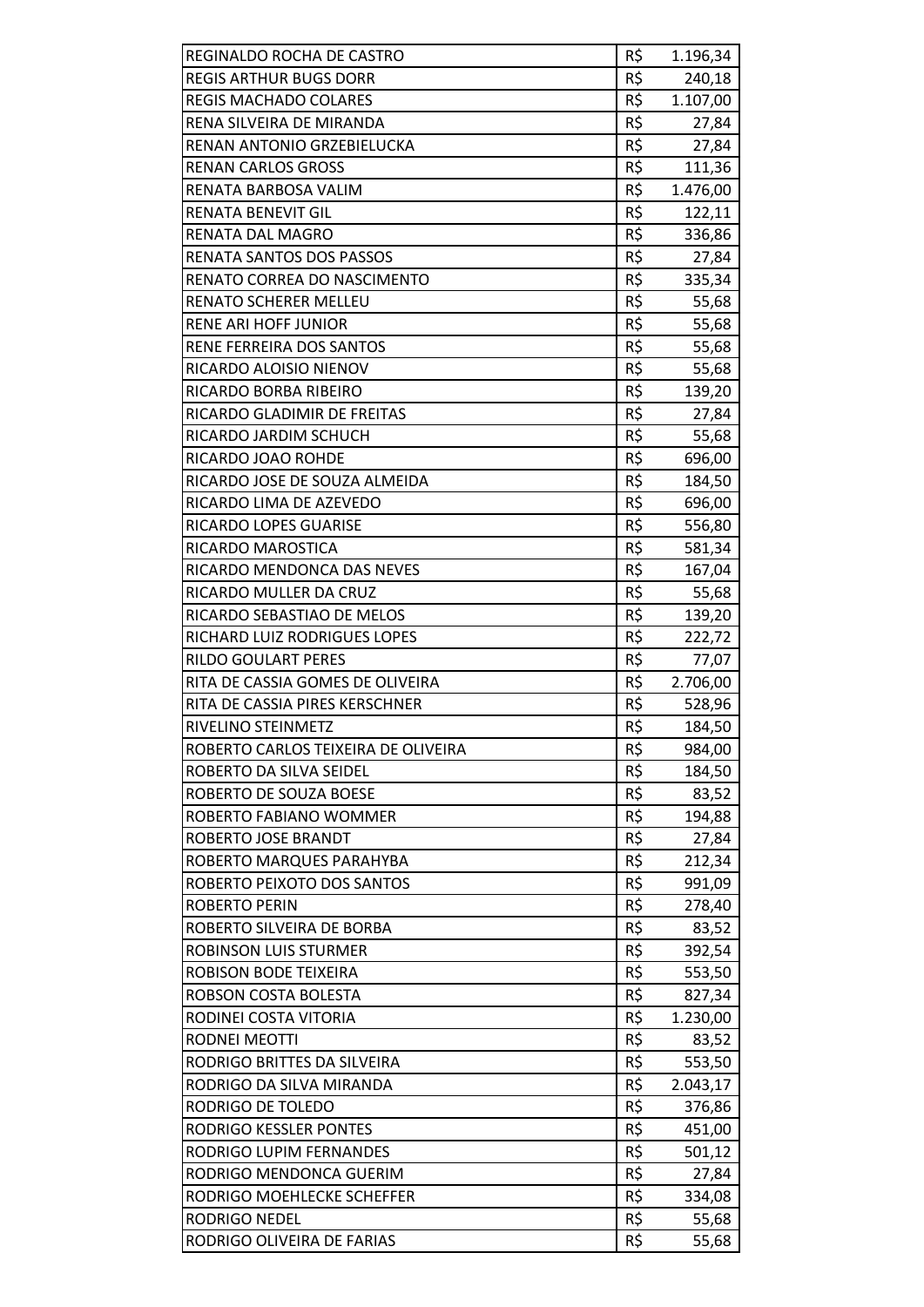| RODRIGO SAGRILO VIDAL                 | R\$        | 184,50   |
|---------------------------------------|------------|----------|
| RODRIGO VALDEMARCA GONZALEZ ALVES     | R\$        | 281,18   |
| RODRIGO ZAGO RODRIGUES                | R\$        | 27,84    |
| <b>ROGER CARLOS TORRES</b>            | R\$        | 1.414,50 |
| ROGER DOS SANTOS GONCALVES            | R\$        | 55,68    |
| ROGER FERNANDO FAGAN VIECELI          | R\$        | 861,00   |
| ROGER RODRIGO DE OLIVEIRA LOPES       | R\$        | 1.156,86 |
| ROGERIO ANTONIO SOZINHO MAZURANA      | R\$        | 27,84    |
| ROGERIO BATISTA DOS SANTOS            | R\$        | 1.968,00 |
| ROGERIO CORREA VENTURA                | R\$        | 335,34   |
| ROGERIO FERRARI                       | R\$        | 27,84    |
| ROGERIO GOULART ZOTTI                 | R\$        | 225,50   |
| ROGERIO LITAROVICZ MACEDO             | R\$        | 27,84    |
| ROGERIO LUCIO                         | R\$        | 253,34   |
| ROGERIO MADRID OLIVEIRA               | R\$        | 55,68    |
| ROGERIO MARTINS VARGAS                | R\$        | 1.107,00 |
| <b>ROGERIO NUNES LOPES</b>            | R\$        | 1.016,40 |
| ROGERIO SCHWARZBACH                   | R\$        |          |
|                                       | R\$        | 83,52    |
| ROMILDO LIMA DOS SANTOS               |            | 1.845,00 |
| ROMILDO MARQUES DA ROSA               | R\$<br>R\$ | 492,00   |
| ROMULO LUIZ FERREIRA FILIPINI         |            | 25,69    |
| RONALDO COSTA DA SILVA                | R\$        | 27,84    |
| RONALDO DA SILVA ALVES                | R\$        | 492,00   |
| RONALDO JUNIOR GOMES SILVA            | R\$        | 27,84    |
| RONALDO RODRIGUES DENGO               | R\$        | 83,52    |
| RONAN XAVIER COUTINHO                 | R\$        | 2.952,00 |
| RONEI BARREIRO FLORES                 | R\$        | 2.359,02 |
| <b>RONEY KUHN DE MATOS</b>            | R\$        | 139,20   |
| RONIE FINGER BARBOSA                  | R\$        | 451,00   |
| ROQUE DANIEL GAUER CABRAL             | R\$        | 27,84    |
| ROQUE GAITANO LAZZARI                 | R\$        | 375,83   |
| ROQUE VIANEI BERSCH                   | R\$        | 225,50   |
| ROSANDRO DE ALMEIDA GARSKE            | R\$        | 861,00   |
| ROSANE BERIA ROSA                     | R\$        | 184,50   |
| ROSANE DIAS GONCALVES                 | R\$        | 184,50   |
| ROSANGELA FREITAS DOS SANTOS          | R\$        | 111,36   |
| ROSANGELA HARTMANN                    | R\$        | 27,84    |
| ROSELAINE DA SILVA TEIXEIRA           | R\$        | 27,84    |
| ROSELAINE DE FATIMA ALENCASTRO PRIMAZ | R\$        | 27,84    |
| ROSELI DIAS PERALTA                   | R\$        | 111,36   |
| ROSELI MARIA KLEINUBING MOMBACH       | R\$        | 27,84    |
| <b>RUAN PATRICK MARTINS MORAES</b>    | R\$        | 194,88   |
| <b>RUBEM LUIZ NUNES EV</b>            | R\$        | 139,20   |
| RUBEM SILVESTRE SANTOS DA COSTA       | R\$        | 445,44   |
| RUBEMAR MARTINS FARIA                 | R\$        | 225,50   |
| <b>RUBENS NUNES MACIEL</b>            | R\$        | 225,50   |
| RUBILAR VITAVAR RODRIGUES             | R\$        | 526,16   |
| <b>RUBIMAR POST</b>                   | R\$        | 389,76   |
| RUDIMAR BIESEKI                       | R\$        | 501,12   |
| RUDIMAR PEDROSO MACIEL                | R\$        | 111,36   |
| <b>RUDINEI POST</b>                   | R\$        | 139,20   |
| <b>RUDNEY CRACCO</b>                  | R\$        | 323,70   |
| <b>RUFINO CHERNHAK</b>                | R\$        | 1.230,00 |
| RUI PACHECO DE OLIVEIRA               | R\$        | 55,68    |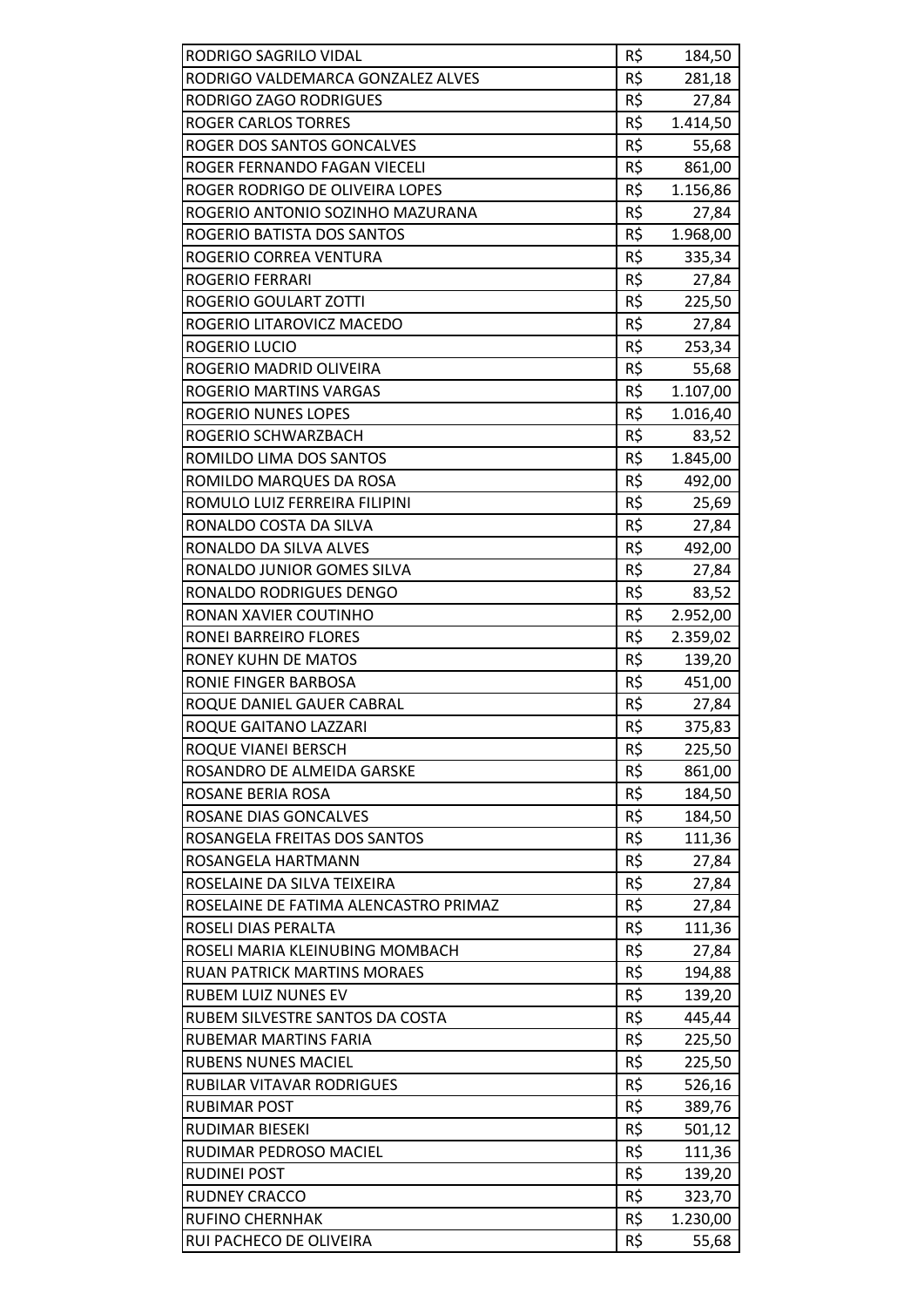| RUTE MARA LEIVAS DE FREITAS          | R\$ | 1.107,00 |
|--------------------------------------|-----|----------|
| RUTIANI ANTUNES MELLO SANTONI        | R\$ | 1.264,16 |
| SABRINA SOUZA DE SOUZA MACHADO       | R\$ | 1.107,00 |
| SADI ANTONIO DAL PIVA                | R\$ | 445,44   |
| SADI ZIMMERMANN                      | R\$ | 212,34   |
| <b>SADY MOREIRA</b>                  | R\$ | 361,92   |
| SALETE FILIPPI SOMAVILLA             | R\$ | 27,84    |
| <b>SALVADOR CORREA FILHO</b>         | R\$ | 27,84    |
| SAMUEL CORONEL AMORIM                | R\$ | 27,84    |
| <b>SAMUEL RESLER</b>                 | R\$ | 51,38    |
| SANDRA TELOCKEN KRIEGER              | R\$ | 83,52    |
| SANDRO ALEX GONCALVES VIEIRA         | R\$ | 1.421,33 |
| <b>SANDRO GEOVANI RADAELLI</b>       | R\$ | 225,50   |
| SANDRO GUIMARAES FORQUIM             | R\$ | 27,84    |
| SANDRO JOCELITO KLEIN                | R\$ | 1.510,67 |
| SANDRO LUIZ DA SILVA                 | R\$ | 55,68    |
| SANDRO MARQUES DA SILVA              | R\$ | 55,68    |
| <b>SANDRO REIS PERUZZO</b>           | R\$ | 389,76   |
| <b>SANDRO REOLON ZANELLA</b>         | R\$ | 821,52   |
| SAULO CORTEZ DE ANDRADE              | R\$ | 3.075,00 |
| SAULO ORLANDO SCHOSSELER             | R\$ | 222,72   |
| SAULO RODRIGO GHYSIO SOUZA           | R\$ | 1.156,86 |
| SEBASTIAO ROMANENCO                  | R\$ | 601,33   |
| <b>SELVIO LOREGIAN</b>               | R\$ | 375,83   |
| <b>SERGIO AUGUSTO PACHECO MENDES</b> | R\$ | 2.441,02 |
| SERGIO AUGUSTO SILVA DE OLIVEIRA     | R\$ | 363,18   |
| <b>SERGIO BORBA ZAMPERETTI</b>       | R\$ | 102,76   |
| <b>SERGIO BRAZ IFRAN</b>             | R\$ | 27,84    |
| SERGIO DA SILVA                      | R\$ | 821,52   |
| SERGIO FREITAS DA ROSA               | R\$ | 53,53    |
| SERGIO GOMES DA SILVA                | R\$ | 55,68    |
| SERGIO GONCALVES MACHADO             | R\$ | 55,68    |
| SERGIO HENRIQUE GARCIA FERNANDES     | R\$ | 1.537,50 |
| SERGIO LUIS DA ROCHA MONTEZANO       | R\$ | 1.414,50 |
| SERGIO LUIS FRANKLIN WINTER          | R\$ | 403,67   |
| <b>SERGIO MARTINS</b>                | R\$ | 27,84    |
| SERGIO ORENGO CORREA                 | R\$ | 27,84    |
| <b>SERGIO PAULIN WOLFF</b>           | R\$ | 27,84    |
| <b>SERGIO PEREIRA</b>                | R\$ | 55,68    |
| SERGIO RICARDO DAVILA KRUG           | R\$ | 375,83   |
| <b>SERGIO ROCHA CORREA</b>           | R\$ | 501,12   |
| SERGIO VALETA JUNIOR                 | R\$ | 890,88   |
| <b>SERGIO VOLNEI ROEHRS</b>          | R\$ | 55,68    |
| SHEILA DENISE SULZBACH               | R\$ | 1.872,84 |
| SIDNEI DOS SANTOS                    | R\$ | 640,32   |
| SIDNEI OLIVEIRA BIBIANO              | R\$ | 167,04   |
| SIDNEI XISTO FRUETTI                 | R\$ | 27,84    |
| <b>SILMAR KREMER</b>                 | R\$ | 167,04   |
| SILVANO MUSSONINE CABREIRA           | R\$ | 1.653,65 |
| <b>SILVANO PRATAVIERA</b>            | R\$ | 55,68    |
| SILVIA REGINA RUBENICH               | R\$ | 27,84    |
| <b>SILVIO JOSE GABERT</b>            | R\$ | 306,24   |
| SILVIO SOUCHIE                       | R\$ | 225,50   |
| SIMAO PEDRO ORQUIZ MACIEL            | R\$ | 27,84    |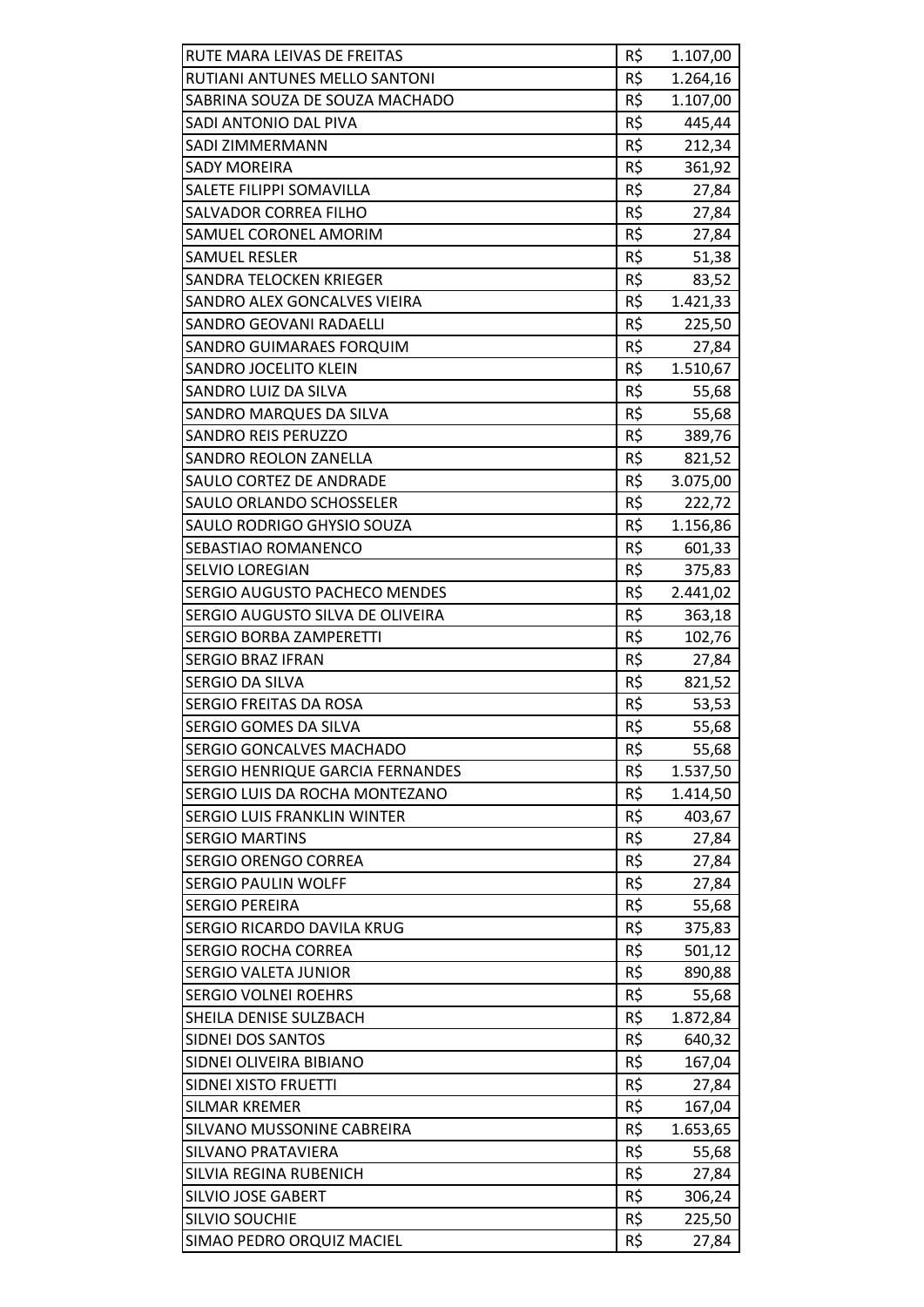| SIMONE BRANDOLT DA SILVA                         | R\$ | 27,84    |
|--------------------------------------------------|-----|----------|
| SIMONE DA SILVA BORBA                            | R\$ | 55,68    |
| SIMONE DA SILVA SOARES                           | R\$ | 250,56   |
| SIMONE FATIMA FABIAN DOS SANTOS                  | R\$ | 83,52    |
| SIMONE LIMBERGER                                 | R\$ | 27,84    |
| <b>SINAIR CARGNINO</b>                           | R\$ | 225,50   |
| SOLANGE DE OLIVEIRA                              | R\$ | 55,68    |
| SOLENI MACHADO DE QUADROS                        | R\$ | 2.460,00 |
| SONIA CRISTINA WENCLEVSKI                        | R\$ | 27,84    |
| SONIA SIQUEIRA RISSETTI                          | R\$ | 253,34   |
| <b>SUELCIANE LAZARI</b>                          | R\$ | 83,52    |
| SULMAR DE LIMA SILVEIRA                          | R\$ | 307,50   |
| SUZETE LUZIA DETTENBORN                          | R\$ | 27,84    |
| SYDNEI ROCHA GONCALVES                           | R\$ | 225,50   |
| TADEU ANTONIO RORIG                              | R\$ | 27,84    |
| TAIGORO MARTINS VESSOZI                          | R\$ | 375,83   |
| <b>TAILIZE DE CARLI</b>                          | R\$ | 676,50   |
| TAINA BERNARDI BESSA                             | R\$ | 518,58   |
| TAIS ALINE BRUNO DE AZEVEDO SCHNORNBERGER        | R\$ | 55,68    |
| TANIA MARIA BICA PARAIBA                         | R\$ | 676,49   |
| TANIA TEREZINHA BORDIM KNEBEL                    | R\$ | 83,52    |
| <b>TARCIZO CESAR BISPO</b>                       | R\$ | 27,84    |
| TASSENAN BECK WILDE                              | R\$ | 431,51   |
| TATIANA BOCKMANN                                 | R\$ | 225,50   |
| TATIANA CEZIMBRA DA COSTA                        | R\$ | 843,53   |
| TATIANA STEINSTRASSER SALDANHA ROSSATTO          | R\$ | 55,68    |
| TERESINHA MARIA STEFFEN                          | R\$ | 2.337,00 |
| THAIN+ DE SENE ABI                               | R\$ | 184,50   |
| THALES PAIRE PINHEIRO                            | R\$ | 526,16   |
| <b>THALES POLESSO</b>                            | R\$ | 553,50   |
| THIAGO DE HERMANN PRESTES                        | R\$ | 212,34   |
| THIAGO PINTO DA CUNHA                            | R\$ | 553,50   |
| THIAGO VILANOVA                                  | R\$ | 27,84    |
| THONI UILSON FOCKING                             | R\$ | 281,18   |
| THYAGO BITENCOURT MILIONI                        | R\$ | 27,84    |
| TIAGO CHIAPINOTTO DA SILVA                       | R\$ | 526,16   |
| TIAGO DA SILVA PACHECO                           | R\$ | 619,56   |
| TIAGO DALLA BRIDA                                | R\$ | 861,00   |
| <b>TIAGO GOLFETTO</b>                            | R\$ | 27,84    |
| <b>TIAGO GUILHERME IEPSEN</b>                    | R\$ | 306,24   |
| TIAGO LEMOS DA SILVA                             | R\$ | 779,52   |
| <b>TIAGO LUIS MEDINA</b>                         | R\$ |          |
|                                                  | R\$ | 584,64   |
| TIAGO MACHACHESKI MARCHI                         | R\$ | 83,52    |
| TIAGO NERLEI RESENDE<br><b>TIAGO NUNES LOPES</b> | R\$ | 27,84    |
|                                                  |     | 225,50   |
| TIAGO PERES DA SILVA                             | R\$ | 642,84   |
| <b>TIAGO PICH GARCIA</b>                         | R\$ | 379,38   |
| <b>TIAGO RODRIGUES EBLING</b>                    | R\$ | 113,62   |
| <b>TOVAR DALLEGRAVE</b>                          | R\$ | 369,00   |
| UBIRAJARA JUSTO MENDONCA                         | R\$ | 1.660,50 |
| <b>UBIRATAN DA CUNHA GUILHERME</b>               | R\$ | 55,68    |
| <b>UGLAIR MORAES MACHADO</b>                     | R\$ | 501,12   |
| ULISSES DA SILVEIRA CARVALHO                     | R\$ | 27,84    |
| VAGNER CARDOSO DALENOGARE                        | R\$ | 2.091,00 |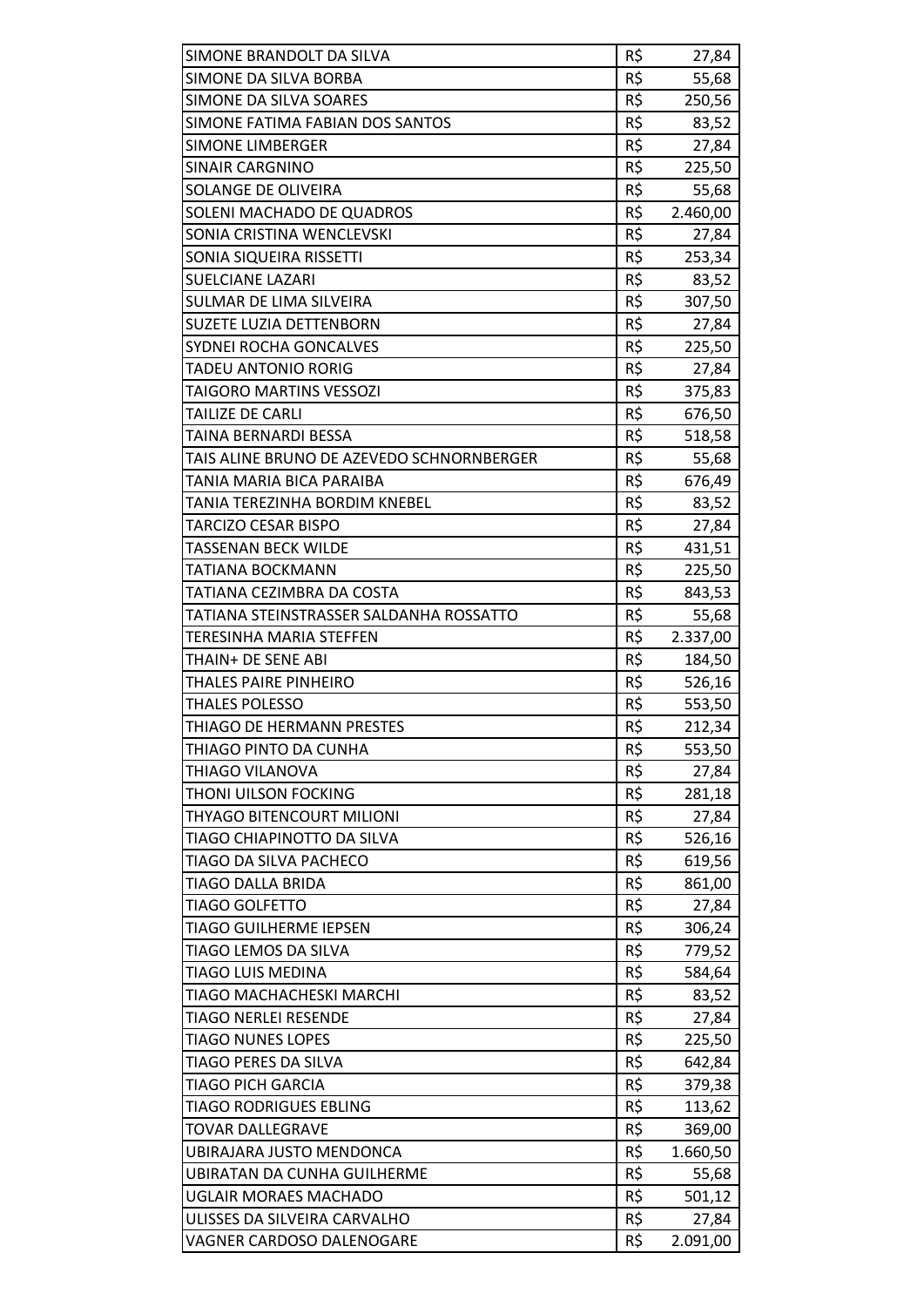| R\$<br>VAGNER EICH DA SILVA<br>27,84<br>R\$<br>1.107,00<br>VAGNER MACHADO DE FREITAS<br>R\$<br><b>VALDAIR PASTORIO</b><br>922,50<br>R\$<br>VALDAIR VIEGAS FERREIRA<br>389,76<br>R\$<br><b>VALDECI ADILIO PACHECO</b><br>27,84<br>R\$<br><b>VALDEMIR CREMONINI</b><br>27,84<br>R\$<br>VALDEMIR VIERA<br>1.094,10<br>R\$<br><b>VALDERI MARCOLIN</b><br>27,84<br>R\$<br><b>VALDIR BALTAZAR FIGUEIREDO DOS SANTOS</b><br>417,60<br>R\$<br>VALDIR DEFAVERI<br>83,52<br>R\$<br>1.230,00<br>VALDIR PEREIRA<br>R\$<br><b>VALDIR SCHMITT</b><br>194,88<br>R\$<br><b>VALERIO MOREIRA DOS SANTOS</b><br>83,52<br>R\$<br><b>VALMIR DOS SANTOS FERREIRA</b><br>994,38<br>R\$<br><b>VALMOR ANTONIO FRIEDRICH</b><br>431,51<br>R\$<br>83,52<br>VALMOR WEIRICH<br>R\$<br>VALNERI ARAUJO DA SILVA JUNIOR<br>225,50<br>R\$<br><b>VANDER BERNARDI</b><br>27,84<br>R\$<br>486,18<br>VANDERLEI JOSE PERIN<br>R\$<br><b>VANDERLEI LUIS DALLE</b><br>55,68<br>R\$<br>VANESSA DA COSTA VIEIRA KLUSENER<br>184,50<br>R\$<br>VANESSA PIRES DA SILVA<br>1.230,00<br>R\$<br>VANESSA VIEIRA DE MATOS VIANA<br>53,53<br>R\$<br>VANIR TEREZINHA TEIXEIRA CASTRO SOARES<br>502,38<br><b>VANONI BORGES BORTOLAS</b><br>R\$<br>1.107,00<br>R\$<br><b>VENICIUS ANTONIO VIVIAN</b><br>55,68<br>R\$<br><b>VERA LOSEKANN GOLTZ</b><br>278,40<br>R\$<br>VERA LUCIA SILVEIRA SOARES<br>83,52<br>R\$<br>VERA MARIA DA ROCHA RODRIGUES<br>451,00<br>R\$<br>VERIDIANA FLESCH<br>584,64<br>R\$<br>3.198,00<br>VICENTE ROVIRA CORREA<br>R\$<br>VICTOR HUGO CAMPOS FERRUGEM<br>998,17<br>R\$<br>VICTOR JOSE DOS REIS RAMIRES<br>526,16<br>R\$<br>VILMA DA ROSA VIEIRA<br>526,16<br>R\$<br>VILMAR GONCALVES DA SILVA<br>1.906,50<br>R\$<br>VILMAR MONTEIRO BRAGA<br>55,68<br>R\$<br>VILMAR SIRINEU MORAES DOS SANTOS<br>591,72<br>R\$<br>VILNEI MARIA RIBEIRO DE MORAES<br>410,00<br>R\$<br>VILSON DA SILVA ESCOBAR<br>452,52<br>R\$<br>VILSON DE CAMARGO RIBEIRO<br>896,18<br>R\$<br>55,68<br><b>VILSON DOS SANTOS</b><br>R\$<br>VILSON MORAES DA COSTA<br>744,83<br><b>VILSON RODRIGUES</b><br>R\$<br>375,83<br>R\$<br><b>VINICIUS CARLOTTO DOS SANTOS</b><br>309,02<br>R\$<br><b>VINICIUS CIRILO SCHAURICH</b><br>55,68<br>R\$<br>VINICIUS OLIVEIRA TRINDADE<br>799,50<br>R\$<br><b>VINICIUS ROSSI</b><br>225,50<br>R\$<br>VINICIUS SILVA CALIERON<br>83,52<br>R\$<br>VINICIUS VASCONCELOS SAMPAIO<br>212,34<br>R\$<br><b>VINICIUS WAILER TRINDADE</b><br>556,80<br>R\$<br><b>VITELIO ROOS KURTZ</b><br>555,28<br>R\$<br><b>VITERIO REISDERFER</b><br>922,50<br>R\$<br><b>VITOR BALESTRERRI</b><br>184,50 |                           |     |        |
|---------------------------------------------------------------------------------------------------------------------------------------------------------------------------------------------------------------------------------------------------------------------------------------------------------------------------------------------------------------------------------------------------------------------------------------------------------------------------------------------------------------------------------------------------------------------------------------------------------------------------------------------------------------------------------------------------------------------------------------------------------------------------------------------------------------------------------------------------------------------------------------------------------------------------------------------------------------------------------------------------------------------------------------------------------------------------------------------------------------------------------------------------------------------------------------------------------------------------------------------------------------------------------------------------------------------------------------------------------------------------------------------------------------------------------------------------------------------------------------------------------------------------------------------------------------------------------------------------------------------------------------------------------------------------------------------------------------------------------------------------------------------------------------------------------------------------------------------------------------------------------------------------------------------------------------------------------------------------------------------------------------------------------------------------------------------------------------------------------------------------------------------------------------------------------------------------------------------------------------------------------------------------------------------------------------------------------------------------------------------------------------------------------------------------------------------------------------------------------------------------------------------------------------------------------------|---------------------------|-----|--------|
|                                                                                                                                                                                                                                                                                                                                                                                                                                                                                                                                                                                                                                                                                                                                                                                                                                                                                                                                                                                                                                                                                                                                                                                                                                                                                                                                                                                                                                                                                                                                                                                                                                                                                                                                                                                                                                                                                                                                                                                                                                                                                                                                                                                                                                                                                                                                                                                                                                                                                                                                                               |                           |     |        |
|                                                                                                                                                                                                                                                                                                                                                                                                                                                                                                                                                                                                                                                                                                                                                                                                                                                                                                                                                                                                                                                                                                                                                                                                                                                                                                                                                                                                                                                                                                                                                                                                                                                                                                                                                                                                                                                                                                                                                                                                                                                                                                                                                                                                                                                                                                                                                                                                                                                                                                                                                               |                           |     |        |
|                                                                                                                                                                                                                                                                                                                                                                                                                                                                                                                                                                                                                                                                                                                                                                                                                                                                                                                                                                                                                                                                                                                                                                                                                                                                                                                                                                                                                                                                                                                                                                                                                                                                                                                                                                                                                                                                                                                                                                                                                                                                                                                                                                                                                                                                                                                                                                                                                                                                                                                                                               |                           |     |        |
|                                                                                                                                                                                                                                                                                                                                                                                                                                                                                                                                                                                                                                                                                                                                                                                                                                                                                                                                                                                                                                                                                                                                                                                                                                                                                                                                                                                                                                                                                                                                                                                                                                                                                                                                                                                                                                                                                                                                                                                                                                                                                                                                                                                                                                                                                                                                                                                                                                                                                                                                                               |                           |     |        |
|                                                                                                                                                                                                                                                                                                                                                                                                                                                                                                                                                                                                                                                                                                                                                                                                                                                                                                                                                                                                                                                                                                                                                                                                                                                                                                                                                                                                                                                                                                                                                                                                                                                                                                                                                                                                                                                                                                                                                                                                                                                                                                                                                                                                                                                                                                                                                                                                                                                                                                                                                               |                           |     |        |
|                                                                                                                                                                                                                                                                                                                                                                                                                                                                                                                                                                                                                                                                                                                                                                                                                                                                                                                                                                                                                                                                                                                                                                                                                                                                                                                                                                                                                                                                                                                                                                                                                                                                                                                                                                                                                                                                                                                                                                                                                                                                                                                                                                                                                                                                                                                                                                                                                                                                                                                                                               |                           |     |        |
|                                                                                                                                                                                                                                                                                                                                                                                                                                                                                                                                                                                                                                                                                                                                                                                                                                                                                                                                                                                                                                                                                                                                                                                                                                                                                                                                                                                                                                                                                                                                                                                                                                                                                                                                                                                                                                                                                                                                                                                                                                                                                                                                                                                                                                                                                                                                                                                                                                                                                                                                                               |                           |     |        |
|                                                                                                                                                                                                                                                                                                                                                                                                                                                                                                                                                                                                                                                                                                                                                                                                                                                                                                                                                                                                                                                                                                                                                                                                                                                                                                                                                                                                                                                                                                                                                                                                                                                                                                                                                                                                                                                                                                                                                                                                                                                                                                                                                                                                                                                                                                                                                                                                                                                                                                                                                               |                           |     |        |
|                                                                                                                                                                                                                                                                                                                                                                                                                                                                                                                                                                                                                                                                                                                                                                                                                                                                                                                                                                                                                                                                                                                                                                                                                                                                                                                                                                                                                                                                                                                                                                                                                                                                                                                                                                                                                                                                                                                                                                                                                                                                                                                                                                                                                                                                                                                                                                                                                                                                                                                                                               |                           |     |        |
|                                                                                                                                                                                                                                                                                                                                                                                                                                                                                                                                                                                                                                                                                                                                                                                                                                                                                                                                                                                                                                                                                                                                                                                                                                                                                                                                                                                                                                                                                                                                                                                                                                                                                                                                                                                                                                                                                                                                                                                                                                                                                                                                                                                                                                                                                                                                                                                                                                                                                                                                                               |                           |     |        |
|                                                                                                                                                                                                                                                                                                                                                                                                                                                                                                                                                                                                                                                                                                                                                                                                                                                                                                                                                                                                                                                                                                                                                                                                                                                                                                                                                                                                                                                                                                                                                                                                                                                                                                                                                                                                                                                                                                                                                                                                                                                                                                                                                                                                                                                                                                                                                                                                                                                                                                                                                               |                           |     |        |
|                                                                                                                                                                                                                                                                                                                                                                                                                                                                                                                                                                                                                                                                                                                                                                                                                                                                                                                                                                                                                                                                                                                                                                                                                                                                                                                                                                                                                                                                                                                                                                                                                                                                                                                                                                                                                                                                                                                                                                                                                                                                                                                                                                                                                                                                                                                                                                                                                                                                                                                                                               |                           |     |        |
|                                                                                                                                                                                                                                                                                                                                                                                                                                                                                                                                                                                                                                                                                                                                                                                                                                                                                                                                                                                                                                                                                                                                                                                                                                                                                                                                                                                                                                                                                                                                                                                                                                                                                                                                                                                                                                                                                                                                                                                                                                                                                                                                                                                                                                                                                                                                                                                                                                                                                                                                                               |                           |     |        |
|                                                                                                                                                                                                                                                                                                                                                                                                                                                                                                                                                                                                                                                                                                                                                                                                                                                                                                                                                                                                                                                                                                                                                                                                                                                                                                                                                                                                                                                                                                                                                                                                                                                                                                                                                                                                                                                                                                                                                                                                                                                                                                                                                                                                                                                                                                                                                                                                                                                                                                                                                               |                           |     |        |
|                                                                                                                                                                                                                                                                                                                                                                                                                                                                                                                                                                                                                                                                                                                                                                                                                                                                                                                                                                                                                                                                                                                                                                                                                                                                                                                                                                                                                                                                                                                                                                                                                                                                                                                                                                                                                                                                                                                                                                                                                                                                                                                                                                                                                                                                                                                                                                                                                                                                                                                                                               |                           |     |        |
|                                                                                                                                                                                                                                                                                                                                                                                                                                                                                                                                                                                                                                                                                                                                                                                                                                                                                                                                                                                                                                                                                                                                                                                                                                                                                                                                                                                                                                                                                                                                                                                                                                                                                                                                                                                                                                                                                                                                                                                                                                                                                                                                                                                                                                                                                                                                                                                                                                                                                                                                                               |                           |     |        |
|                                                                                                                                                                                                                                                                                                                                                                                                                                                                                                                                                                                                                                                                                                                                                                                                                                                                                                                                                                                                                                                                                                                                                                                                                                                                                                                                                                                                                                                                                                                                                                                                                                                                                                                                                                                                                                                                                                                                                                                                                                                                                                                                                                                                                                                                                                                                                                                                                                                                                                                                                               |                           |     |        |
|                                                                                                                                                                                                                                                                                                                                                                                                                                                                                                                                                                                                                                                                                                                                                                                                                                                                                                                                                                                                                                                                                                                                                                                                                                                                                                                                                                                                                                                                                                                                                                                                                                                                                                                                                                                                                                                                                                                                                                                                                                                                                                                                                                                                                                                                                                                                                                                                                                                                                                                                                               |                           |     |        |
|                                                                                                                                                                                                                                                                                                                                                                                                                                                                                                                                                                                                                                                                                                                                                                                                                                                                                                                                                                                                                                                                                                                                                                                                                                                                                                                                                                                                                                                                                                                                                                                                                                                                                                                                                                                                                                                                                                                                                                                                                                                                                                                                                                                                                                                                                                                                                                                                                                                                                                                                                               |                           |     |        |
|                                                                                                                                                                                                                                                                                                                                                                                                                                                                                                                                                                                                                                                                                                                                                                                                                                                                                                                                                                                                                                                                                                                                                                                                                                                                                                                                                                                                                                                                                                                                                                                                                                                                                                                                                                                                                                                                                                                                                                                                                                                                                                                                                                                                                                                                                                                                                                                                                                                                                                                                                               |                           |     |        |
|                                                                                                                                                                                                                                                                                                                                                                                                                                                                                                                                                                                                                                                                                                                                                                                                                                                                                                                                                                                                                                                                                                                                                                                                                                                                                                                                                                                                                                                                                                                                                                                                                                                                                                                                                                                                                                                                                                                                                                                                                                                                                                                                                                                                                                                                                                                                                                                                                                                                                                                                                               |                           |     |        |
|                                                                                                                                                                                                                                                                                                                                                                                                                                                                                                                                                                                                                                                                                                                                                                                                                                                                                                                                                                                                                                                                                                                                                                                                                                                                                                                                                                                                                                                                                                                                                                                                                                                                                                                                                                                                                                                                                                                                                                                                                                                                                                                                                                                                                                                                                                                                                                                                                                                                                                                                                               |                           |     |        |
|                                                                                                                                                                                                                                                                                                                                                                                                                                                                                                                                                                                                                                                                                                                                                                                                                                                                                                                                                                                                                                                                                                                                                                                                                                                                                                                                                                                                                                                                                                                                                                                                                                                                                                                                                                                                                                                                                                                                                                                                                                                                                                                                                                                                                                                                                                                                                                                                                                                                                                                                                               |                           |     |        |
|                                                                                                                                                                                                                                                                                                                                                                                                                                                                                                                                                                                                                                                                                                                                                                                                                                                                                                                                                                                                                                                                                                                                                                                                                                                                                                                                                                                                                                                                                                                                                                                                                                                                                                                                                                                                                                                                                                                                                                                                                                                                                                                                                                                                                                                                                                                                                                                                                                                                                                                                                               |                           |     |        |
|                                                                                                                                                                                                                                                                                                                                                                                                                                                                                                                                                                                                                                                                                                                                                                                                                                                                                                                                                                                                                                                                                                                                                                                                                                                                                                                                                                                                                                                                                                                                                                                                                                                                                                                                                                                                                                                                                                                                                                                                                                                                                                                                                                                                                                                                                                                                                                                                                                                                                                                                                               |                           |     |        |
|                                                                                                                                                                                                                                                                                                                                                                                                                                                                                                                                                                                                                                                                                                                                                                                                                                                                                                                                                                                                                                                                                                                                                                                                                                                                                                                                                                                                                                                                                                                                                                                                                                                                                                                                                                                                                                                                                                                                                                                                                                                                                                                                                                                                                                                                                                                                                                                                                                                                                                                                                               |                           |     |        |
|                                                                                                                                                                                                                                                                                                                                                                                                                                                                                                                                                                                                                                                                                                                                                                                                                                                                                                                                                                                                                                                                                                                                                                                                                                                                                                                                                                                                                                                                                                                                                                                                                                                                                                                                                                                                                                                                                                                                                                                                                                                                                                                                                                                                                                                                                                                                                                                                                                                                                                                                                               |                           |     |        |
|                                                                                                                                                                                                                                                                                                                                                                                                                                                                                                                                                                                                                                                                                                                                                                                                                                                                                                                                                                                                                                                                                                                                                                                                                                                                                                                                                                                                                                                                                                                                                                                                                                                                                                                                                                                                                                                                                                                                                                                                                                                                                                                                                                                                                                                                                                                                                                                                                                                                                                                                                               |                           |     |        |
|                                                                                                                                                                                                                                                                                                                                                                                                                                                                                                                                                                                                                                                                                                                                                                                                                                                                                                                                                                                                                                                                                                                                                                                                                                                                                                                                                                                                                                                                                                                                                                                                                                                                                                                                                                                                                                                                                                                                                                                                                                                                                                                                                                                                                                                                                                                                                                                                                                                                                                                                                               |                           |     |        |
|                                                                                                                                                                                                                                                                                                                                                                                                                                                                                                                                                                                                                                                                                                                                                                                                                                                                                                                                                                                                                                                                                                                                                                                                                                                                                                                                                                                                                                                                                                                                                                                                                                                                                                                                                                                                                                                                                                                                                                                                                                                                                                                                                                                                                                                                                                                                                                                                                                                                                                                                                               |                           |     |        |
|                                                                                                                                                                                                                                                                                                                                                                                                                                                                                                                                                                                                                                                                                                                                                                                                                                                                                                                                                                                                                                                                                                                                                                                                                                                                                                                                                                                                                                                                                                                                                                                                                                                                                                                                                                                                                                                                                                                                                                                                                                                                                                                                                                                                                                                                                                                                                                                                                                                                                                                                                               |                           |     |        |
|                                                                                                                                                                                                                                                                                                                                                                                                                                                                                                                                                                                                                                                                                                                                                                                                                                                                                                                                                                                                                                                                                                                                                                                                                                                                                                                                                                                                                                                                                                                                                                                                                                                                                                                                                                                                                                                                                                                                                                                                                                                                                                                                                                                                                                                                                                                                                                                                                                                                                                                                                               |                           |     |        |
|                                                                                                                                                                                                                                                                                                                                                                                                                                                                                                                                                                                                                                                                                                                                                                                                                                                                                                                                                                                                                                                                                                                                                                                                                                                                                                                                                                                                                                                                                                                                                                                                                                                                                                                                                                                                                                                                                                                                                                                                                                                                                                                                                                                                                                                                                                                                                                                                                                                                                                                                                               |                           |     |        |
|                                                                                                                                                                                                                                                                                                                                                                                                                                                                                                                                                                                                                                                                                                                                                                                                                                                                                                                                                                                                                                                                                                                                                                                                                                                                                                                                                                                                                                                                                                                                                                                                                                                                                                                                                                                                                                                                                                                                                                                                                                                                                                                                                                                                                                                                                                                                                                                                                                                                                                                                                               |                           |     |        |
|                                                                                                                                                                                                                                                                                                                                                                                                                                                                                                                                                                                                                                                                                                                                                                                                                                                                                                                                                                                                                                                                                                                                                                                                                                                                                                                                                                                                                                                                                                                                                                                                                                                                                                                                                                                                                                                                                                                                                                                                                                                                                                                                                                                                                                                                                                                                                                                                                                                                                                                                                               |                           |     |        |
|                                                                                                                                                                                                                                                                                                                                                                                                                                                                                                                                                                                                                                                                                                                                                                                                                                                                                                                                                                                                                                                                                                                                                                                                                                                                                                                                                                                                                                                                                                                                                                                                                                                                                                                                                                                                                                                                                                                                                                                                                                                                                                                                                                                                                                                                                                                                                                                                                                                                                                                                                               |                           |     |        |
|                                                                                                                                                                                                                                                                                                                                                                                                                                                                                                                                                                                                                                                                                                                                                                                                                                                                                                                                                                                                                                                                                                                                                                                                                                                                                                                                                                                                                                                                                                                                                                                                                                                                                                                                                                                                                                                                                                                                                                                                                                                                                                                                                                                                                                                                                                                                                                                                                                                                                                                                                               |                           |     |        |
|                                                                                                                                                                                                                                                                                                                                                                                                                                                                                                                                                                                                                                                                                                                                                                                                                                                                                                                                                                                                                                                                                                                                                                                                                                                                                                                                                                                                                                                                                                                                                                                                                                                                                                                                                                                                                                                                                                                                                                                                                                                                                                                                                                                                                                                                                                                                                                                                                                                                                                                                                               |                           |     |        |
|                                                                                                                                                                                                                                                                                                                                                                                                                                                                                                                                                                                                                                                                                                                                                                                                                                                                                                                                                                                                                                                                                                                                                                                                                                                                                                                                                                                                                                                                                                                                                                                                                                                                                                                                                                                                                                                                                                                                                                                                                                                                                                                                                                                                                                                                                                                                                                                                                                                                                                                                                               |                           |     |        |
|                                                                                                                                                                                                                                                                                                                                                                                                                                                                                                                                                                                                                                                                                                                                                                                                                                                                                                                                                                                                                                                                                                                                                                                                                                                                                                                                                                                                                                                                                                                                                                                                                                                                                                                                                                                                                                                                                                                                                                                                                                                                                                                                                                                                                                                                                                                                                                                                                                                                                                                                                               |                           |     |        |
|                                                                                                                                                                                                                                                                                                                                                                                                                                                                                                                                                                                                                                                                                                                                                                                                                                                                                                                                                                                                                                                                                                                                                                                                                                                                                                                                                                                                                                                                                                                                                                                                                                                                                                                                                                                                                                                                                                                                                                                                                                                                                                                                                                                                                                                                                                                                                                                                                                                                                                                                                               |                           |     |        |
|                                                                                                                                                                                                                                                                                                                                                                                                                                                                                                                                                                                                                                                                                                                                                                                                                                                                                                                                                                                                                                                                                                                                                                                                                                                                                                                                                                                                                                                                                                                                                                                                                                                                                                                                                                                                                                                                                                                                                                                                                                                                                                                                                                                                                                                                                                                                                                                                                                                                                                                                                               |                           |     |        |
|                                                                                                                                                                                                                                                                                                                                                                                                                                                                                                                                                                                                                                                                                                                                                                                                                                                                                                                                                                                                                                                                                                                                                                                                                                                                                                                                                                                                                                                                                                                                                                                                                                                                                                                                                                                                                                                                                                                                                                                                                                                                                                                                                                                                                                                                                                                                                                                                                                                                                                                                                               |                           |     |        |
|                                                                                                                                                                                                                                                                                                                                                                                                                                                                                                                                                                                                                                                                                                                                                                                                                                                                                                                                                                                                                                                                                                                                                                                                                                                                                                                                                                                                                                                                                                                                                                                                                                                                                                                                                                                                                                                                                                                                                                                                                                                                                                                                                                                                                                                                                                                                                                                                                                                                                                                                                               |                           |     |        |
|                                                                                                                                                                                                                                                                                                                                                                                                                                                                                                                                                                                                                                                                                                                                                                                                                                                                                                                                                                                                                                                                                                                                                                                                                                                                                                                                                                                                                                                                                                                                                                                                                                                                                                                                                                                                                                                                                                                                                                                                                                                                                                                                                                                                                                                                                                                                                                                                                                                                                                                                                               |                           |     |        |
|                                                                                                                                                                                                                                                                                                                                                                                                                                                                                                                                                                                                                                                                                                                                                                                                                                                                                                                                                                                                                                                                                                                                                                                                                                                                                                                                                                                                                                                                                                                                                                                                                                                                                                                                                                                                                                                                                                                                                                                                                                                                                                                                                                                                                                                                                                                                                                                                                                                                                                                                                               |                           |     |        |
|                                                                                                                                                                                                                                                                                                                                                                                                                                                                                                                                                                                                                                                                                                                                                                                                                                                                                                                                                                                                                                                                                                                                                                                                                                                                                                                                                                                                                                                                                                                                                                                                                                                                                                                                                                                                                                                                                                                                                                                                                                                                                                                                                                                                                                                                                                                                                                                                                                                                                                                                                               |                           |     |        |
|                                                                                                                                                                                                                                                                                                                                                                                                                                                                                                                                                                                                                                                                                                                                                                                                                                                                                                                                                                                                                                                                                                                                                                                                                                                                                                                                                                                                                                                                                                                                                                                                                                                                                                                                                                                                                                                                                                                                                                                                                                                                                                                                                                                                                                                                                                                                                                                                                                                                                                                                                               |                           |     |        |
|                                                                                                                                                                                                                                                                                                                                                                                                                                                                                                                                                                                                                                                                                                                                                                                                                                                                                                                                                                                                                                                                                                                                                                                                                                                                                                                                                                                                                                                                                                                                                                                                                                                                                                                                                                                                                                                                                                                                                                                                                                                                                                                                                                                                                                                                                                                                                                                                                                                                                                                                                               |                           |     |        |
|                                                                                                                                                                                                                                                                                                                                                                                                                                                                                                                                                                                                                                                                                                                                                                                                                                                                                                                                                                                                                                                                                                                                                                                                                                                                                                                                                                                                                                                                                                                                                                                                                                                                                                                                                                                                                                                                                                                                                                                                                                                                                                                                                                                                                                                                                                                                                                                                                                                                                                                                                               |                           |     |        |
|                                                                                                                                                                                                                                                                                                                                                                                                                                                                                                                                                                                                                                                                                                                                                                                                                                                                                                                                                                                                                                                                                                                                                                                                                                                                                                                                                                                                                                                                                                                                                                                                                                                                                                                                                                                                                                                                                                                                                                                                                                                                                                                                                                                                                                                                                                                                                                                                                                                                                                                                                               |                           |     |        |
|                                                                                                                                                                                                                                                                                                                                                                                                                                                                                                                                                                                                                                                                                                                                                                                                                                                                                                                                                                                                                                                                                                                                                                                                                                                                                                                                                                                                                                                                                                                                                                                                                                                                                                                                                                                                                                                                                                                                                                                                                                                                                                                                                                                                                                                                                                                                                                                                                                                                                                                                                               |                           |     |        |
|                                                                                                                                                                                                                                                                                                                                                                                                                                                                                                                                                                                                                                                                                                                                                                                                                                                                                                                                                                                                                                                                                                                                                                                                                                                                                                                                                                                                                                                                                                                                                                                                                                                                                                                                                                                                                                                                                                                                                                                                                                                                                                                                                                                                                                                                                                                                                                                                                                                                                                                                                               |                           |     |        |
|                                                                                                                                                                                                                                                                                                                                                                                                                                                                                                                                                                                                                                                                                                                                                                                                                                                                                                                                                                                                                                                                                                                                                                                                                                                                                                                                                                                                                                                                                                                                                                                                                                                                                                                                                                                                                                                                                                                                                                                                                                                                                                                                                                                                                                                                                                                                                                                                                                                                                                                                                               | VITOR CESAR SARAIVA PORTO | R\$ | 417,60 |